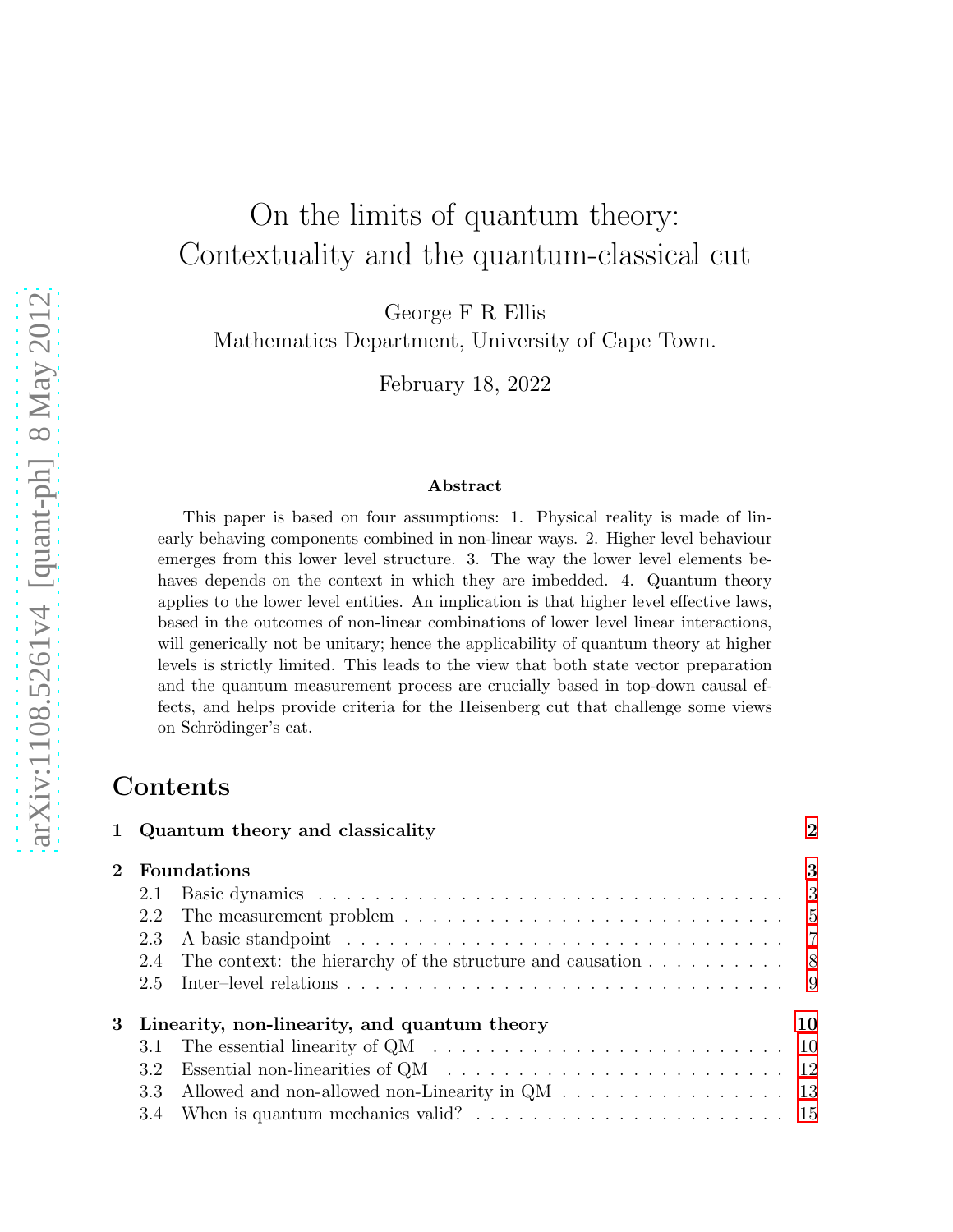## 1 QUANTUM THEORY AND CLASSICALITY 2

| $\overline{4}$ | <b>Emergence of linearity</b>                                                                            | 19  |
|----------------|----------------------------------------------------------------------------------------------------------|-----|
|                | 4.1                                                                                                      |     |
|                | 4.2                                                                                                      |     |
|                | Cases where unitary behaviour does not emerge<br>4.3                                                     | 26  |
| 5              | Contextual effects in quantum physics                                                                    | 31  |
|                | 5.1                                                                                                      | -31 |
|                | Quantum mechanics examples $\dots \dots \dots \dots \dots \dots \dots \dots \dots \dots$<br>5.2          | 33  |
| 6              | The Measurement issue and contextuality                                                                  | 39  |
|                | Contextuality and state vector reduction $\ldots \ldots \ldots \ldots \ldots \ldots$<br>6.1              | 40  |
|                | 6.2                                                                                                      | 40  |
| $7\phantom{.}$ | Emergence of classical systems                                                                           | 45  |
|                | 7.1                                                                                                      | 45  |
|                | 7.2                                                                                                      | 46  |
|                | 7.3                                                                                                      | 49  |
| 8              | A View of the Classical World                                                                            | 51  |
|                | A viewpoint $\ldots \ldots \ldots \ldots \ldots \ldots \ldots \ldots \ldots \ldots \ldots \ldots$<br>8.1 |     |
|                | 8.2                                                                                                      | 52  |

## <span id="page-1-0"></span>1 Quantum theory and classicality

The classical to quantum relation is a key issue in understanding how quantum theory applies to the real world. In order to make progress in understanding this relation, it may well be profitable to consider firstly the way complexity emerges from the underlying physical relations, and secondly the way the operation of underlying physical processes is contextually determined. This paper will make the case that examining these issues of emergence and contextuality helps clarify the nature of the classical-quantum cut, also known as *Heisenberg's cut* ([\[151\]](#page-63-0):15), and hence the way that non-quantum macro behaviour can emerge from underlying quantum systems.

The basic viewpoint taken here is that physical theory must explain not only what happens in carefully controlled laboratory experiments, but also the commonplace features of life around us, for which we have a huge amount of evidence in our daily lives. We will set out this viewpoint in more detail in Section [2](#page-2-0) below, after first setting out the fundamental quantum dilemma. Further sections will explore the ways that quantum behaviour might emerge at higher levels of the hierarchy of complexity; will suggest contexts where this will almost certainly not be possible; and will explore the way contextual effects may help throw light on the quantum measurement problem.

This paper is structured as follows: Section [2](#page-2-0) lays the foundations for the rest of the paper, setting out the context for the discussion and presenting a basic viewpoint which is then developed in the following sections. A key aspect is the proposal that higher level effective dynamics emerges out of lower level dynamics. Section [3](#page-9-0) considers linear and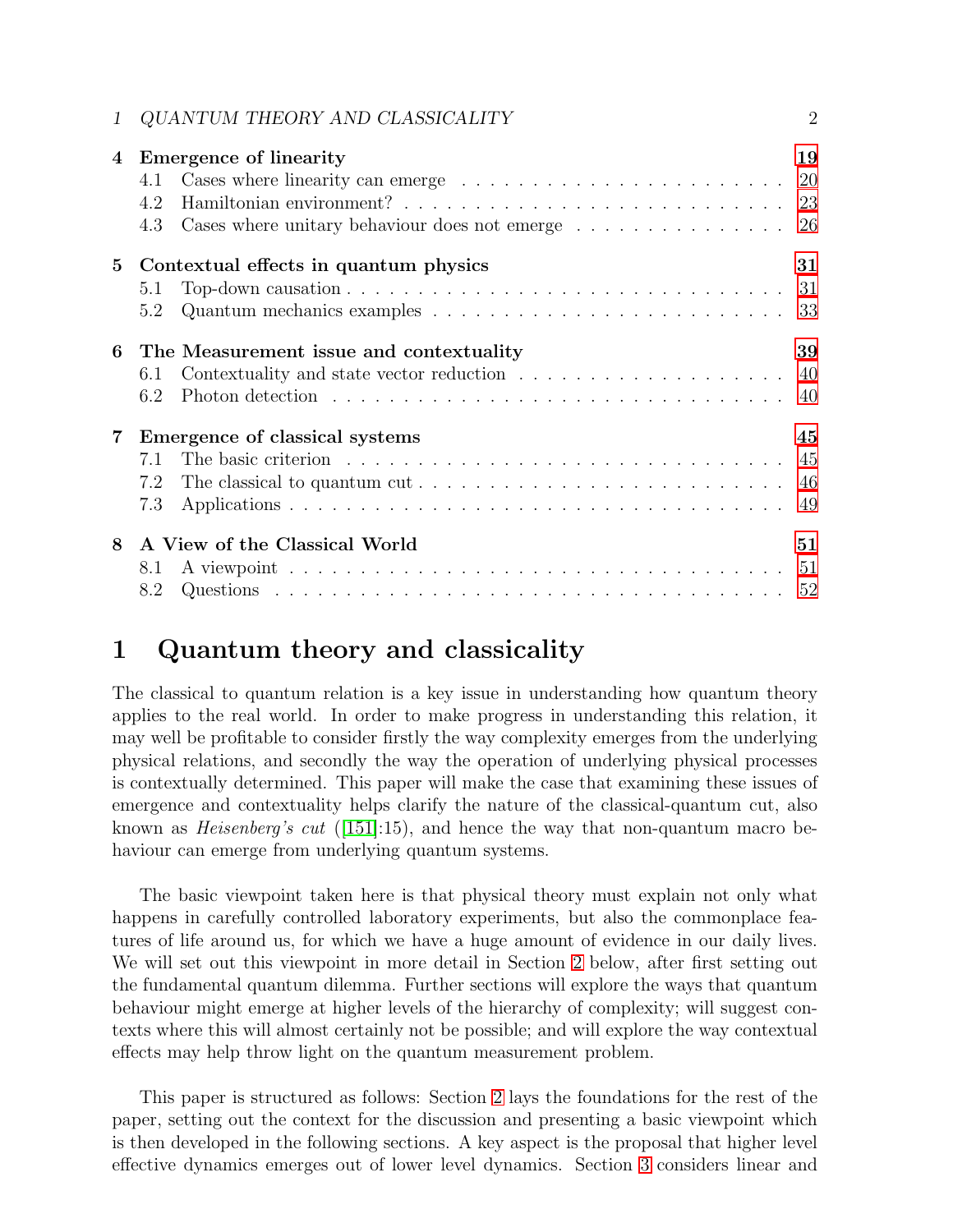non-linear aspects of quantum theory, leading to some criteria for when quantum physics will be valid, based on the essential linear aspects of the theory. Section [4](#page-18-0) considers when the requisite linearity can emerge at higher levels in the hierarchy of complexity from lower level linear theories, and when it cannot emerge. Section [5](#page-30-0) looks at the converse feature of how contextual effects from higher levels may influence lower level dynamics, giving a number of examples of top-down causation in the context of quantum physics. Section [6](#page-38-0) looks at the issue of state vector reduction in the context of top-down causation from the local physical environment. Section [7](#page-44-0) looks at implications of the discussion for the clas-sical quantum cut and Schrödinger's cat. Section [8](#page-50-0) reviews the viewpoint presented, and considers issues that arise from the discussion as suitable subjects for further investigation.

A major issue that arises out of the discussion in Section [5](#page-30-0) of top-down influences in physics is the origin of the arrow of time. This is discussed in a companion paper [\[45\]](#page-57-0).

## <span id="page-2-0"></span>2 Foundations

This section sets out the basic foundations for the rest of the paper. Section [2.1](#page-2-1) sets out the basics of quantum dynamics, Section [2.2](#page-4-0) the elements of the measurement problem, and Section [2.3](#page-6-0) sets out a basic standpoint that underlies what follows. Section [2.4](#page-7-0) sets out the context of the hierarchy of structure, and Section [2.5](#page-8-0) the viewpoint that both bottom-up and top-down causation take place in this hierarchy.

### <span id="page-2-1"></span>2.1 Basic dynamics

The basic expansion postulate of quantum mechanics [\[107,](#page-61-0) [121,](#page-62-0) [78,](#page-59-0) [67\]](#page-58-0) is that before a measurement is made, the state vector  $|\psi\rangle$  can be written as a linear combination of unit orthogonal basis vectors

<span id="page-2-2"></span>
$$
|\psi_1\rangle = \sum_n c_n |u_n(x)\rangle, \tag{1}
$$

where  $u_n$  is an eigenstate of some observable  $\hat{A}$  ([\[78\]](#page-59-0):5-7). The evolution of the system can be completely described by a unitary operator  $U(t_2, t_1)$ , and so evolves as

<span id="page-2-5"></span>
$$
|\psi_2\rangle = \hat{U}(t_2, t_1) |\psi_1\rangle \tag{2}
$$

Here  $\hat{U}(t_2, t_1)$  is the standard evolution operator, determined by the evolution equation

<span id="page-2-4"></span>
$$
i\hbar \frac{d}{dt}|\psi_t\rangle = \hat{H}|\psi_t\rangle.
$$
\n(3)

When the Hamiltonian  $\hat{H}$  is time independent,  $\hat{U}$  has the form ([\[78\]](#page-59-0):102-103)

<span id="page-2-7"></span>
$$
\widehat{U}(t_2, t_1) = e^{-\frac{i}{\hbar}\widehat{H}(t_2 - t_1)}
$$
\n(4)

which is unitary ([\[78\]](#page-59-0):109-113):

<span id="page-2-6"></span>
$$
\hat{U}\,\hat{U}^{\dagger} = 1.\tag{5}
$$

Applying this to [\(1\)](#page-2-2) with  $\hat{U}(t_2, t_1)|u_n(x)\rangle = |u_n(x)\rangle$  (an invariant basis) gives

<span id="page-2-3"></span>
$$
|\psi_2\rangle = \sum_n C_n |u_n(x)\rangle, \quad C_n := \widehat{U}(t_2, t_1)c_n.
$$
 (6)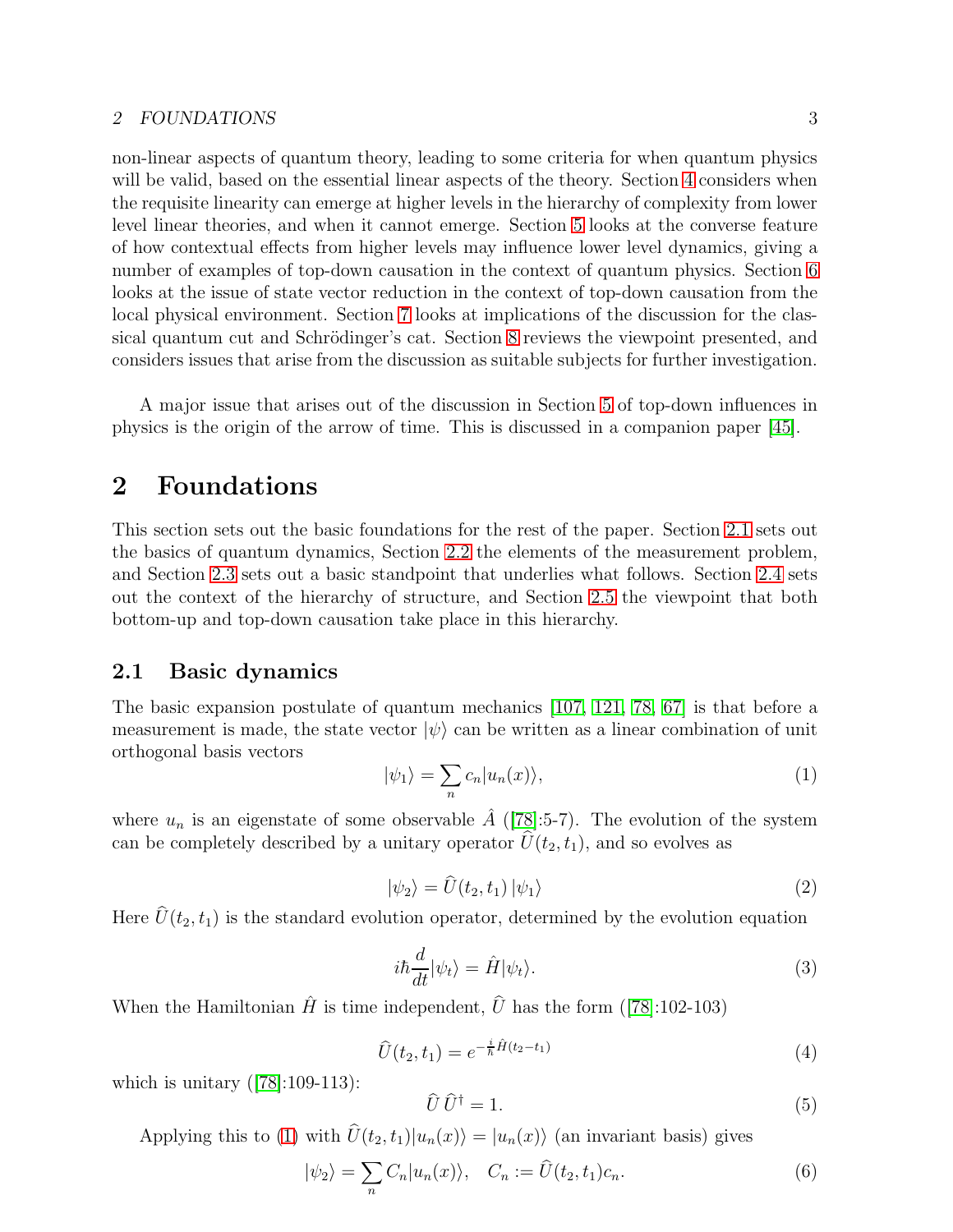Immediately after a measurement is made at a time  $t = t^*$ , however, the relevant part of the wavefunction is found to be in one of the eigenstates:

<span id="page-3-0"></span>
$$
|\psi_2\rangle = c_N |u_N(x)\rangle \tag{7}
$$

for some specific index  $N$ . This is where the quantization of entities and energy comes from (the discreteness principle): only eigenstates can result from a measurement. The eigenvalue  $c_N$  is determined by the operator representing the relevant physical variables, and hence is unrelated to the initial wave function [\(1\)](#page-2-2). The data for  $t < t^*$  do not determine either N or  $c_N$ ; they merely determine a probability for each possible outcome  $(7)$ , labelled by N, through the fundamental equation

<span id="page-3-2"></span>
$$
p_N = c_N^2 = \langle e_N | \psi_1 \rangle^2. \tag{8}
$$

One can think of this as due to the probabilistic time-irreversible reduction of the wave function

<span id="page-3-1"></span>
$$
|\psi_1\rangle = \sum_n c_n |u_n(x)\rangle \longrightarrow |\psi_2\rangle = c_N u_N(x)
$$
  
Indeterminate  
Transition Determine (9)

This is the event where the uncertainties of quantum theory become manifest (up to this time the evolution is determinate and time reversible). It will not be a unitary transformation  $(6)$  unless the initial state was already an eigenstate of A, in which case we have the identity projection

$$
|\psi_1\rangle = c_N u_N(x) \qquad \longrightarrow \qquad |\psi_2\rangle = c_N u_N(x) \tag{10}
$$

Hence it is unclear how this experimental result can emerge from the underlying quantum theory, which leads to [\(6\)](#page-2-3) rather than [\(7\)](#page-3-0). It is also unclear how classical behaviour can emerge from the underlying quantum behaviour, which will generically show (a) entanglement between different entities so that they do not have distinct individual states, and (b) only probabilities of different values of physical variables rather than specific determinate values.

This discussion presents the simplest idealized case of a measurement ([\[115\]](#page-61-1):542-549). More generally, one has projection into a subspace of eigenvectors ([\[78\]](#page-59-0):136; [\[151\]](#page-63-0):10-12) or a transformation of density matrices  $(78|137)$ , or any other of a large set of possibilities ([\[151\]](#page-63-0):8-42), but the essential feature of non-unitary evolution remains the core of the process. Thus there is a deterministic prescription for evolution of the quantum state determining probabilities of outcomes of measurements, but indeterminacy of the specific outcomes of those measurements, even if the quantum state is fully known. Examples are radioactive decay (we can't predict when a nucleus will decay or what the velocities of the resultant particles will be), and the foundational two-slit experiments (we can't predict precisely where a photon, electron, neutron, or atom will end up on the screen [\[52,](#page-58-1) [67\]](#page-58-0)).

The fact that such unpredictable measurement events happen at the quantum level does not prevent them from having macro-level effects. Many systems can act to amplify them to macro levels, including photomultipliers (whose output can be used in computers or electronic control systems). Quantum fluctuations can change the genetic inheritance of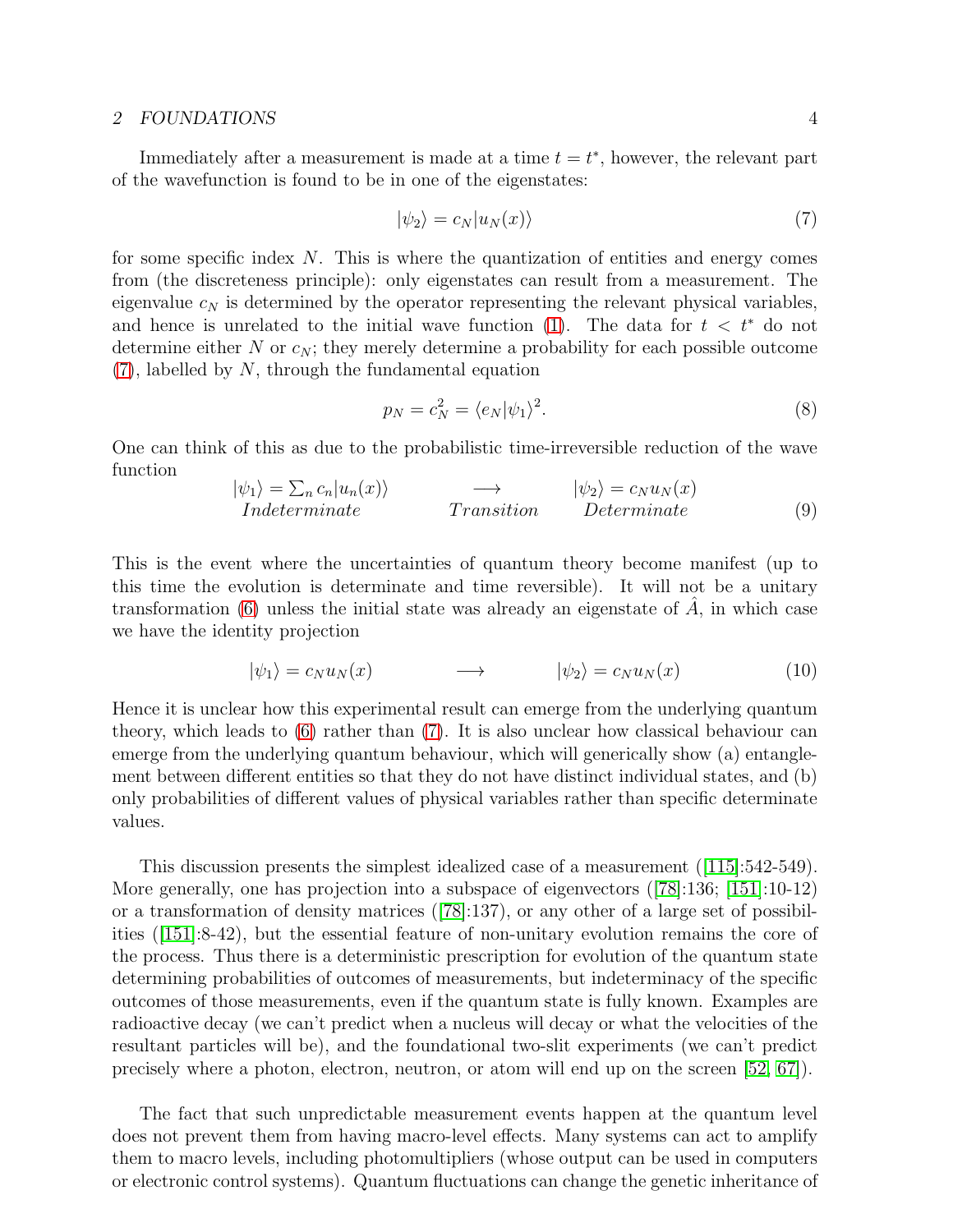animals [\[116\]](#page-61-2) and so influence the course of evolutionary history on Earth, and they have changed the course of structure formation in the universe [\[42\]](#page-57-1). Thus quantum implications are not confined to the micro realm.

## <span id="page-4-0"></span>2.2 The measurement problem

The measurement problem  $[100, 148, 3]$  $[100, 148, 3]$  $[100, 148, 3]$  or measurement paradox  $([115]:782-815)$  $([115]:782-815)$  $([115]:782-815)$  is a key issue for quantum theory. Measurement is the location of the unpredictability of outcomes, consistent with the quantum uncertainty relations (see e.g. [\[107,](#page-61-0) [67\]](#page-58-0)); but it is not an outcome of standard quantum dynamics, although it is crucial to the theory.

It is a fundamental aspect of quantum theory that the uncertainty of measurement outcomes is unresolvable: it is not even in principle possible to obtain enough data to determine a unique outcome of quantum events [\[54,](#page-58-2) [78,](#page-59-0) [114\]](#page-61-3). This unpredictability is not a result of a lack of information: it is the very nature of the underlying physics. This uncertainty is made manifest when a measurement takes place, and only then without measurements, there is no uncertainty in quantum processes. Here we mean by a measurement, a process whereby quantum uncertainty is changed into a definite classical outcome that can be recorded and examined as evidence of what has happened; it is not necessary that an observer actually takes any measurements. For example it happens when a photon falls on a physical object such as a screen, a photographic plate, or the leaf of a plant, and deposits energy in a particular spot on the object. In more technical terms, it generically occurs when some component of a general wavefunction collapses to an eigenstate of an operator (eqn.[\(9\)](#page-3-1) above). And this is not a side effect in quantum theory: it is absolutely central to its real world applications. As stated by Leggett,

".. it is the act of measurement that is the bridge between the microworld, which does not by itself possess definite properties, and the macroworld, which does. .. the concept of measurement, prima facie at least, is absolutely central to the interpretation of the quantum mechanical formalism" ([\[93\]](#page-60-1): 87).

However the process of determining experimental results — a measurement — cannot be represented by the standard quantum state evolution equations, such as the Schrödinger and Dirac equations, for those are predictable (they obey existence and uniqueness theorems) and time reversible. They simply do not have the kind of nature that can lead to an unpredictable result when the initial state is fully known ([\[115\]](#page-61-1):530- 533); but that is what happens in quantum measurements, which do not obey linearity and hence violate the superposition principle.

This is the *measurement paradox*: the process of measurement  $(107]:80-102,491-$ 556,591-619; [\[121\]](#page-62-0):53-62; [\[78\]](#page-59-0):175-188; [\[67\]](#page-58-0):215-243; [\[114\]](#page-61-3):225-296; [\[151\]](#page-63-0):8-44) cannot be described by standard quantum dynamics. Indeed, Leggett states it thus ([\[93\]](#page-60-1):87,89):

"the problem is that quantum mechanics absolutely forbids a measurement to take place ..... in a nutshell, in quantum mechanics events don't (or don't necessarily) happen, whereas in our everyday world they certainly do".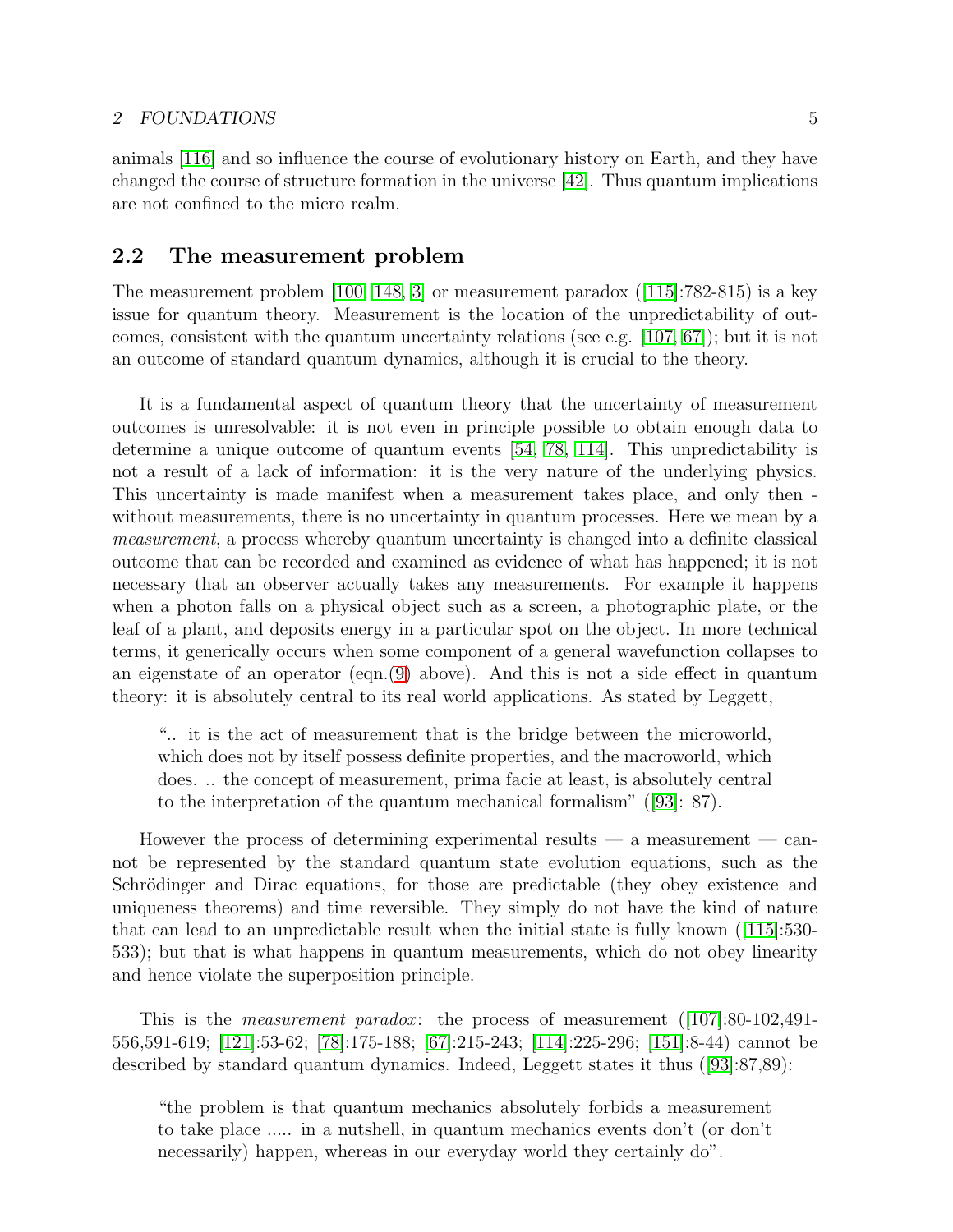Aharonov and Rohrlich, considering a Stern-Gerlach apparatus with entangled spin states  $([1]:122)$  $([1]:122)$  $([1]:122)$ , express it this way:

"Clearly, our treatment of quantum measurements is incomplete, we cannot leave the measuring device in a superposition of states. But clearly quantum mechanics offers no way to reduce a superposition of pointer states to a definite position."

Now this has been disputed by many, and alternative descriptions have been proposed that try to get around this fundamental limitation.

The **many-worlds view** [\[121,](#page-62-0) [78,](#page-59-0) [143,](#page-63-2) [144,](#page-63-3) [129\]](#page-62-1) theoretically involves only unitary processes; technically it is based on the idea of a relative state, which involves a special basis of Hilbert space relative to which the splitting occurs ([\[78\]](#page-59-0):157-159). This approach arises out of assuming the Schrödinger equation [\(3\)](#page-2-4) applies consistently to the physical universe at all scales, and taking the consequences seriously. However it will be the contention of this paper that the application of that equation is strictly limited (Section [7.1\)](#page-44-1). I will here pursue the idea that some form of state vector reduction should be taken seriously.

In the **consistent histories approach** [\[71,](#page-59-1) [144\]](#page-63-3), a Heisenberg formalism is used with unitary evolution of the projection operators but non-unitary projections taking place to define a branch state vector ([\[71\]](#page-59-1): eqn.(A.2)). Thus even though the operator evolution is unitary, this formalism does not get rid of the need for non-unitary projection operators, and some prescription as to when they should operate (see also comments in [\[3\]](#page-55-0)).

**Decoherence** [\[78,](#page-59-0) [160,](#page-64-0) [67\]](#page-58-0) does not solve the problem either, as some claim. The measurement problem involves two distinct steps. The first is the non-unitary elimination of the off-diagonal terms of the density matrix (decoherence). The result is a statistical ensemble. The second is the projection of one particular eigenvalue from that ensemble. Decoherence does not solve step 2. It effectively removes entanglement (by diagonalising the density matrix), but the diagonalised density matrix still does not determine or even represent a unique outcome for a specific physical situation. But we want a theory can that can at least describe a specific result for an individual entity, even if it can't causally predict that unique outcome. The way theoretical physics underlies the real world, including biology, must apply to unique individuals as well as to statistical ensembles: for ensembles are made of individual entities.

None of these proposed alternatives solves the measurement paradox in a way that changes the fundamental lack of predictive capacities of quantum theory. As far as real physical experiments are concerned, what happens is described by the equations presented in section [2.1;](#page-2-1) this is what has to be explained. It took decades of theoretical exploration and experimental work to verify that this is the way things work; those results are not in doubt, and are what we have to deal with.

By contrast the *explicit collapse models*, for example those by Ghirardi, Rimini, and Weber [\[9,](#page-55-2) [62\]](#page-58-3) and Penrose [\[114,](#page-61-3) [115\]](#page-61-1), do offer a solution to the problem. However I am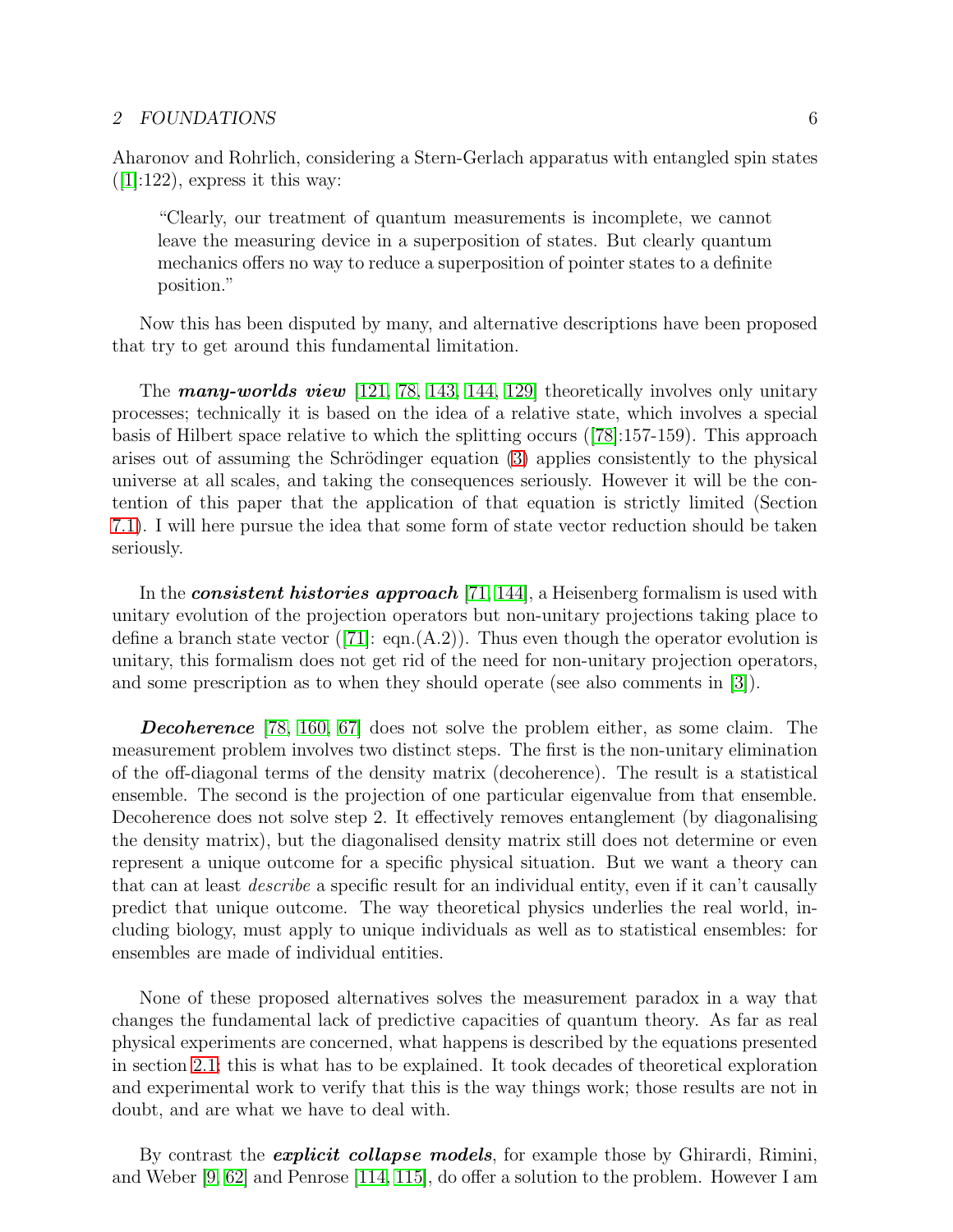here concerned with standard quantum theory; I will propose (Section [8.2\)](#page-51-0) the possibility that such an effective collapse mechanism might arise as a local top-down effect from a measuring apparatus. I will not deal with **hidden variable theories** [\[148,](#page-63-1) [121,](#page-62-0) [78\]](#page-59-0), except to comment that the same issues of interacting scales will occur in those theories too.

There are of course various different approaches to ontology in quantum theory, with realist, anti-realist and pragmatic viewpoints on offer [\[78\]](#page-59-0); I do not intend to discuss those issues explicitly here, although my tendency will be towards a realist viewpoint.

## <span id="page-6-0"></span>2.3 A basic standpoint

To ground this analysis in reality, I will adopt the following starting point for what follows:

BASIC PREMISE: Individual Events Happen.

Each word is important:

Individual: Statistics is not enough. An ensemble of events is made up of individual events. There is no ensemble if individual events don't separately happen.

Events: Specific things occur. Universal laws describe multifold possibilities of what might happen, but we experience specific events in our own particular history.

Happen: They occur in time: they are about to occur, they occur, then they have occurred. Uncertainty about what might occur changes to the certainty of what has occurred.

What is the evidence for this statement? Apart from the overwhelming evidence from everyday life, every single physics experiment is proof it is true! - we plan experiments, carry them out, analyse the results, publish them. Each experiment is an individual event that occurs at a particular time and place in the history of the universe. Science would not be possible if this were not the case.

## This is true at every level of the hierarchy of structure and complexity, summarized in Table 1 below.

### At the macrolevel:

- the universe evolves, structures form,

- stars explode, planets move round the sun,
- objects fall to the surface of the earth, birds fly.

#### At the micro level:

- electrons in atoms change energy levels and emit photons, or absorb photons and change energy levels

- particles are emitted, go through slits, get scattered, impact on screens

- photons are emitted, go through polarizers, get scattered, are detected

- entanglement and decoherence take place.

This takes place irrespective of whether we know about it or not. Observers are not necessary for things to happen! Events (e.g. nucleosynthesis) took place in the early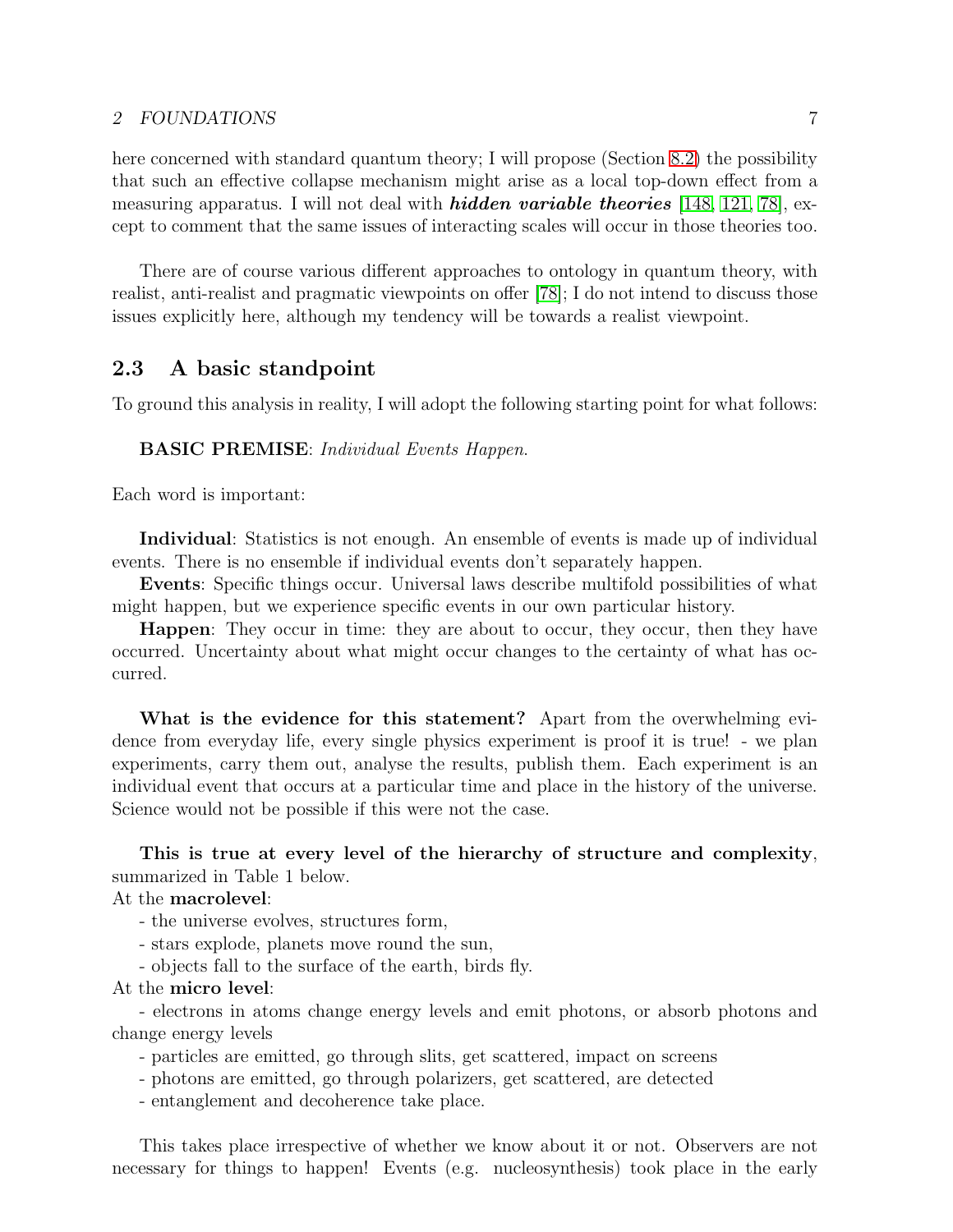universe long before any physical observers existed. In the absence of observation the wave function evolves unitarily, so in this case there is no clear meaning to before and after. Hence effective "observation" (i.e. collapse of the wave function) takes place all the time, because definite outcomes are occurring all the time, whether actually observed or not  $[45]$ <sup>[1](#page-7-1)</sup>. Hence we do not need to involve consciousness in quantum theory foundations (ontology), although it is relevant to epistemology. Experimenters can make things happen, but they carry on happening whether observers exist or not.

The implication is that any complete theory of causation in the physical world, whether deterministic or not, must in some sense explain what is happening in specific instances both for inanimate matter and for life, otherwise it will be an incomplete explanation of the real world. It may not be able to explain why they are happening (it may assume there is some irreducible randomness that acts as as an effective cause, for example), but it must at least be able to describe that they are happening, as is shown by experiment, i.e. it must represent the fact that reduction to eigenstates takes place. Quantum theory predictions of energy levels, scattering angles, and statistics of interactions in general are of course sound testable physics, and it is a major success that they are correctly predicted. But they are not a complete theory of causation and events: they don't even account for when specific events occur. They must be supplemented by some standpoint on *when* state vector reduction occurs in order to relate adequately to the macro world, even if they don't uniquely predict the outcome. Simply to pragmatically ignore the problem is no resolution [\[3\]](#page-55-0). The implications for the nature of time are considered in [\[45\]](#page-57-0).

## <span id="page-7-0"></span>2.4 The context: the hierarchy of the structure and causation

The context in which this all occurs is the hierarchy of structure and causation. In simplified form, this is as set out in Table 1. This Table gives a simplified representation of this hierarchy of levels of reality as characterized by corresponding academic subjects, with the natural sciences on the left and the life sciences [\[20\]](#page-56-0) on the right. On both sides, each lower level underlies what happens at each higher level in terms of structure and causation. Note that there is no correlation between the left and the right hand columns above the level of chemistry, as emergence and causation is quite different in the two cases; but the first four levels are identical (life emerges out of physics!). On the left hand side higher level correspond to larger scales (each level is the encompassing domain or environment of the next lower level); on the right hand side goals and intentions are relevant, so that is what the higher levels refer to. <sup>[2](#page-7-2)</sup>

<span id="page-7-1"></span><sup>1</sup>What does it mean to say an event "has happened" if the system of interest is, say, a particle passing through a two-slit system in the absence of observation? Quantum mechanics forbids us from saying that (for example) the particle "really did" go through slit A, wave function collapse takes place — which can be much later. This can result in a delayed "passage of time" in an evolving block universe, see [\[49\]](#page-57-2) for a discussion.

<span id="page-7-2"></span><sup>&</sup>lt;sup>2</sup>The labels "higher" and "lower" are sometimes contested, but seem to provide a useful framework if they are defined in this way.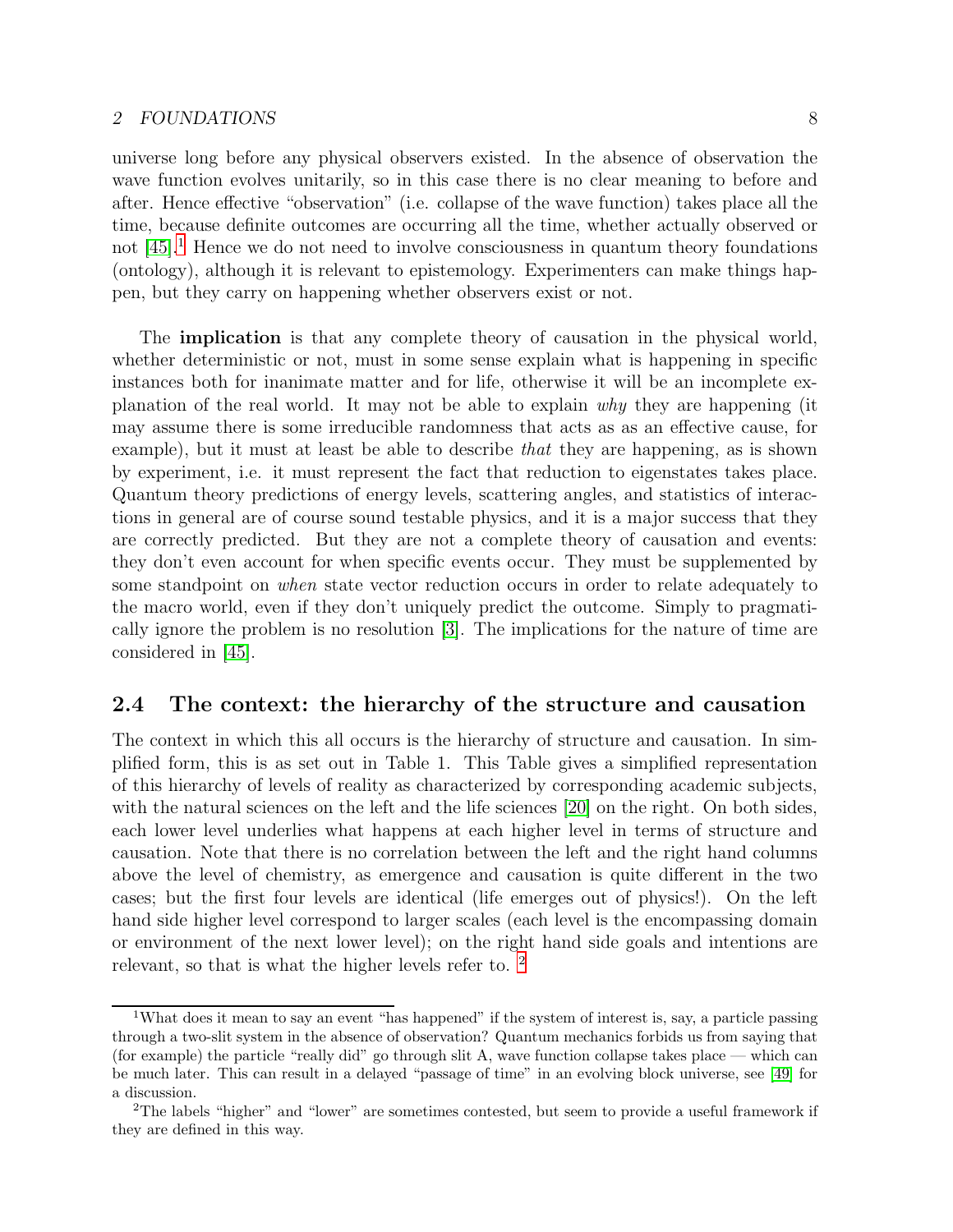| Level 10:   | Cosmology              | Sociology/Economics/Politics |
|-------------|------------------------|------------------------------|
| Level 9:    | Astronomy              | Psychology                   |
| Level 8:    | Space science          | Physiology                   |
| Level 7:    | Geology, Earth science | Cell biology                 |
| Level 6:    | Materials science      | Biochemistry                 |
| Level 5:    | Physical Chemistry     | Chemistry                    |
| Level $4$ : | Atomic Physics         | Atomic Physics               |
| Level 3:    | Nuclear Physics        | Nuclear Physics              |
| Level $2$ : | Particle physics       | Particle physics             |
| Level 1:    | Fundamental Theory     | Fundamental Theory           |

Table 1: The hierarchy of structure and causation for inanimate matter (left) and for life (right). For a more detailed description see [http://www.mth.uct.ac.za/](http://www.mth.uct.ac.za/~)∼ellis/cos0.html.

Implicit in this discussion is the view that the elements at each of the levels characterized by this table, except perhaps at the quantum level [\[66,](#page-58-4) [90\]](#page-60-2), can be regarded as existing [\[38,](#page-57-3) [41\]](#page-57-4). A table exists, even though it is made of atoms, which also exist, even though they are made of electrons, protons, and neutrons; and of course the same applies to animals and people. This view too is needed in order that science makes sense. If an experimenter does not exist, then experiments are not possible.

Quantum Mechanics is applicable at the lower levels, but apparently not at the macrolevels except under very restricted circumstances - for example superconductivity, Bose-Einstein condensations, lasers, and the extraordinary recent quantum entanglement experiments over many kilometers. It is not apparent under ordinary every day circumstances at the macro level (which is why quantum dynamical principles are not obvious to us). Hence experimenters talk about the classical/quantum cut, or Heisenberg cut  $([151]:15)$  $([151]:15)$  $([151]:15)$ , necessary for them to analyze their experiments.

## <span id="page-8-0"></span>2.5 Inter–level relations

The higher and lower levels are related to each other because the higher levels are based in the lower levels. To characterize causation in this hierarchical context, it is useful to consider causation as proceeding in both a bottom-up and a top-down manner [\[43\]](#page-57-5).

#### 2.5.1 Bottom-up Effects

A major theme of physics is that causation occurs from the lower to the higher levels of the hierarchy, leading to the emergence of structure and complexity. A feature that occurs here is the coarse-graining of lower level variables (e.g. particle states) to give higher level variables (e.g. density and pressure) [\[4\]](#page-55-3), accompanied by a conversion of useful energy to non-usable energy when some energy is hidden in lower level variables, and hence not available to higher levels. This is the source of entropy growth and of effective non-conservation of energy at higher levels through friction and other dissipative effects.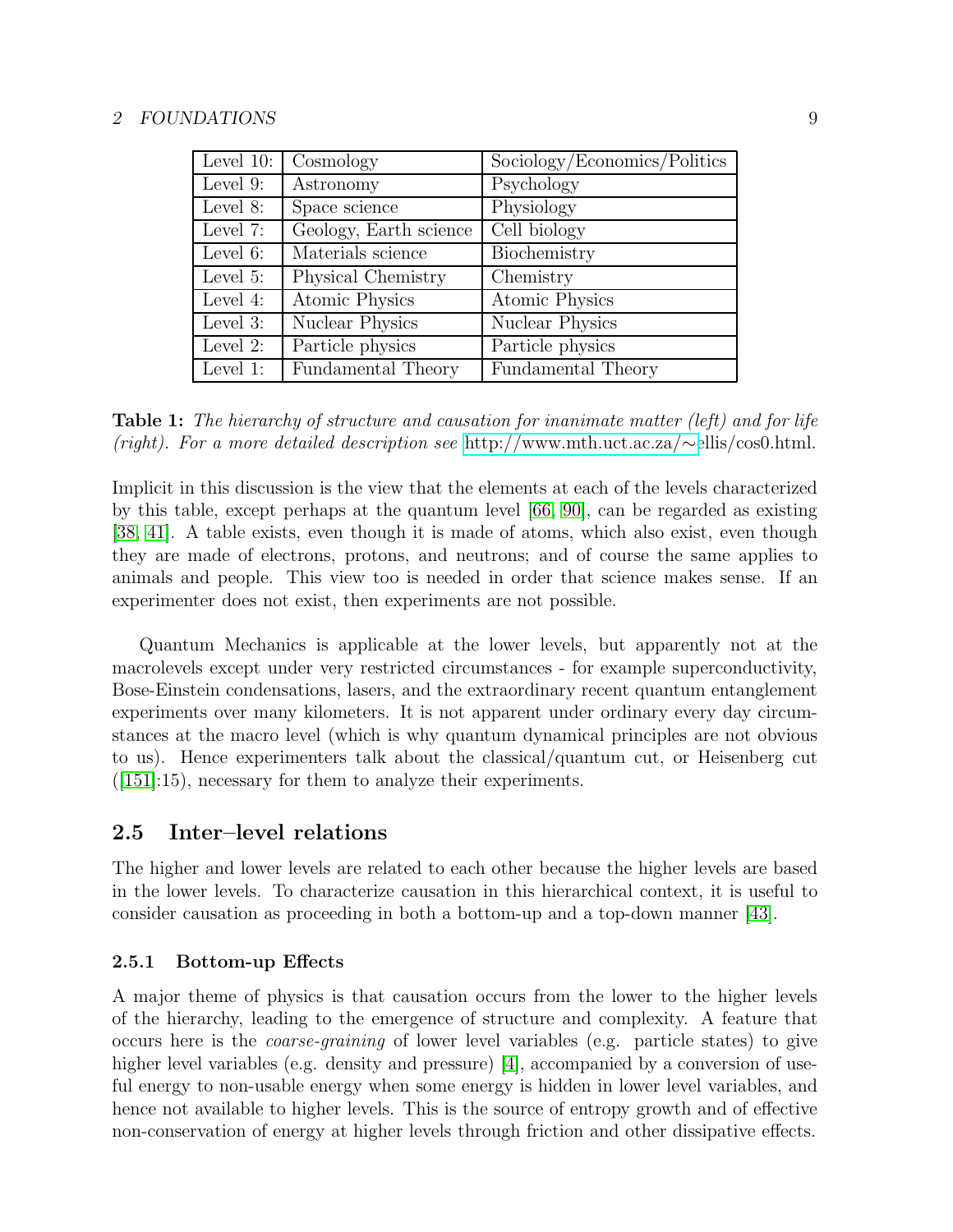But there are limits as to how far this bottom-up process of explanation can be carried out: physics per se cannot explain economics or psychology, for example. More is different, as famously stated by Anderson [\[5\]](#page-55-4); emergence of complexity takes place where quite different laws of behaviour hold at the higher levels than at the lower levels [\[84,](#page-59-2) [60\]](#page-58-5). Laughlin has elaborated how some higher level effects can only be understood in terms of variables expressed in terms of higher level concepts [\[91\]](#page-60-3). In particular, the linearity of lower level laws gets replaced by the complexity of non-linear interactions at higher levels, without which life could not come into existence.

#### 2.5.2 Top-down effects

In addition to bottom-up causation, *contextual effects* occur whereby the upper levels exercise crucial influences on lower level events by setting the context and boundary conditions for the lower level actions. This is related to the emergence of effective laws of behaviour at higher levels that enable one to talk of existence of higher level entities in their own right. They then play an effective role not only at their own levels, but also influence the lower levels by setting the context for their action [\[43\]](#page-57-5).

This idea of top down action in physics goes back at least to Ernst Mach in his work on Mach's principle and the origin of inertia ([\[50,](#page-57-6) [40\]](#page-57-7);[\[137\]](#page-62-2):58-61), which strongly influenced Albert Einstein in developing general relativity theory and his static universe model. It is crucial in ideas about the origin of the arrow of time [\[147,](#page-63-4) [50,](#page-57-6) [29,](#page-56-1) [40,](#page-57-7) [115,](#page-61-1) [21\]](#page-56-2); nice popular discussions of how top-down effects may take place from the universe to local physics are given in [\[134,](#page-62-3) [24\]](#page-56-3). I will make the case that *top-down influences play a key* role in relation to how quantum theory works, particularly as regards both decoherence and state preparation. It is possible this line of thought can illuminate the way quantum measurement takes place.

## <span id="page-9-0"></span>3 Linearity, non-linearity, and quantum theory

The key issue I now focus on is how linearity and non-linearity in QM relate to each other. Section [3.1](#page-9-1) considers the essential linearity of Quantum Mechanics (QM), and Section [3.2](#page-11-0) its essential non-linearities. Section [3.3](#page-12-0) looks at allowed non-linearities, and Section [3.4](#page-14-0) at when we may expect QM to be valid, in the light of the above sections.

## <span id="page-9-1"></span>3.1 The essential linearity of QM

Linearity is at the core of quantum theory. Ghirardi [\[62\]](#page-58-3) states it thus:

"Let us recall the axiomatic structure of quantum theory: 1. States of physical systems are associated with normalized vectors in a Hilbert space, a complex, infinite-dimensional, complete and separable linear vector space equipped with a scalar product. Linearity implies that the superposition principle holds: if  $|f\rangle$  is a state and  $|q\rangle$  is a state, then (for a and b arbitrary complex numbers) also  $|K\rangle = a|f\rangle + b|g\rangle$  is a state. Moreover, the state evolution is linear, i.e., it preserves superpositions: if  $|f(t)\rangle$  and  $|g(t)\rangle$  are the states obtained by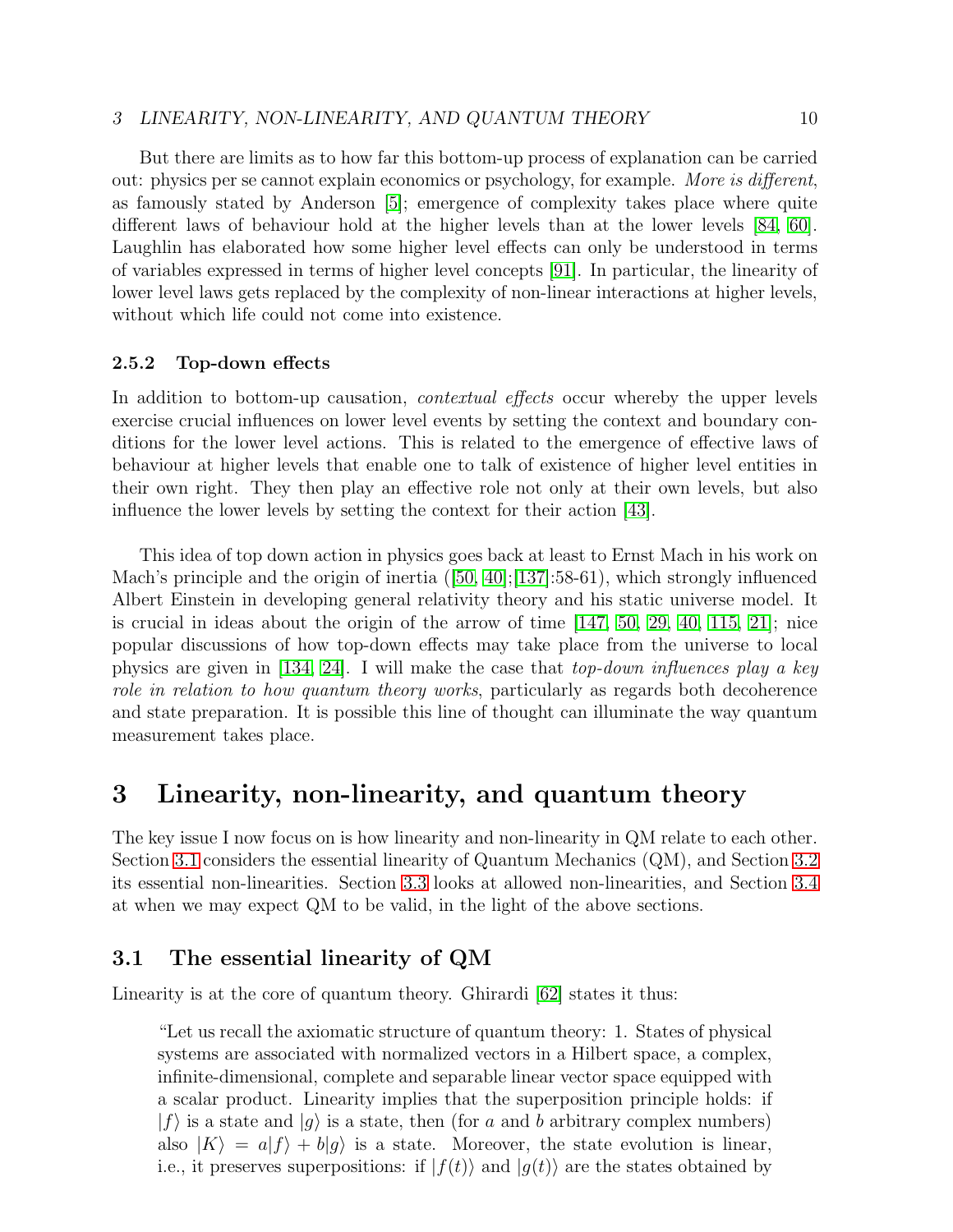evolving the states  $|f(0)\rangle$  and  $|g(0)\rangle$ , respectively, from the initial time  $t = 0$ to the time t, then  $a|f(t)\rangle + b|q(t)\rangle$  is the state obtained by the evolution of  $a|f(0)\rangle + b|g(0)\rangle$ . Finally, the completeness assumption is made, i.e., that the knowledge of its state vector represents, in principle, the most accurate information one can have about the state of an individual physical system."

This linearity is central to

- the superposition principle for quantum states: (Dirac [\[31\]](#page-56-4):12-18, Isham [\[78\]](#page-59-0):4,11), see also [\[107,](#page-61-0) [121,](#page-62-0) [78,](#page-59-0) [67\]](#page-58-0), leading to
- interference between quantum entities as in the 2-slit experiment  $(52):4-6$ ,
- development of entanglement ([\[78\]](#page-59-0):148-149),
- linearity of the wave function ([\[78\]](#page-59-0):15-16), hence
- expansion of the wave function in terms of a basis  $(31]:53-67, 52]:86-87$ ,
- thus it is the reason that wave functions live in a vector space [\[78\]](#page-59-0):19-20) and so is why a Hilbert space formalism is suitable for quantum theory  $(31):40, 78:19-35$ , 71, [\[115\]](#page-61-1):530-538).
- It is based in the way the amplitude is linear sum over paths  $(52):6,19,29)$ , and hence
- is embodied in the Schrodinger and Dirac equations, both of the form [\(3\)](#page-2-4), leading to
- unitary transformations ([\[31\]](#page-56-4):103-107; [\[78\]](#page-59-0) 113-115).
- It occurs when scattering of identical particles takes place  $([54]:(4.1),(4.2))$  $([54]:(4.1),(4.2))$  $([54]:(4.1),(4.2))$ , and so
- underlies the unitarity of the S-matrix  $(79)$ , 166-167; [\[133\]](#page-62-4), 307-319),
- as well as Bose-Einstein and Fermi-Dirac statistics ([\[54\]](#page-58-2):4-3 to 4-15), because permutation of states ([\[31\]](#page-56-4):207-216) is a linear operation.

Consequently, it is crucial in applying quantum theory to physics and chemistry [\[123\]](#page-62-5).

In more detail: quantum theory is applicable when the evolution of the state vector is linear. It takes the form [\(2\)](#page-2-5):

<span id="page-10-0"></span>
$$
|\Psi\rangle \to |\Psi'\rangle = \hat{U}|\Psi\rangle \tag{11}
$$

where the operator  $\hat{U}$  is linear:

<span id="page-10-1"></span>
$$
\forall a, b, |\Psi\rangle, |\Phi\rangle: \ \hat{U}(a|\Psi\rangle + b|\Phi\rangle) = a\hat{U}|\Psi\rangle + b\hat{U}|\Phi\rangle. \tag{12}
$$

Because the norm of  $|\Psi\rangle$  is preserved,  $\hat{U}$  is a unitary matrix [\(5\)](#page-2-6). It is given by [\(4\)](#page-2-7) in terms of the Hamiltonian; consequently energy is preserved

$$
H|\Psi\rangle = E|\Psi\rangle \Rightarrow E = const \tag{13}
$$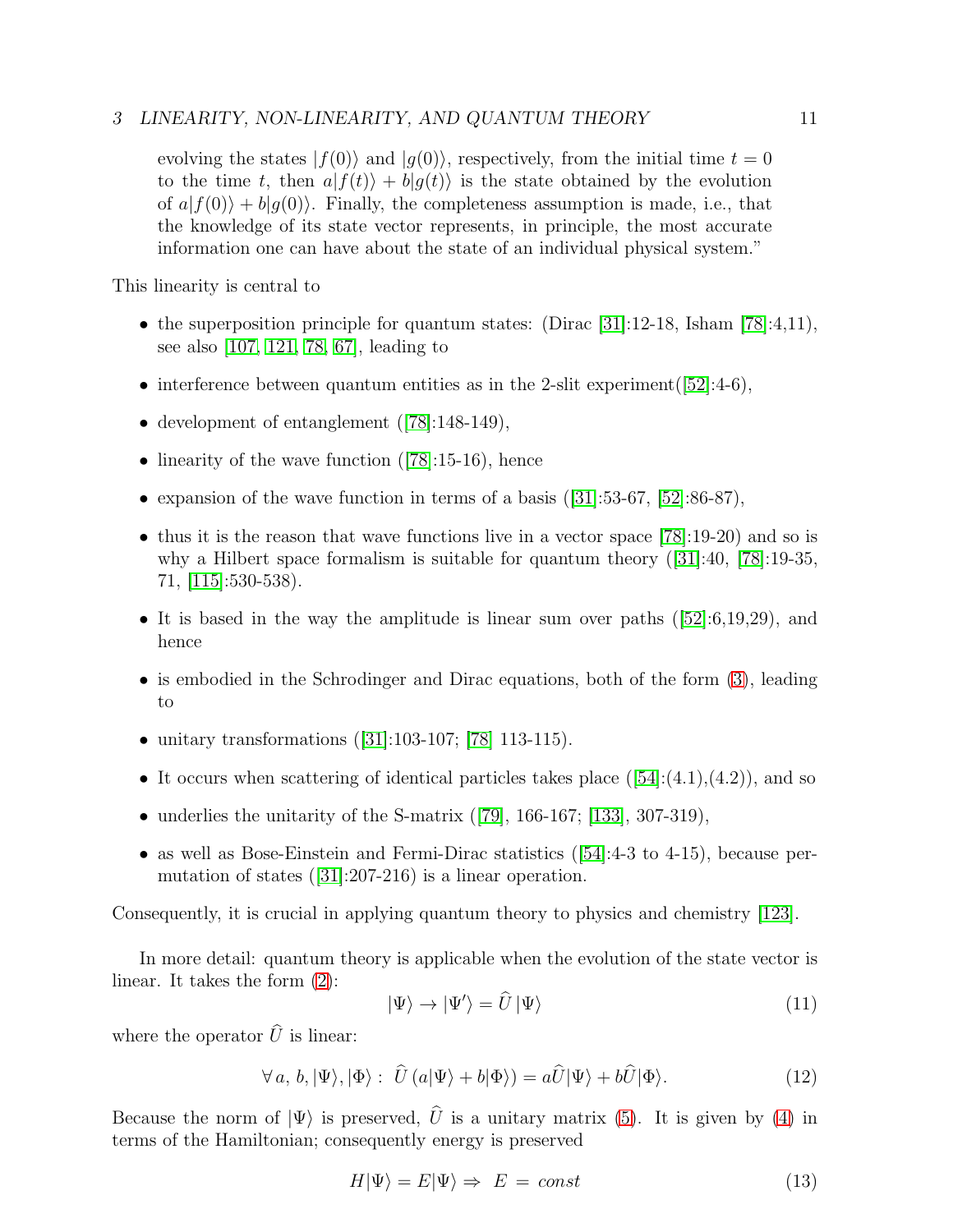because anything that commutes with  $H$  is a constant, and  $H$  commutes with itself.

This relates to the Feynman path integral for particle motion in the following way  $([52]:26-29)$  $([52]:26-29)$  $([52]:26-29)$ : the probability  $P(b, a)$  for a particle to go from a point  $x_a$  at time  $t_a$  to the point  $x_b$  at time  $t_b$  is the absolute square of an amplitude  $K(b, a)$  to go from a to b:

<span id="page-11-1"></span>
$$
P(b, a) = |K(b, a)|^2.
$$
 (14)

The amplitude is a sum of contributions from each path between events  $a$  and  $b$ :

<span id="page-11-3"></span>
$$
K(b, a) = \sum_{paths} \phi[x(t)] \tag{15}
$$

where the contribution of each path has a phase proportional to the action  $S$ :

$$
\phi[x(t)] = Ae^{(i/h)S[x(t)]} \tag{16}
$$

and the action is the path integral

<span id="page-11-2"></span>
$$
S[x(t)] = \int_{t_a}^{t_b} L(\dot{x}, x, t)dt
$$
\n(17)

where  $L(\dot{x}, x, t)$  is the Lagrangian of the system ([\[52\]](#page-58-1):26). Linearity follows from this definition of S and form of L, because by the way integrals are defined, for any time  $t_c$ between  $t_a$  and  $t_b$ , the action along any path between a and b can be written

$$
S(b, a) = S(b, c) + S(c, a)
$$
\n(18)

where c is a point for which  $t = t_c$  ([\[52\]](#page-58-1):36,76). This underlies the key property of path integrals:

$$
K(b, a) = \int_{x_a}^{x_b} K(b, c) K(c, a) dx_c
$$
\n(19)

which follows on integrating over all values  $x_c$  ([\[52\]](#page-58-1):37), leading to the wave function integral equation

<span id="page-11-4"></span>
$$
\psi(x_b, t_b) = \int K(x_b, t_b; x_c, t_c) \psi(x_c, t_c) dx_c \tag{20}
$$

 $(52):57$ , which is linear in  $\psi$ , even if the kernel K is non-linear.

## <span id="page-11-0"></span>3.2 Essential non-linearities of QM

However there are also two essential non-linearities in quantum mechanics.

The first is the way probabilities are derived as squares of the wave function (eqn.[\(8\)](#page-3-2); [\[78\]](#page-59-0): eqn.(5.29)) or equivalently as squares of amplitudes (eqn.[\(14\)](#page-11-1); [\[52\]](#page-58-1):29). It is this nonlinearity that lies at the heart of the difference between classical and quantum statistics  $([54]:1-1$  $([54]:1-1$  $([54]:1-1$  to 1-10,  $[78]:11-14$ ). This carries over to the way expectation values are derived for any operator ([\[31\]](#page-56-4):45-48; [\[78\]](#page-59-0):83-84):

$$
\langle A \rangle_{\psi} = \langle \psi | A | \psi \rangle, \tag{21}
$$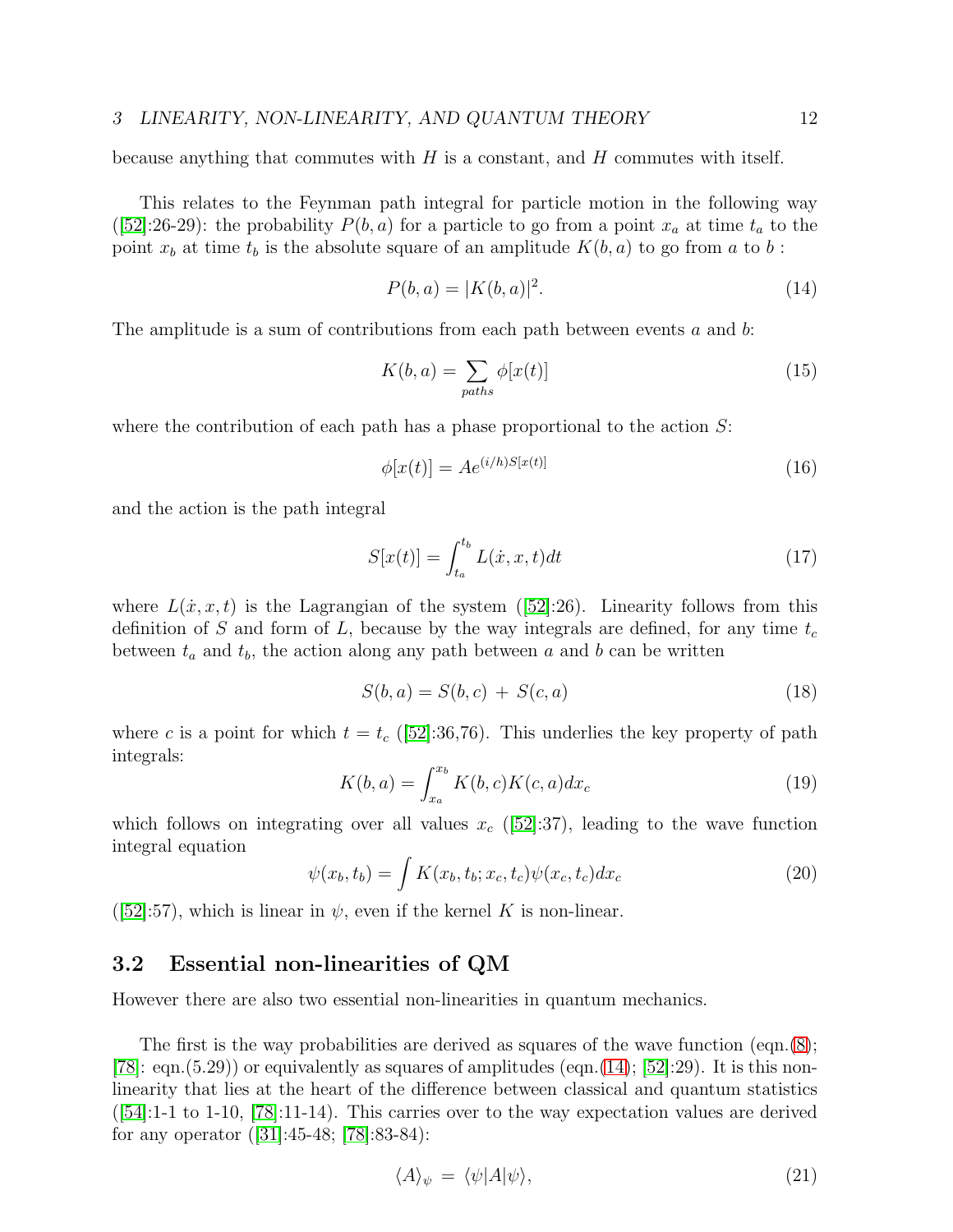which is quadratic in the wave function (and hence non-linear). This non-linearity is compatible with the unitary evolution [\(3\)](#page-2-4), indeed it is essential to its interpretation, and underlies the way a normed vector space representation of quantum probabilities makes sense ([\[78\]](#page-59-0):13-14).

The second essential non-linearity is state vector projection [\(9\)](#page-3-1), which is not compatible with the unitary evolution  $(3)$ ,  $(11)$ , see Section [2.2.](#page-4-0) It is essential because probabilities of outcomes depend on individual events happening; statistics of measurements can only emerge from specific individual measurements that have separately occurred. We return to the measurement issue in Section [6.](#page-38-0)

## <span id="page-12-0"></span>3.3 Allowed and non-allowed non-Linearity in QM

But additionally, non-linearities allow quantum theory to describe many non-linear effects, for example those expressed in Feynman diagrams. How can that happen in a way compatible with what has been said here about linearity (Section [3\)](#page-9-0)? Basically, both through linear systems being imbedded in non-linear environments in such a way that linearity is locally preserved for subsystems of the whole — the linearity of the subsystem is not interfered with by the environment — and through approximation methods involving higher and higher orders in a perturbation series.

Specifically, we can have arbitrarily complex behaviors in the Lagrangian, but the probability amplitudes and wave function must be affected in a linear way by the time evolution. Thus non-linearity in systems obeying the QM relations can arise in two ways:

**Firstly** via the Lagrangian  $L(x, x, t)$  in the action [\(17\)](#page-11-2). For example for a particle of mass m subject to a potential energy  $V(x, t)$ 

<span id="page-12-1"></span>
$$
L = T - V(x, t), \ T := \frac{1}{2} m \dot{x}^2 \tag{22}
$$

Apart from the non-linearity in the kinetic energy, the potential can be arbitrarily nonlinear and non-linear behavior can result, but can sometimes be soluble. The Thirring model [\[139\]](#page-63-5) for example is an exactly solvable quantum field theory which describes the self-interactions of a Dirac field in two dimensions. The matter Lagrangian is therefore of necessity non-linear; but the equation of motion for the wave function is a linear p.d.e.

Secondly through the expansion of the exponential in  $(15)$ :

$$
\exp(iS) = \sum_{n} \frac{(iS)^n}{n!} = 1 + iS - \frac{1}{2!}S^2 - \frac{i}{3!}S^3 + \dots
$$
\n(23)

The complexities of Feynman diagrams arise from this series of nonlinear terms  $S<sup>n</sup>$  $([52]:120-125)$  $([52]:120-125)$  $([52]:120-125)$ , where additionally (by  $(17), (22)$  $(17), (22)$ ), they themselves are non-linear terms:  $S = S(V, T)$ . Non-linearities result from the many different interactions represented by the terms in this expansion. But still in these cases the action of U must be linear in  $|\Psi\rangle$ as in [\(11\)](#page-10-0), [\(12\)](#page-10-1) (Dirac), hence also as in [\(20\)](#page-11-4) (Feynman), in order to be compatible with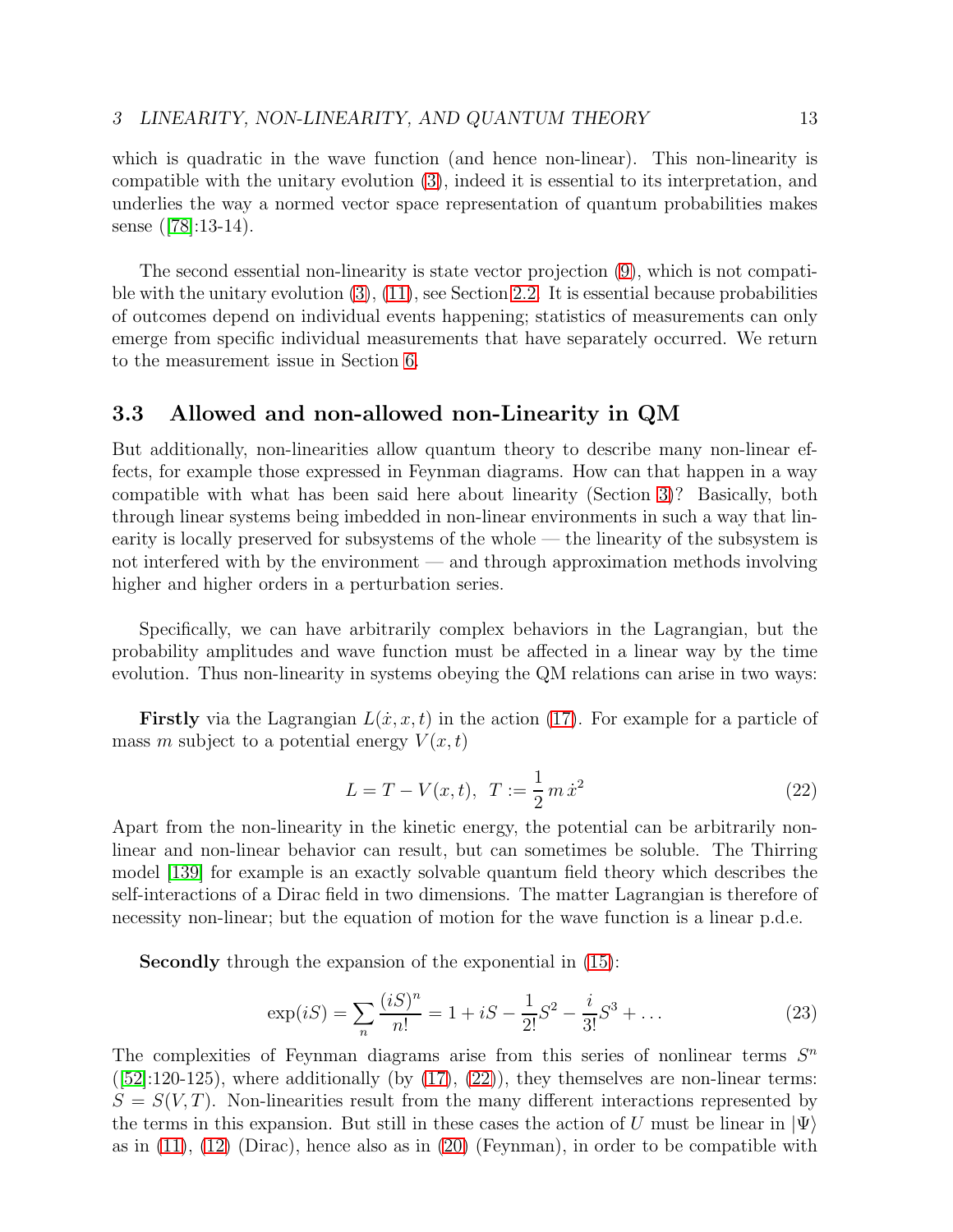the foundations of quantum physics.

However nonlinearities can also arise in ways that are incompatible with these linear foundations: there is no guarantee that higher level emergent behaviour will obey [\(11\)](#page-10-0), [\(12\)](#page-10-1), indeed generically it won't do so. Equivalently, there are situations where a path integral formalism [\(14\)](#page-11-1)-[\(17\)](#page-11-2) is simply not applicable (at the chosen level of description). I will give examples below.

The implication is that in order that the unitary quantum mechanics formalism can be applicable, one must select a subsystem of the complex interacting whole where the unitary aspect [\(11\)](#page-10-0) is true. This is what occurs when one focuses on the relations between elementary particles, for example, and when one constructs superconducting systems or lasers or Bose-Einstein condensates. But these are very special cases, as is shown by the care one has to take in constructing such systems. It is not possible to do this for generic complex systems - or even for some quite simple macro systems.

Before considering this in the next section, we need to consider three queries that might undermine this claim.

Firstly, why is the above argument not vitiated by the existence of **nonlinear ver-**sions of the Schrödinger equation ('NLS')? [\[55\]](#page-58-6). The problem is that since the equations themselves are nonlinear, the solutions can't be superposed in general. There are exceptions: plane wave solutions exist for the nonlinear Schrödinger equation  $[118]$ , and these can be superposed in special cases, but this is not possible generically, e.g. you can't superpose two plane waves with different propagation directions. NLS equations don't describe the evolution of a general quantum state, because they only obey the superposition principle for very special cases; hence they do not describe generic situations of either interference or entanglement, which are central to quantum theory, rather they are classical field equations for fiber optics and water waves. When canonically quantized, the NLS equation describes bosonic point particles with delta-function interactions, and the related Gross-Pitaevskii equation describes the ground state of a quantum system of identical bosons. Thus they deal with very particular physical cases, not related to the context of generic emergence of higher level systems I consider here. In the latter case the non-linear Gross-Pitaevskii equation is not an equation for a quantum mechanical wave function, even though it is often called the wave-function of the condensate; it is an equation for a classical field having the meaning of an order parameter.

Secondly, what about linear solutions to other non-linear equations that might describe physical behaviour? There are linear families of solutions to some special non-linear equations such as the Sine-Gordon equation; could they not be used in a theory that satisfies the linearity requirements discussed above? Similar comments apply to those above: this is not possible for a theory that covers generic physical conditions, because in the case of these equations, this linearity only holds for special initial conditions; but a general physical theory must apply to very general initial conditions. The merit of linear solutions is that (as is shown by Fourier analysis) they can represent almost any initial conditions: so solutions to the linear equation [\(3\)](#page-2-4) are not restricted to specific kinds of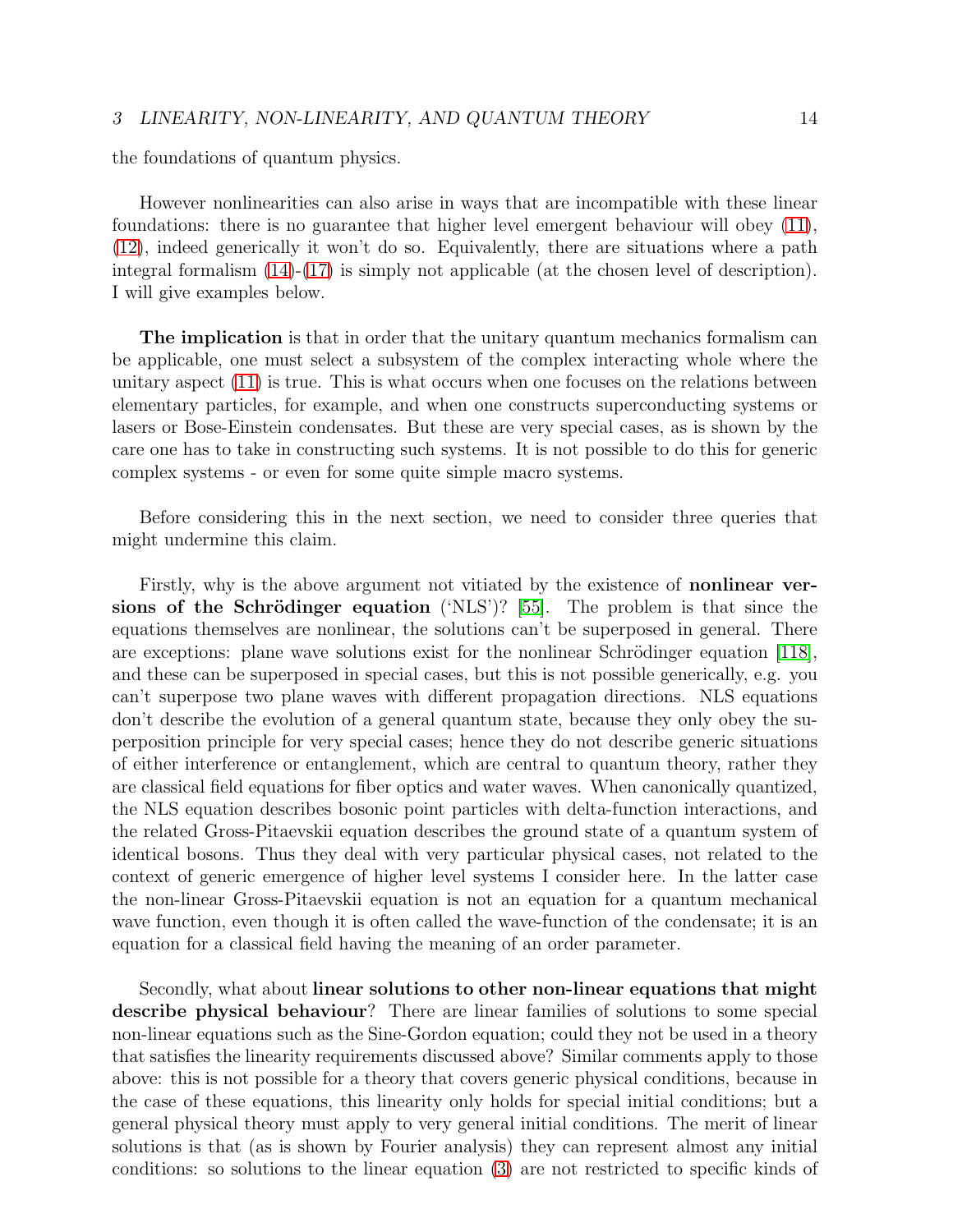initial states.

Thirdly what about thinking of quantum theory as a theory of perturbations? Almost any system can be described in a perturbation series, where the linear terms will dominate the dynamics in many cases: it's behaviour will be linear for all practical purposes (FAPP), even though the system as a whole may be highly non-linear. Many quantum phenomena can indeed be regarded in this way. So perhaps we can regard quantum theory as a theory of perturbations which can be applied locally to almost any situation, even if it cannot be applied globally.

This view has merit. However in some cases, there is no linear perturbation theory, in the sense demanded by QM, as a good approximation to higher level dynamics. I will give examples later on. In any case this formulation makes it clear this will only cover restricted physics situations: it will not apply when the non-linearities really matter.

## <span id="page-14-0"></span>3.4 When is quantum mechanics valid?

The conclusion is that QM centrally implies linearity; so attempts to extend quantum physics to macro objects requires selecting a linear subsystem from nonlinearity (hence it has in particular to be shielded from environmental noise). But there may be cases where this is not possible. Leggett states ([\[93\]](#page-60-1): 98),

"It is quite conceivable that at the level of complex, macroscopic objects the quantum mechanical superposition principle simply fails to give a correct account of the dynamics of the system".

If this is the case, then higher-level emergent dynamics are the true determinants of what happens at macroscopic levels, and quantum physics per se is not applicable as an effective theory determining outcomes at those levels.

Why should one think this to be the case? Superposition is a consequence firstly of the fact that the quantum state lives in a vector space, with its linear structure appropriate to probability measures, and secondly of the fact that the evolution equations for the quantum state vector are linear first-order differential equations in time, and so respect this linear structure. However, inter alia we want to consider how causality works in the case of biological systems (the right hand column of Table 1). Such complex systems are based in networks of interactions (such as gene networks, protein networks, neural networks, brain circuits) that involve non-linear structural and causal relations between constituent elements [\[113,](#page-61-5) [83,](#page-59-4) [2\]](#page-55-5), so superposition surely would not be expected to hold in them. Note that as discussed above, ordinary quantum theory allows a certain degree of non-linearity in that it allows non-linear potentials to occur in the linear time-development equations. It is the linearity of the time development equations that matters there, and that is what is violated in generic networks: the higher-level structure of the system introduces non-linearities such as network motifs into the dynamics [\[2\]](#page-55-5).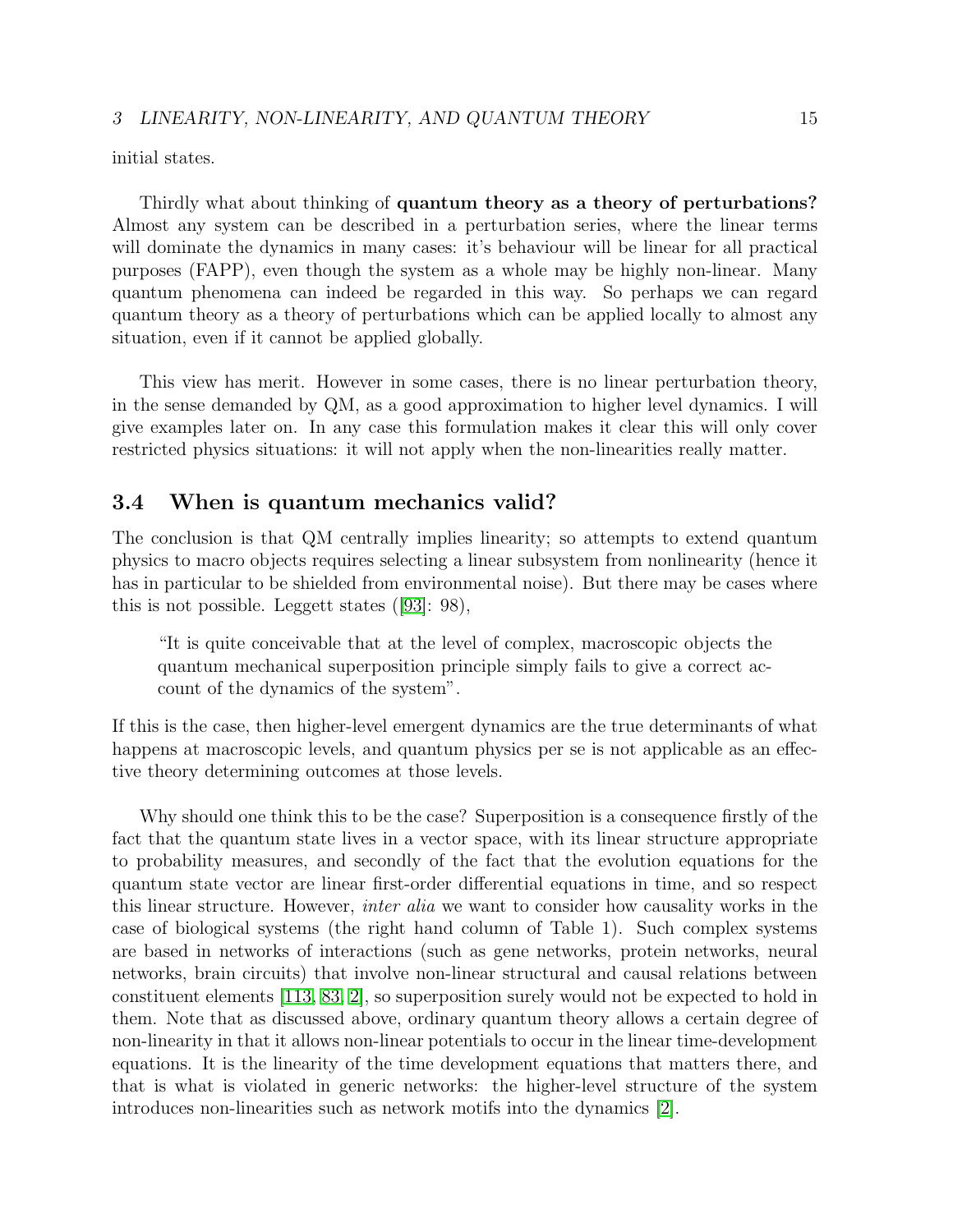#### <span id="page-15-2"></span>3.4.1 The central proposal

Accordingly, we can make the central proposal of this paper as follows:

#### Proposal: Nature of physical reality

- 1. **Combinatorial structure**: Physical reality is made of linearly behaving components combined in non-linear ways.
- 2. **Emergence**: Higher level behaviour emerges from this lower level structure.
- 3. **Contextuality**: The way the lower level elements behaves depends on the context in which they are imbedded.<sup>[3](#page-15-0)</sup>
- 4. **Quantum Foundations**: Quantum theory is the universal foundation of what happens, through applying locally to the lower level (very small scale) entities at all times and places.
- 5. Quantum limitations: The essential linearity of quantum theory cannot be assumed to necessarily hold at higher (larger scale) levels: it will be true only if it can be shown to emerge from the specific combination of lower level elements.

The last statement is an implication of the previous ones. It is something like a macrolevel superselection rule, which is not implied by the decoherence mechanism.

Thus there are limits on quantum theory, which won't apply at higher levels when the context creates non-linearity at those levels in such a way that superposition is impossible; hence this is a route to creation of macro objects not subject to QM. This further suggests that quantum theory applications dealing with essentially non-linear phenomena do so by introducing classical elements into the experimental description (i.e. invoking a "quantum-classical cut" ([\[151\]](#page-63-0):15)). This is in accord with the Copenhagen interpretation of quantum theory ([\[148\]](#page-63-1); [\[78\]](#page-59-0):132) and the way classical apparatus is routinely invoked in quantum experimental setups (see e.g. [\[12\]](#page-55-6):93,327; [\[99\]](#page-60-4):108,110,122; [\[151\]](#page-63-0):77,84,93).

In the following, the concept of the combinatorial structure of matter will be present throughout. The theme of emergence is picked up in Sections [3.4.2](#page-15-1) and [3.4.3](#page-17-0) in general, in Section [4](#page-18-0) as regards linear systems, and in Section [7](#page-44-0) as regards classical systems. The theme of contextuality is followed up in Section [5](#page-30-0) in general, and in relation to the measurement issue specifically in Section [6.](#page-38-0) The way quantum foundations underlie classical systems is discussed in Sections [7.2](#page-45-0) and [8.](#page-50-0)

#### <span id="page-15-1"></span>3.4.2 The emergence of higher level behavior

As a preliminary, we consider how higher level behavior relates to lower level behavior in two adjacent levels in the hierarchy of complexity (Diagram 1). As stated above, the fundamental viewpoint will be that the higher level behavior emerges from that at the lower levels.

<span id="page-15-0"></span><sup>&</sup>lt;sup>3</sup>As mentioned later, this use of the term "contextuality" here is not the same as the rather specific way it is sometimes used in discussions on the foundations of quantum theory (see [\[155,](#page-64-1) [87\]](#page-60-5) and references therein). The use in this paper is carefully explained below (Section [5.1\)](#page-30-1).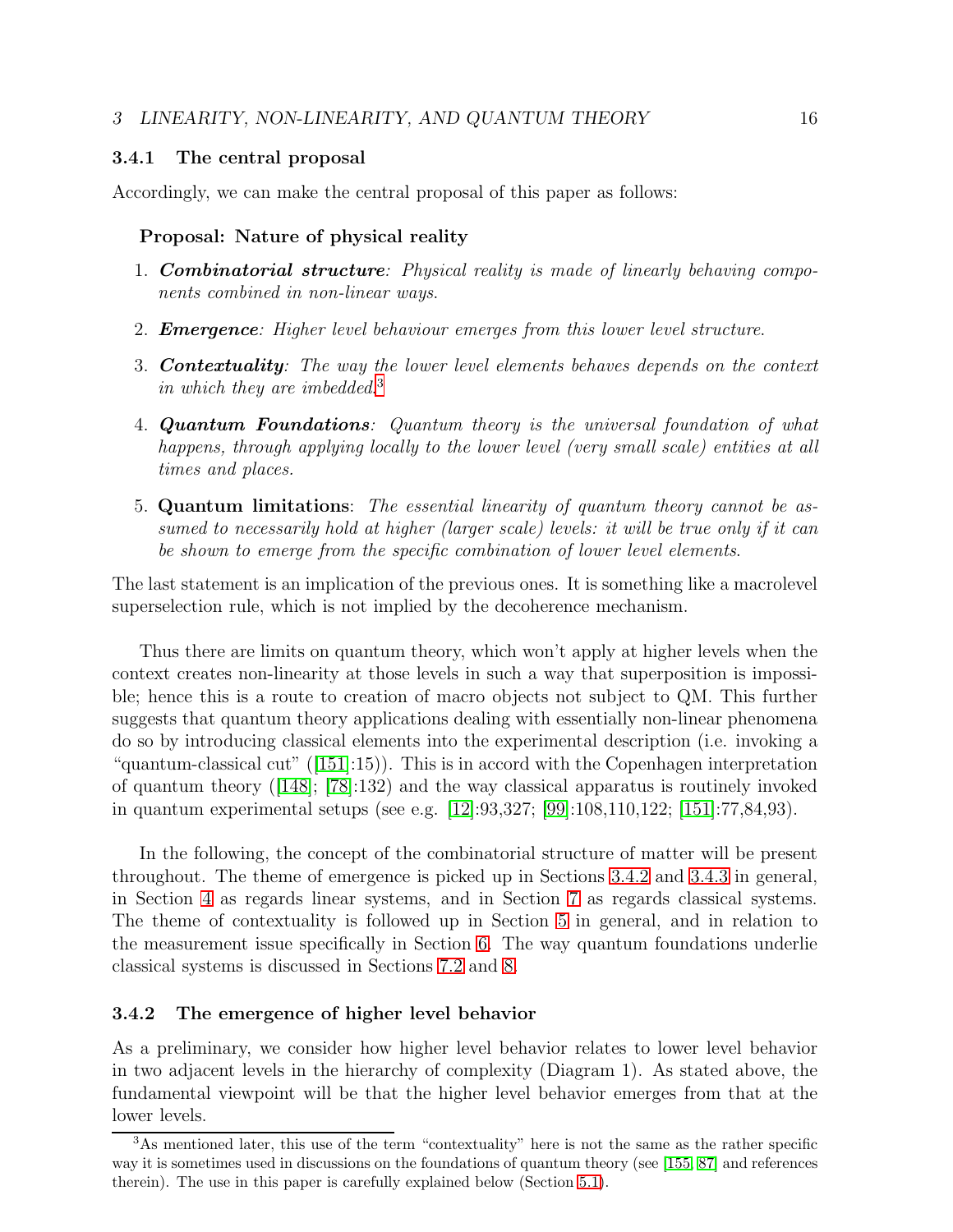|             | Level $N+1$ : Initial state I   Higher level theory $T: \Rightarrow$   Final state F |  |
|-------------|--------------------------------------------------------------------------------------|--|
|             | $Coarse\ grain$                                                                      |  |
| Level $N$ : | Initial state i   Lower level theory $t: \Rightarrow$   Final state f                |  |

Diagram 1: The emergence of higher level behaviour from lower level theory. Coarsegraining the action of the lower-level theory results in an effective higher level theory.

The dynamics of the lower level theory maps an initial state i to a final state f. Coarse graining the lower level variables, state  $i$  corresponds to the higher level state  $I$  and state f to the higher level state F; hence the lower level action  $t : i \to f$  induces a higher level action  $T: I \to F$ . A coherent higher level dynamics T emerges from the lower level action t if the same higher level action T results for all lower level states i that correspond to the same higher level state I [\[43\]](#page-57-5), so defining an *equivalence class* of lower level states that give the same higher level action [\[7\]](#page-55-7) (if this is not the case, the lower level dynamics does not induce a coherent higher level dynamics, as for example in the case of a chaotic system). Then on coarse graining (i.e. integrating out fine scale degrees of freedom), the lower level action results in an emergent higher level dynamics: the effective theory at the higher level. Three key points follow.

**EM1:** Non-Commutation: coarse-graining and dynamical action do not commute in general,

inter alia because a great deal of information is hidden in the higher level view, and also because

**EM2:** Essential higher level variables: not all effective higher level variables can be derived by coarse graining [\[43\]](#page-57-5).

Consequently

**EM3:** Emergent dynamics: the effective higher level dynamics will in general not be the same as the lower level dynamics [\[5\]](#page-55-4).

Here are some examples:

- E1: Statistical physics The underlying atomic theory leads to the macroscopic gas laws, thermodynamics, and thermal properties of gases ([\[4\]](#page-55-3):434-518). There is no similarity between the underlying theory and the emergent theory, except that concepts of mass, energy, and momentum conservation apply at both levels.
- E2: Electrodynamics The process of coarse graining leads to the polarization density of a polarized medium ( $[140]:343-349$  $[140]:343-349$ ), where the electric field **E** is a coarsegrained version of the microscopic electric field  $e$ , and the displacement vector  $D =$  $E + 4\pi P$  includes a polarization term P representing coarse-grained dipole terms ([\[80\]](#page-59-5):103-108). The fields **D** and **E** are related by a polarization tensor  $\epsilon_{ij}$  such that  $D_i = \epsilon_{ij} E_j$ . The tensor  $\epsilon_{ij}$  depends on the micro structure of the medium; in an isotropic medium,  $\epsilon_{ij} = \epsilon \delta_{ij}$  (using Cartesian tensors); in an anisotropic medium this is not the case. The coarse grained version of Maxwell's equations gives the divergence of  **and curl of**  $**E**$ **, so a modified version of the microscopic equations** emerges. The emergent theory is largely similar to the underlying theory.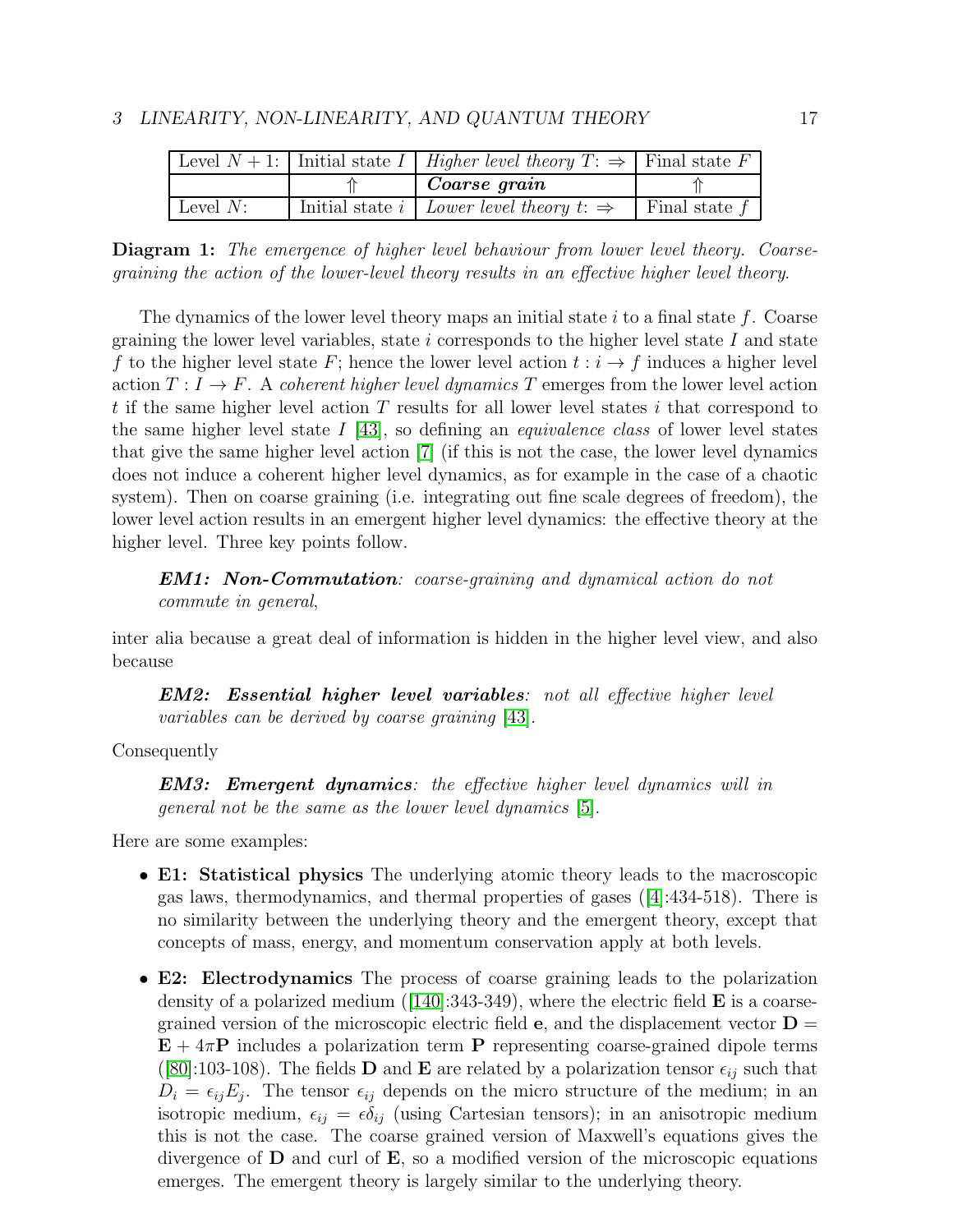- E3: Gravitational theory Coarse graining leads to backreaction effects modifying the coarse grained Einstein equations [\[39\]](#page-57-8), which can in principle significantly affect the macro dynamics. However in the context of current cosmology, these are very small effects [\[26\]](#page-56-5): the emergent theory is very similar to the underlying theory.
- E4: Physics to Chemistry The interactions of Fermions leads through the Fermi exclusion principle to the nature of the hydrogen atom  $([4]:109-148)$  $([4]:109-148)$  $([4]:109-148)$  and the electronic structure of atoms  $([4]:158-176)$  $([4]:158-176)$  $([4]:158-176)$  and so the periodic table [\[111,](#page-61-6) [6\]](#page-55-8); the nature of the chemical bond emerges from physics [\[111,](#page-61-6) [6\]](#page-55-8). There is no similarity between the underlying theory and the emergent laws.
- E5: Chemistry to Microbiology and Life The complex modular hierarchical structure of life emerges from the underlying physical and chemical laws [\[20\]](#page-56-0). There is no similarity between the underlying theory and the emergent behaviour,except that concepts of mass and energy balance apply at both levels.

In most cases, the underlying theory leads to a higher level theory characterizing quite different behaviour (after all, that is the essential content of Table 1).

## <span id="page-17-0"></span>3.4.3 The emergence of higher level quantum behavior

For quantum like behaviour to emerge at a higher level, one needs to select subsystems of the emergent whole where interference and entanglement are possible. When is this possible? Firstly,

LSS: Linear state space: the relevant variables must live in a linear space,

A vector space structure for a state space can be natural even mandatory, even with non-linear equations of evolution. Think of non-linear wave equations eg water!: the waves form a vector space under pointwise addition of functions.<sup>[4](#page-17-1)</sup> But there are plenty of (one real-parameter groups of) non-linear maps on a vector space eg a Hilbert space. So one can have superposability of states, but the dynamics can fail to preserve a given superposition. One must avoid this (cf. the quote from Ghirardi in Section [3.1\)](#page-9-1), so the second requirement is

LE: Linear evolution: the relevant dynamical evolution must be linear (a special case being unitarity), hence respects the linear state space structure).

Then the probability amplitude evolves linearly, so we need to find linearly behaving subsets of complex systems (possibly emerging as collective modes of lower level components). Inter alia this means we must

- L1: restrict them in phase space terms, so that they remain in a linearly behaving domain of phase space (which will always be limited in both position and momentum terms, as eventually non-linearities will occur for larger size and energy scales).
- L2: shield them from noise and interfering effects (so they must be isolated from the environment),

<span id="page-17-1"></span><sup>4</sup> I thank Jeremy Butterfield: for these comments.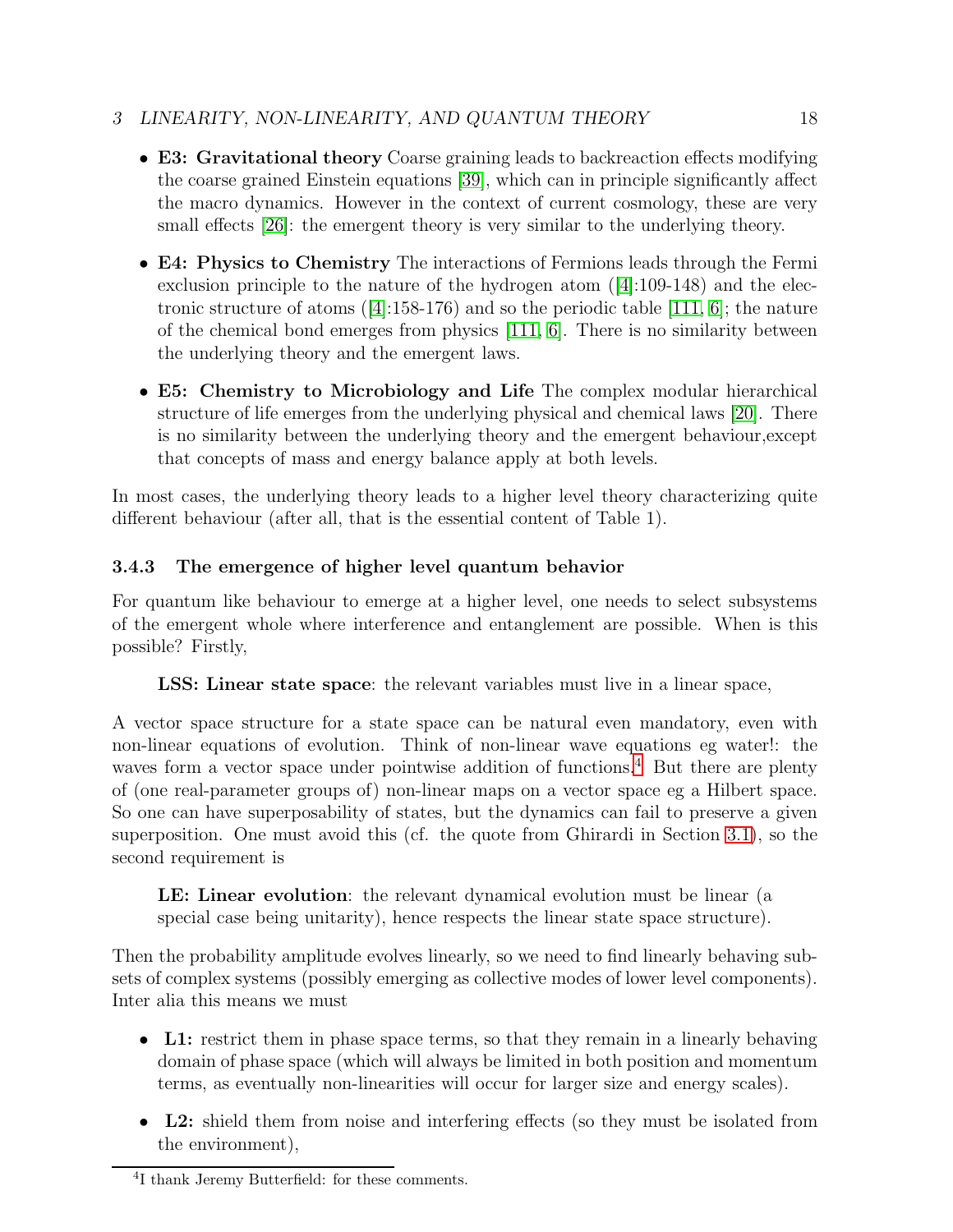• L3: restrict internal noise generation (so they must be cold),

It is very difficult to attain such a situation on a macroscale, or even a nano scale. Milburn ([\[104\]](#page-61-7):94-95) states this as follows, in regard to electrons in a crystal structure:

"While we can carefully model the effect of the regular array of ions in the lattice, we have no knowledge at all of the details of the defects and impurities. Furthermore, at a finite temperature the ionic cores are wobbling around in a random way which we can only describe statistically. Were it not for these complications, we could use  $Schrödinger's$  equation to assign probability amplitudes for an electron ...."

"There are two things we can do to prevent phase-destroying collisions. We can try and make ultra pure samples in which the defects and impurities are carefully controlled. This is exactly what is done, and indeed the artificial crystals grown to form such devices are probably the most pure and perfect artificial constructions ever made. The only way to reduce the effect of random lattice vibrations is to cool the devices.Typically liquid helium temperatures are used, a few degrees above absolute zero .... Quantum nanodevices are very cold, extremely tiny, near-perfect electrical devices."

This illustrates why we do not expect quantum behaviour to often emerge in a solid in a macro-context. It is easier to satisfy these conditions with photons, as in the case of quantum optics devices [\[99\]](#page-60-4). To investigate this further, it is useful to consider the variety of examples where linearity can emerge at higher levels. I will first give some examples where this is possible (Section [4.1\)](#page-19-0), and then some where it is not (Section [4.3,](#page-25-0) which picks up on Point 5 in Section [3.4.1\)](#page-15-2).

## <span id="page-18-0"></span>4 Emergence of linearity

Hence the issue is, under what conditions can an emergent higher level behaviour resulting from low level quantum theory still be described by the quantum theory laws of behaviour? (Diagram 2).

|             | Level $N+1$ : Higher level theory |                      | Emergent Theory: |
|-------------|-----------------------------------|----------------------|------------------|
|             |                                   | $\it{Coarse\ Grain}$ |                  |
| Level $N$ : | Underlying theory                 |                      | Quantum Theory   |

Diagram 2: The emergence of higher level behaviour from the underlying quantum theory.

Suppose higher levels have effective laws valid at that level that are emergent from the actions of lower level laws. Then behavior at a higher level  $N + 1$  emerges from that at the lower level  $N$ . Suppose the laws of quantum physics hold at level  $N$  with Hamiltonian  $H_N$ . Then three possibilities arise:

1. **Case 1**: Quantum theory remains valid at level  $N + 1$  with the same Hamiltonian as at level N, i.e.  $H_{N+1} = H_N$ . Energy is conserved at level  $N+1$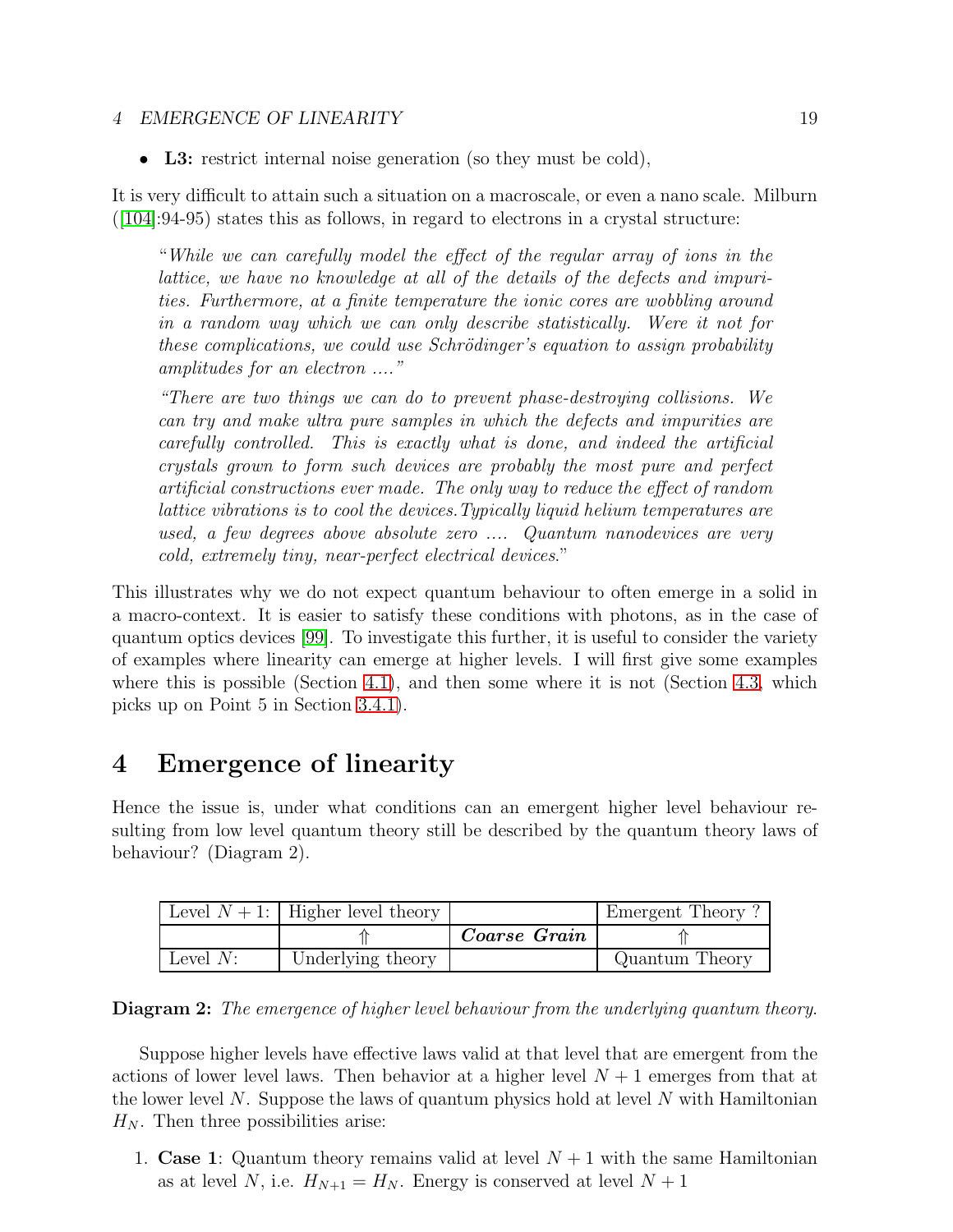- 2. Case 2: Quantum theory remains valid at level  $N+1$  with the a different Hamiltonian than at level N, i.e.  $H_{N+1} \neq H_N$ . Energy is conserved at level  $N + 1$ .
- 3. Case 3: Quantum theory is not valid at level  $N + 1$ : there is no Hamiltonian description applicable at that level: the evolution is not unitary. This must be the case if usable energy is not conserved at level  $N + 1$ .

Section [4.1](#page-19-0) considers when higher level linearity can emerge from lower level linear equations (Cases 1 and 2), while Section [4.2](#page-22-0) makes the case that generically we may expect higher level behaviour to *not* be Hamiltonian (Case 3). Section [4.3](#page-25-0) considers examples where this does not occur; this vindicates Point 5 in Section [3.4.1.](#page-15-2)

## <span id="page-19-0"></span>4.1 Cases where linearity can emerge

I now consider a series of cases where linear higher level behaviour emerges from linear lower level behaviour.

Classical to classical example: Centre of Mass motion. The classical example of emergence of higher level linear behaviour out of lower level linear behaviour is the case of centre of mass motion (see  $|63|$  for a clear description). Consider a system of N point particles of mass  $m_i$  at position  $\mathbf{r}_i$ . Newton's law of motion for the *i*th particle is

<span id="page-19-1"></span>
$$
m_i \ddot{\mathbf{r}}_i = \mathbf{F}_i^* = \mathbf{F}_i + \sum_j \mathbf{F}_{ij}
$$
 (24)

Here  $\mathbf{F}_i^*$ <sup>\*</sup> is the total force on the *i*th particle,  $\mathbf{F}_i$  is the external force, and  $\mathbf{F}_{ij}$  is the internal force due to the j<sup>th</sup> particle (there is no self-force:  $\mathbf{F}_{ii} = 0$ ). Newton's third law states action and reaction are equal and opposite:

$$
\mathbf{F}_{ij} = -\mathbf{F}_{ji}.\tag{25}
$$

Consequently adding the equations [\(24\)](#page-19-1) together for  $i = 1$  to N,

$$
\sum_{i} m_i \ddot{\mathbf{r}}_i = \sum_{i} \mathbf{F}_i^* = \sum_{i} \mathbf{F}_i
$$
\n(26)

Defining the total mass m, centre of mass position  $\bar{r}$ , and total external force  $\bar{F}$  by

<span id="page-19-2"></span>
$$
m := \sum_{i} m_i, \ m \dot{\mathbf{r}} := \sum_{i} M_i \dot{\mathbf{r}}_i, \ \mathbf{F} := \sum_{i} \mathbf{F}_i \tag{27}
$$

we find

<span id="page-19-3"></span>
$$
m\ddot{\mathbf{r}} = \mathbf{F} \tag{28}
$$

so the linear law for the individual particles (first equality in [\(24\)](#page-19-1)) is replicated by the coarse-grained variables [\(27\)](#page-19-2) - irrespective of the nature of the internal forces.

This leads to the emergence of Hamiltonian dynamics for particle motion [\[56,](#page-58-8) [18\]](#page-56-6), as for example applied in celestial dynamics (governing the dynamics of stars in galaxies [\[13\]](#page-55-9)). This also applies to motion of objects on Earth in situations where friction may be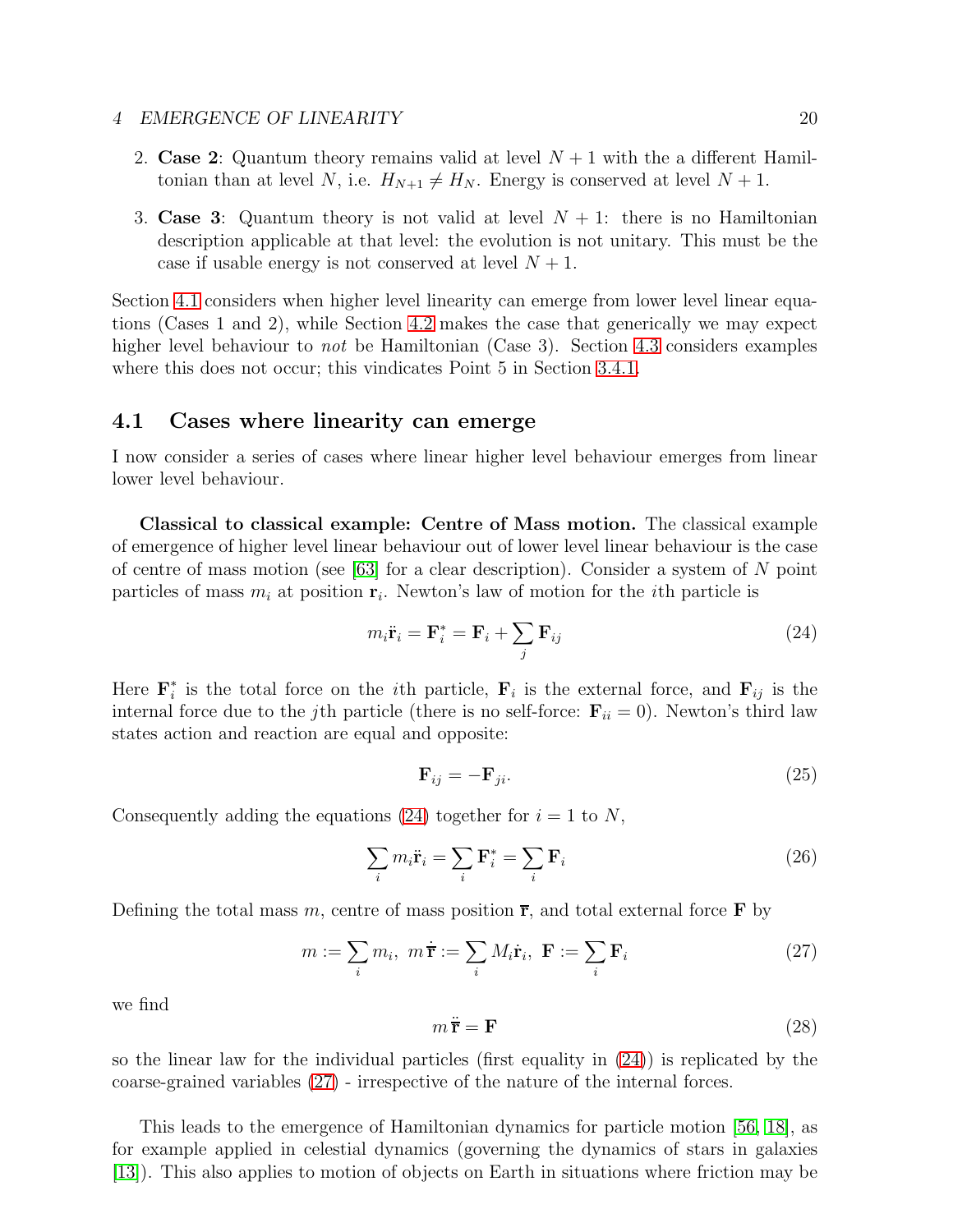ignored: but they are very limited.

Classical to classical example: Geometric optics. In the high frequency limit, Maxwell's equations for the electromagnetic field leads to geometric optics [\[80,](#page-59-5) [97,](#page-60-6) [75\]](#page-59-6), with light propagating in a way described by Hamiltonian dynamics. The different wavelengths do not interfere with each other because the system is linear, hence spectral decomposition makes sense.

Classical to classical example: Engineering and Natural systems. As pointed out strongly by Bracewell [\[11\]](#page-55-10), many manufactured and engineering systems have a linear dynamics that leads to periodic behaviour and the suitability of Fourier Analysis. This occurs particularly when the system is engineered to have linear modes, for example organ pipes, guitars, linear electrical and electronic circuits, and so on; however there may be such modes in other cases, for example wave modes in suspension bridges and torsional oscillations of buildings. There are also similar instances in the natural world, for example propagation of water waves and sound waves - indeed anywhere where Fourier Analysis applies, linearity of the relevant degrees of freedom leading to the splitting of the system into normal modes with different frequencies that don't interfere with each other.

However these examples although ubiquitous are also limited: the engineering examples are carefully tailored to behave in this way, often at considerable expense, and they have frequency limits beyond which the linear behaviour ceases. Similarly the linear behaviour of natural systems is very limited in time and space. Non-linearities intrude when we examine behaviour beyond these limits.

Quantum to classical example: Ehrenfest's theorem. As a consequence of the Schrödinger equation  $(3)$ , the time derivative of the expectation value for a quantum mechanical operator is determined by the commutator of the operator with the Hamiltonian of the system:<sup>[5](#page-20-0)</sup>

$$
\frac{d}{dt}\langle A\rangle = \frac{1}{i\hbar}\langle [A, H]\rangle + \langle \frac{\partial A}{\partial t}\rangle
$$
\n(29)

Applying this to the case of a particle of mass  $m$  and momentum  $p$  moving in a potential V (see [\(22\)](#page-12-1)) so that  $H = p^2/2m + V$ , and defining  $\langle F \rangle = -\langle \nabla V \rangle$ , one finds

<span id="page-20-1"></span>
$$
\frac{d\langle p\rangle}{dt} = \langle F\rangle, \quad \frac{d^2\langle x\rangle}{dt^2} = \frac{1}{m}\langle F\rangle,\tag{30}
$$

in agreement with the classical equation [\(28\)](#page-19-3). Hence the linearity of [\(3\)](#page-2-4) results in the linearity of the relations [\(30\)](#page-20-1), which are however not quantum relations (they have a classical form).

Quantum to quantum: Renormalization group In some cases one can prove that coarse-graining a Hamiltonian systems leads to another Hamiltonian system with the same Hamiltonian but different values of its constants. One example is the Wilson approach to renormalization theory, where the high momentum degrees of freedom in the generating functional  $Z[J]$  are integrated out, leading to the renormalization group relating

<span id="page-20-0"></span><sup>&</sup>lt;sup>5</sup>For a conveniently accessible proof, see the Wikipedia entry on Ehrenfest's theorem.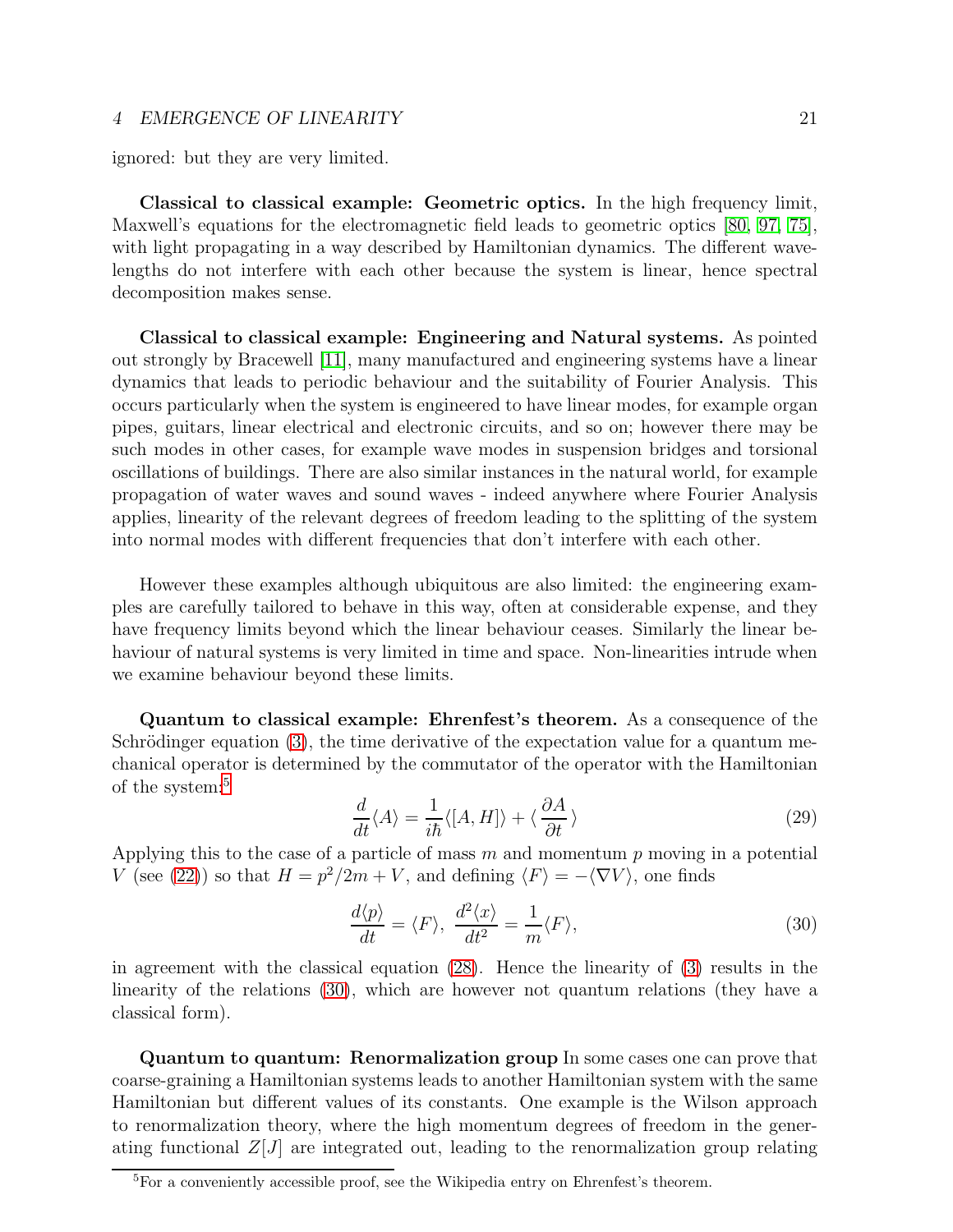parameters of the original Lagrangian to the new Lagrangian ([\[117\]](#page-61-8):394-409; [\[152\]](#page-63-7):341- 345). However this is possible only in restricted circumstances ([\[117\]](#page-61-8):402-403).

Another example is the Kadanoff construction, explicitly coarse graining an Ising model, thus defining a coarse-grained lattice and block spin variables. The coarse-grained dynamics are governed by a Hamiltonian that is a function of the coarse grained variables on the coarse grained lattice  $(22):237-242$ ; indeed the block spins interact via the same Hamiltonian as the original spins, leading to a scaling of free energy and applicability of the Wilson renormalization group [\[150\]](#page-63-8), see ([\[22\]](#page-56-7):245-248).

Quantum to quantum: Effective Theories In some cases, coarse graining will result in a Hamiltonian theory at the higher level, but with a Hamiltonian that has a different form. This is the case of effective field theories that emerge at higher level from the underlying physics ([\[72\]](#page-59-7), [\[152\]](#page-63-7):437-440): an effective Lagrangian or Hamiltonian governs the higher level dynamics, but it's different from the one you started with. One cannot always derive this higher level effective action by explicit coarse graining, but can often determine the form the effective action should take by symmetry and conservation principles. The classic example ([\[152\]](#page-63-7):441) is Fermi's  $\beta$ -decay theory [\[149\]](#page-63-9), now embodied in Fermi's Golden Rule ([\[126\]](#page-62-6):332), which is of wide application (see e.g. [\[27\]](#page-56-8):84-86; [\[61\]](#page-58-9):20,165-166).

Other examples are effective field theories of a Hall fluid ([\[152\]](#page-63-7):302-303) and of proton decay ([\[152\]](#page-63-7):440-441). A more recent application relates to gravitational theory and the early universe. When one treats cosmological inflation in the early universe as being due to an effective theory, integrating out physics above some energy scale  $\Lambda$  induces nonrenormalizable operators in the effective theory. This can also lead to corrections to the kinetic terms which contain higher powers of derivatives; the effects on the early universe are different than in the standard theory ([\[57,](#page-58-10) [58\]](#page-58-11) and references therein).

Quantum to quantum: Long range order The electron system in superconductors can exhibit long range order, with strong correlations in the wave functions of pairs of particles over distances longer than the coherence length ([\[158\]](#page-64-2):402-403). Hence one can introduce a macroscopic wave function  $\Psi(r)$  (the Ginzburg-Landau order parameter) for the superfluid component of the electron density, leading to flux quantization  $([158]:404-405)$  $([158]:404-405)$  $([158]:404-405)$  as a macroscopic manifestation of quantum mechanics.  $\Psi(r)$  obeys a time dependent Schrödinger equation  $((11.87)$  in [\[158\]](#page-64-2)) which underlies the Josephson effect  $([158]: 405-410).$  $([158]: 405-410).$  $([158]: 405-410).$ 

This is possible only in the context of metals with a periodic lattice structure, or other materials that allow superconductivity ([\[158\]](#page-64-2):396,410-414). The restricted nature of the contexts that allow this emergence of higher level effective quantum equations is shown in the great difficulty of the search for superconductors other than metals. In the case of metals, it is only possible when the temperature is exceedingly low, so that the non-linear interactions that would occur at higher temperatures are suppressed.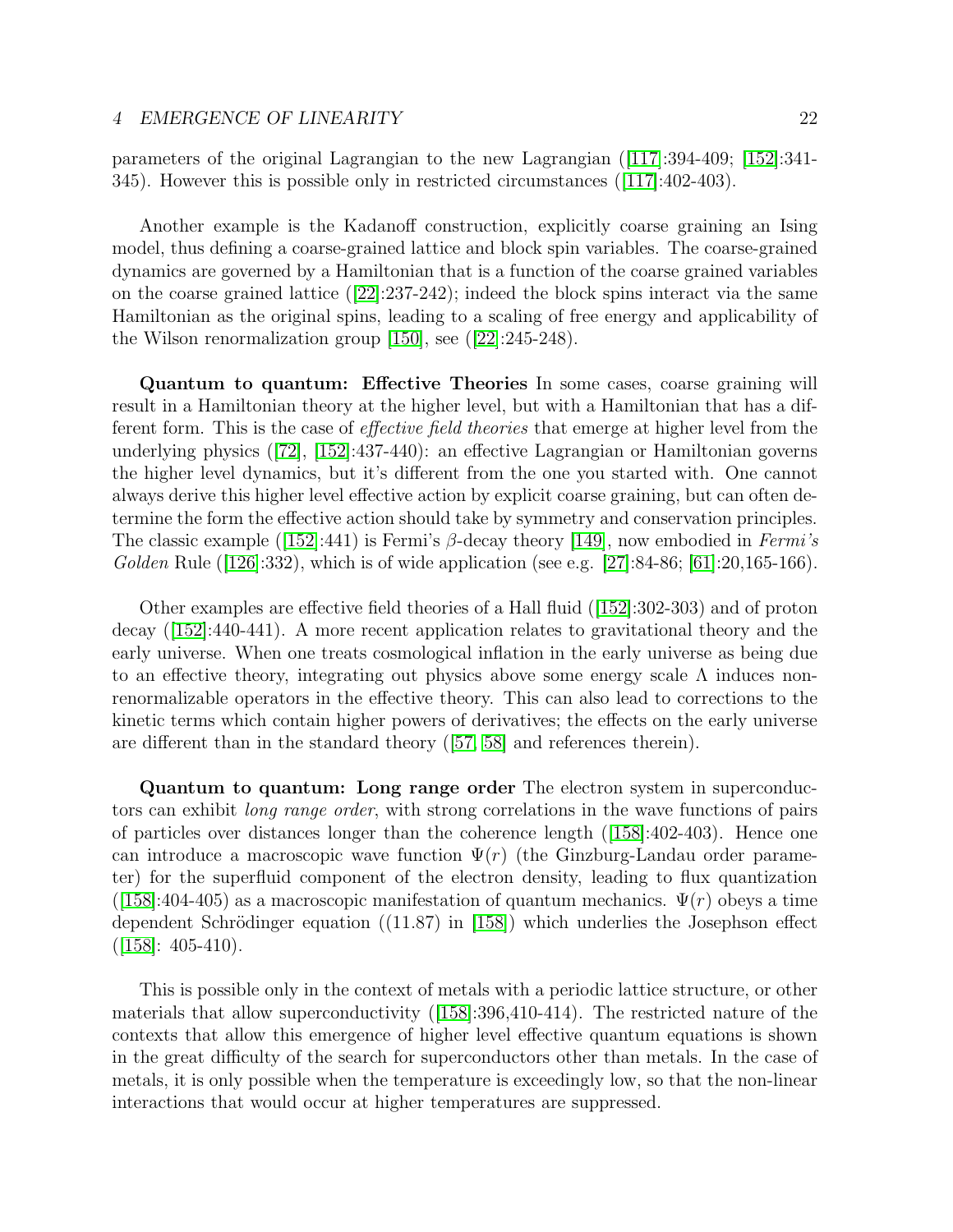### <span id="page-22-0"></span>4.2 Hamiltonian environment?

The focus in this section is to make the case that generically the environment of a quantum system may be expected to not behave in a Hamiltonian way.

#### 4.2.1 Example of Non-Hamiltonian emergence

An example of the latter type is as follows: Two systems A and B with respective states  $|\psi_A\rangle$  and  $|\psi_B\rangle$  in Hilbert spaces  $\mathcal{H}_A$  and  $\mathcal{H}_B$  have a joint wave function

<span id="page-22-1"></span>
$$
|\psi_{AB}\rangle = |\psi_A\rangle \otimes |\psi_B\rangle \tag{31}
$$

A general state is

$$
|\psi_{AB}\rangle = \sum_{i,j} c_{nm} |u_n(x)\rangle_A \otimes |u_m(x)\rangle_B \tag{32}
$$

Two states are entangled when their wavefunctions cannot be written as a simple product state [\(31\)](#page-22-1). If their evolution is given by

$$
|\psi_2\rangle_A = U(t_2, t_1)_A |\psi_1\rangle_A, |\psi_2\rangle_B = U(t_2, t_1)_B |\psi_1\rangle_B,
$$
 (33)

then

<span id="page-22-2"></span>
$$
|\psi_2\rangle_{AB} = U(t_2, t_1)_{AB} |\psi_1\rangle_{AB}, \quad U(t_2, t_1)_{AB} := U(t_2, t_1)_{A} \otimes U(t_2, t_1)_{B} \tag{34}
$$

so the joint evolution is unitary. However if a wave function projection [\(9\)](#page-3-1) takes place for either component then it's evolution is not unitary and neither is that of the composite state: it cannot be represented as [\(34\)](#page-22-2). Thus non-unitary evolution emerges at the higher level from the non-unitary evolution at the lower level (which is reflected in the way the density matrix evolves through a Markovian master equation in Lindblad form ([\[61\]](#page-58-9):54-58; [\[12\]](#page-55-6):297-299; [\[151\]](#page-63-0):119-121), with consequent entropy generation [\[154\]](#page-64-3).

This example is perhaps controversial because it involves the disputed nature of the quantum measurement process. I will give other examples of non-linear emergence in the next section and Section [4.3,](#page-25-0) and then pick the theme up in Section [7.](#page-44-0)

#### <span id="page-22-3"></span>4.2.2 Open systems and their environment

Effect of the environment on the system: Following Breuer and Petruccione, consider an open quantum system  $\mathcal S$  ('the system') coupled to another quantum system  $\mathcal B$  ('the environment'), with respective Hilbert spaces  $\mathcal{H}_{\mathcal{S}}$  and  $\mathcal{H}_{\mathcal{B}}$  ([\[12\]](#page-55-6):110-120). The Hilbert space H of the combined system  $\mathcal{T} = \mathcal{S} + \mathcal{B}$  is  $\mathcal{H} = \mathcal{H}_{\mathcal{S}} \otimes \mathcal{H}_{\mathcal{B}}$ . The total Hamiltonian  $H_{\mathcal{T}}$ is taken to be of the form

$$
H_{\mathcal{T}} = H_{\mathcal{S}} \otimes I_{\mathcal{B}} + I_{\mathcal{S}} \otimes H_{\mathcal{B}} + \hat{H}_I(t) \tag{35}
$$

where  $H_{\mathcal{S}}$  is the self Hamiltonian of the open system,  $H_{\mathcal{B}}$  the free Hamiltonian of the environment, and  $\hat{H}_{I}(t)$  the Hamiltonian describing the interaction between the system and the environment. Now an ensemble  $\mathcal E$  of pure ensembles  $\mathcal E_\alpha$  for the total system  $\mathcal S$ with weights  $w_{\alpha}$  has a density matrix

$$
\rho = \sum_{\alpha} w_{\alpha} |\psi_{\alpha}\rangle \langle \psi_{\alpha}|. \tag{36}
$$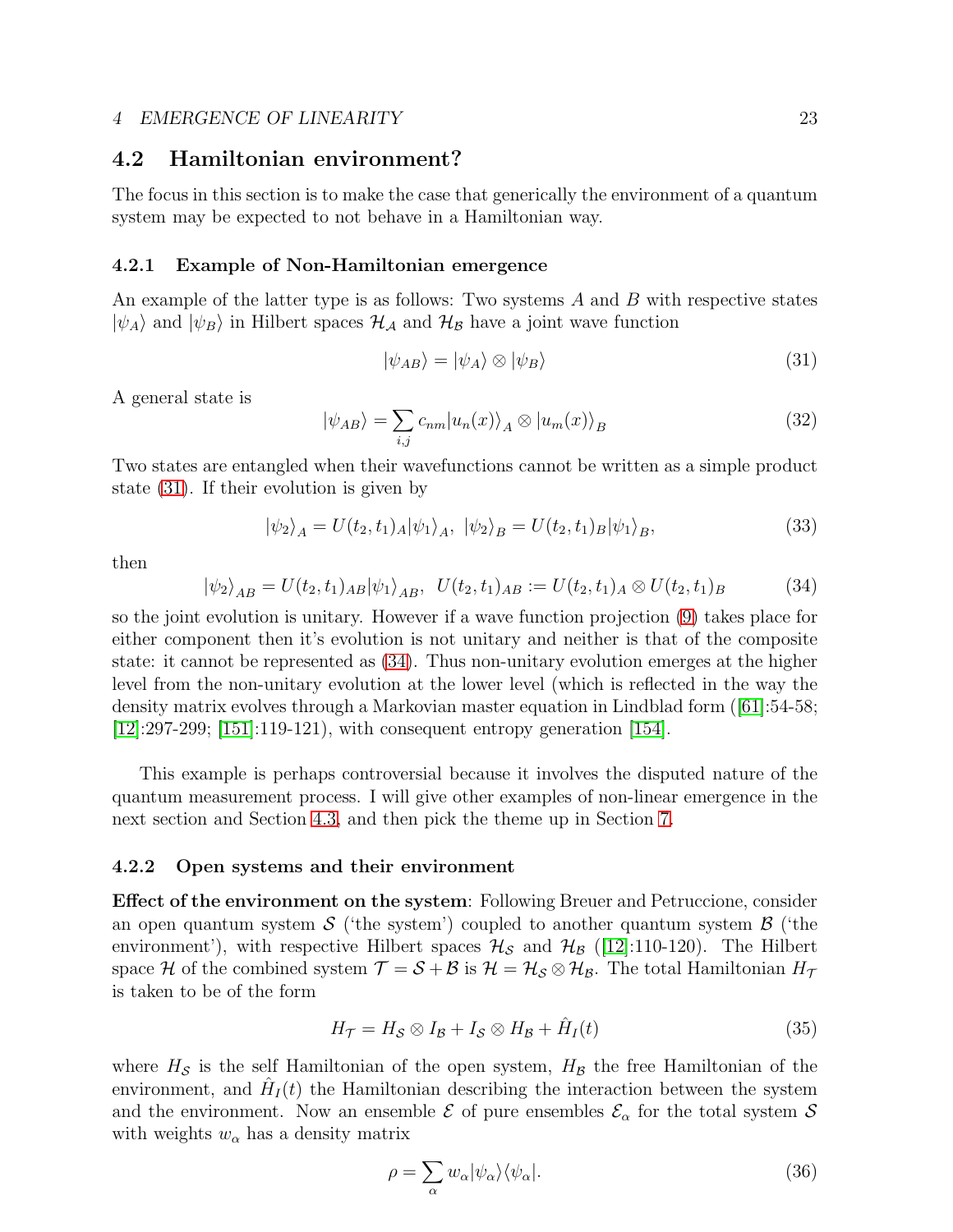The reduced density matrix for the system  $S$ , given by tracing out the environment, is

$$
\rho_{\mathcal{S}} = tr_{\mathcal{S}} \rho \tag{37}
$$

It follows from the unitary evolution of the total density matrix  $\rho$  that the reduced density matrix evolves according to the Lindblad master equation

<span id="page-23-0"></span>
$$
\frac{d}{dt}\rho_{\mathcal{S}}(t) = -i[H, \rho_{\mathcal{S}}(t)] + \mathcal{D}(\rho_{\mathcal{S}}(t))
$$
\n(38)

where the unitary part of the dynamics is generated by the new Hamiltonian  $H$  and the dissipator  $\mathcal{D}(\rho_S)$  is determined by the spectral decomposition of the density matrix  $\rho_B$  of the environment ([\[12\]](#page-55-6):103-119). The viewpoint here is that shown in Diagram 3.

The two key points then are that (i) in general  $H \neq H<sub>S</sub>$  – this is what opens the way to the renormalization group and higher level effective Hamiltonian theories – and (ii) generically  $\mathcal{D}(\rho_S) \neq 0$ : the higher level system is not Hamiltonian, and hence [\(38\)](#page-23-0) is associated with the generation of entropy  $([12]:123-125;[154])$  $([12]:123-125;[154])$  $([12]:123-125;[154])$  $([12]:123-125;[154])$  $([12]:123-125;[154])$ . This carries through to all the other versions of the master equation, for example the interaction picture master equation ( $[12]:130$  $[12]:130$ ) and the quantum optical master equation ( $[12]:140-149$ ).

| (Hamiltonian)     | System plus environment $\tau$ |                     |
|-------------------|--------------------------------|---------------------|
|                   |                                | (Coarse grained)    |
| System $S$        | $\iff$ components $\iff$       | Environment $\beta$ |
| (Non-Hamiltonian) |                                |                     |

Diagram 3: The system plus environment evolve in a Hamiltonian way, and interact with each other. When the environment is traced over, the system evolves in a non-Hamiltonian way.

Another example is the Hawking effect [\[73\]](#page-59-8), in which tracing over modes (of a pure state quantum field) that are lost behind a black hole horizon results in a thermal state in the external region.[6](#page-23-1)

Effect of the system on the environment: Now change viewpoint: coarse grain the system not the environment. But the same equations apply! Just swap the labelling  $(B \leftrightarrow S)$  in the above equations and the result will be

$$
\frac{d}{dt}\rho_{\mathcal{B}}(t) = -i\left[\widetilde{H}, \rho_{\mathcal{B}}(t)\right] + \widetilde{\mathcal{D}}(\rho_{\mathcal{B}}(t))\tag{39}
$$

(where now the Hamiltonian  $\widetilde{H}$  and dissipator  $\widetilde{\mathcal{D}}$  are different than in the previous case). This shows the system can cause non-Hamiltonian behavior in the environment. Realizing that in terms of the hierarchy in Table 1, the environment is at a higher level than the system, we can represent the situation as in Diagram 4.

<span id="page-23-1"></span><sup>6</sup> I thank the referee for this suggestion.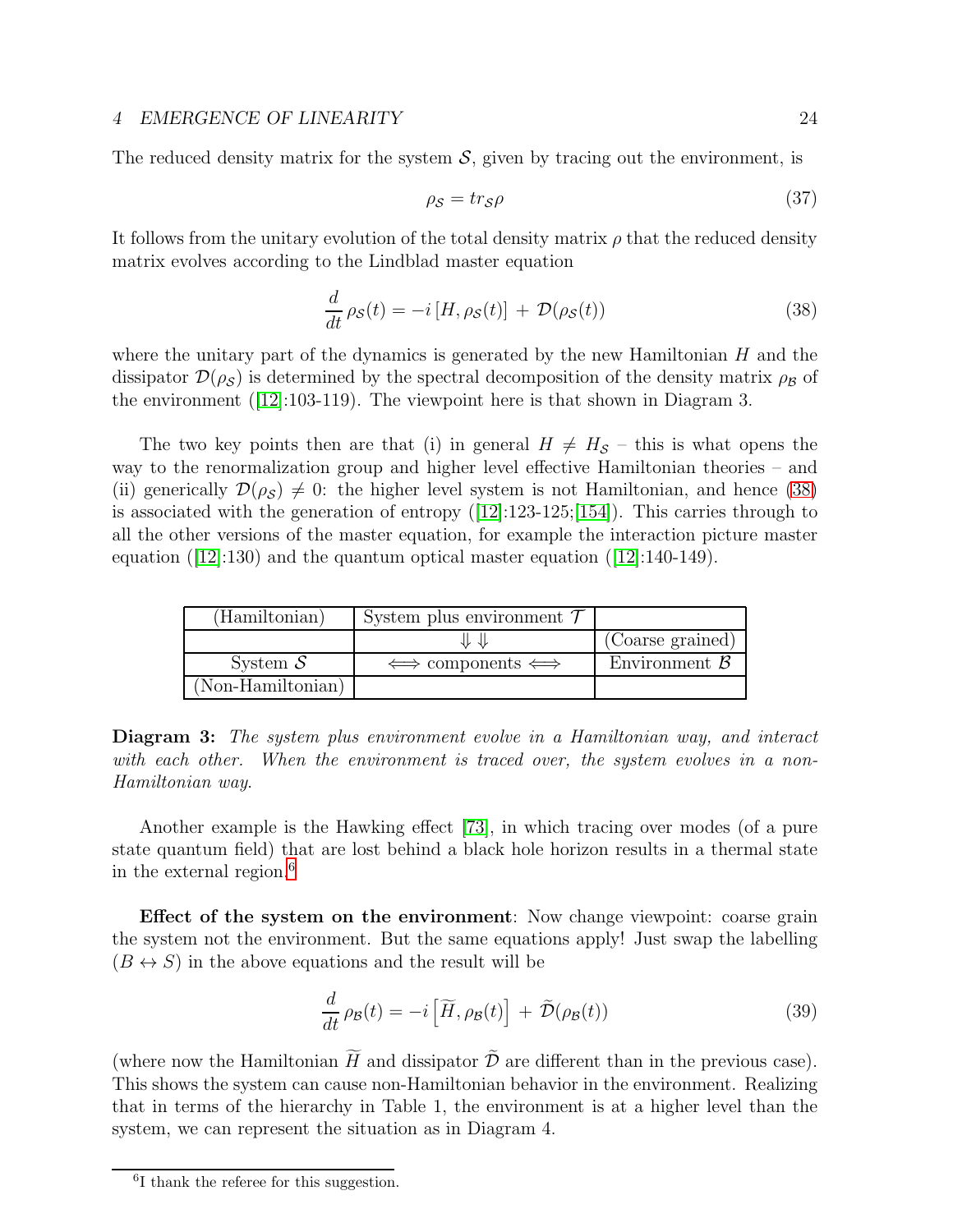But this raises the key issue: why are we entitled to assume the combined system  $\mathcal T$ behaves in a Hamiltonian way? We could start with  $\beta$  as the total system and then separate out a subsystem of  $\beta$  to be designated as the subsystem  $S_1$  of interest. We are surely entitled to query why we should assume that the top level  $(\mathcal{T})$  in Diagram 3,  $\mathcal{B}$  in Diagram 4) behaves in a Hamiltonian way?

|                 | Environment $\beta$ | (Non-Hamiltonian) |
|-----------------|---------------------|-------------------|
| Coarse grained) |                     |                   |
|                 | System $\mathcal S$ | (Hamiltonian)     |

Diagram 4: When coarse-grained, the Hamiltonian system S induces non-Hamiltonian behaviour in the environment B.

#### 4.2.3 Emergence of non-linearity

Now this contradicts what is usually understood as the standard hypothesis of quantum physics: as stated by the referee of this paper, this is as follows:

Standard Hypothesis: In a closed system obeying quantum mechanics at the lower level, nonlinearity cannot emerge at a higher level from quantum mechanics plus interactions alone. Only if the system is open can nonlinearity feed into the system. A full quantum description of an isolated macroscopic system may be practically impossible, but either it is possible in principle, or quantum mechanics breaks down at some level of size or complexity. In an isolated system one cannot appeal to openness to inject the crucial nonlinearity. Where do the the nonlinearities come from, if they are not present in the constituent particles and their interactions alone?

But a main point of this paper is that the assumption of linearity at all scales is an  $\alpha$ priori untested assumption that extrapolates what happens at micro scales to arbitrarily large scales, and may or may not be true. It is an assumption involving extrapolation of extraordinary scope when applied to the universe as a whole. The standard view is that things are linear on the largest scales, and non-linearity sometimes emerges by top-down action from these large scales to smaller scales. The view in this paper is the converse:

Alternative view: Linearity holds on the smallest scales, and higher level behaviour emerges from the local applicability of such linear behaviour everywhere; this higher level behaviour may or may not be linear. The non-linearity arises from specific configurations of particles that lead to complex networks of interactions; these configurations are higher level properties of the system. It is initially an experimental question whether higher level behaviours are linear or not. Theory must then accommodate to whatever experiments determine; and they appear to show that quantum mechanics does indeed break down at higher levels of size or complexity.

An example is the non-linear explosive behaviour of a mixture of trinitrotoluene (TNT) and oxygen in a closed container, which is not due to the mixture being an open system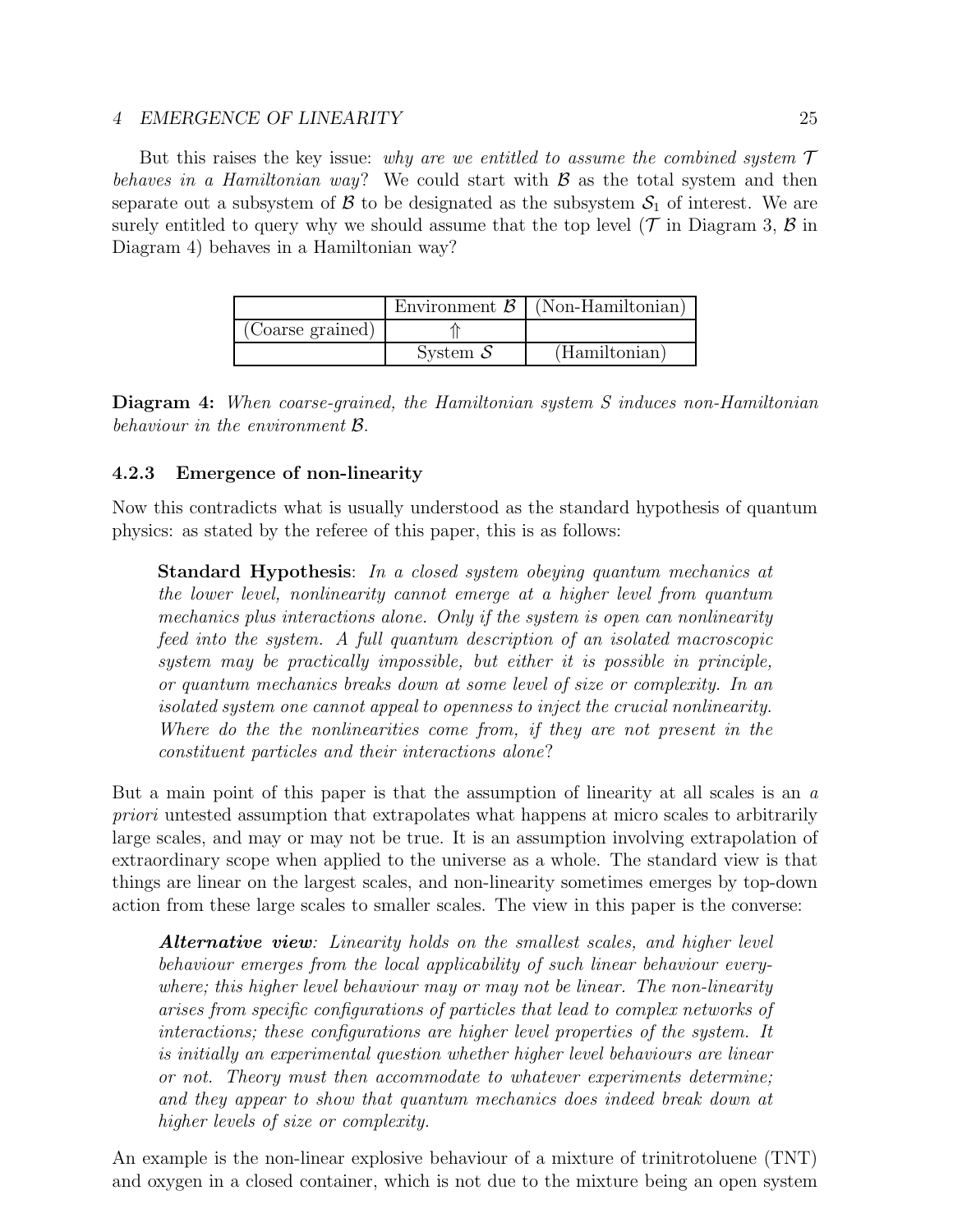(it is not), it is due to the molecular structure of the TNT. In section [3.4.2](#page-15-1) and in the next section I give examples where the usual assumption is indeed wrong. The situation shown in Diagram 3, where the higher level is Hamiltonian, is not generic; it will only hold under special circumstances. The suggestion is that this vindicates the claim made in Point 4, Section [3.4.1.](#page-15-2) One view would be that the examples in the next Section are merely phenomenological practical procedures leading to effective theories for dealing with large systems, as opposed to fundamental. The idea here is that they may indeed be fundamental: each level should be regarded as having an existence in its own right, rather than merely derivative from the level below; emergence is real emergence, rather than an illusion [\[5,](#page-55-4) [91,](#page-60-3) [41\]](#page-57-4). The TNT has real causal power not implied by the constituent particles and their interactions alone: it is in the organization of those particles that the crucial causal power resides (the same constituent particles are still there after the explosion, subject to the same interactions; it is their organization that is different). This possibility of real emergent higher level causal powers occurs because top-down causation takes place in the hierarchy of complexity [\[48\]](#page-57-9), as discussed below (Section [5\)](#page-30-0).

What then determines how nonlinearity emerges from linearity? It resides in the details of the physics of emergence [\[135\]](#page-62-7), which leads to new levels of complexity with their own logic of behaviour and associated causal powers. The details are very different in different cases, as the examples that follow show.

## <span id="page-25-0"></span>4.3 Cases where unitary behaviour does not emerge

Here I consider some examples where the coarse grained behaviour arising from the underlying theory is not Hamiltonian and so does not exhibit quantum characteristics. There will be four levels at which this happens.

- The Anderson idea of novel notions at higher levels [\[5\]](#page-55-4) (e.g. Section [3.4.2\)](#page-15-1);
- The non-interference of states at higher levels (e.g. Section [4.3.1\)](#page-25-1);
- Non-unitary evolution at higher levels (e.g. Section [4.3.2\)](#page-27-0);
- The general idea of classical emergence at higher levels (Section [7\)](#page-44-0).

Much of this is perhaps rather obvious; it is worth pursuing for two reasons. First, as I will consider later (Section [7\)](#page-44-0), any situation where unitary behaviour does not emerge is a possible channel for creating classical systems out of quantum components. Second, some of the present day literature (e.g. [\[143,](#page-63-2) [71\]](#page-59-1)) assumes that quantum behavior will be always be present at higher levels. The present view contradicts that assumption (see Section [7.3\)](#page-48-0).

#### <span id="page-25-1"></span>4.3.1 Stochastic situations: equilibrium

Boson Gas: In the case of a boson gas, the wave function at the quantum level is symmetric,  $([31]:205-211)$  $([31]:205-211)$  $([31]:205-211)$ , resulting in the Bose-Einstein distribution law  $([4]:528-530)$  $([4]:528-530)$  $([4]:528-530)$  on coarse-graining. Non-linear macroscopic laws of behaviour emerge, describable in purely classical terms. For example, in the case of photons one obtains the black body spectrum for radiation ([\[4\]](#page-55-3):7-11;531-532), and the consequent formula for energy density and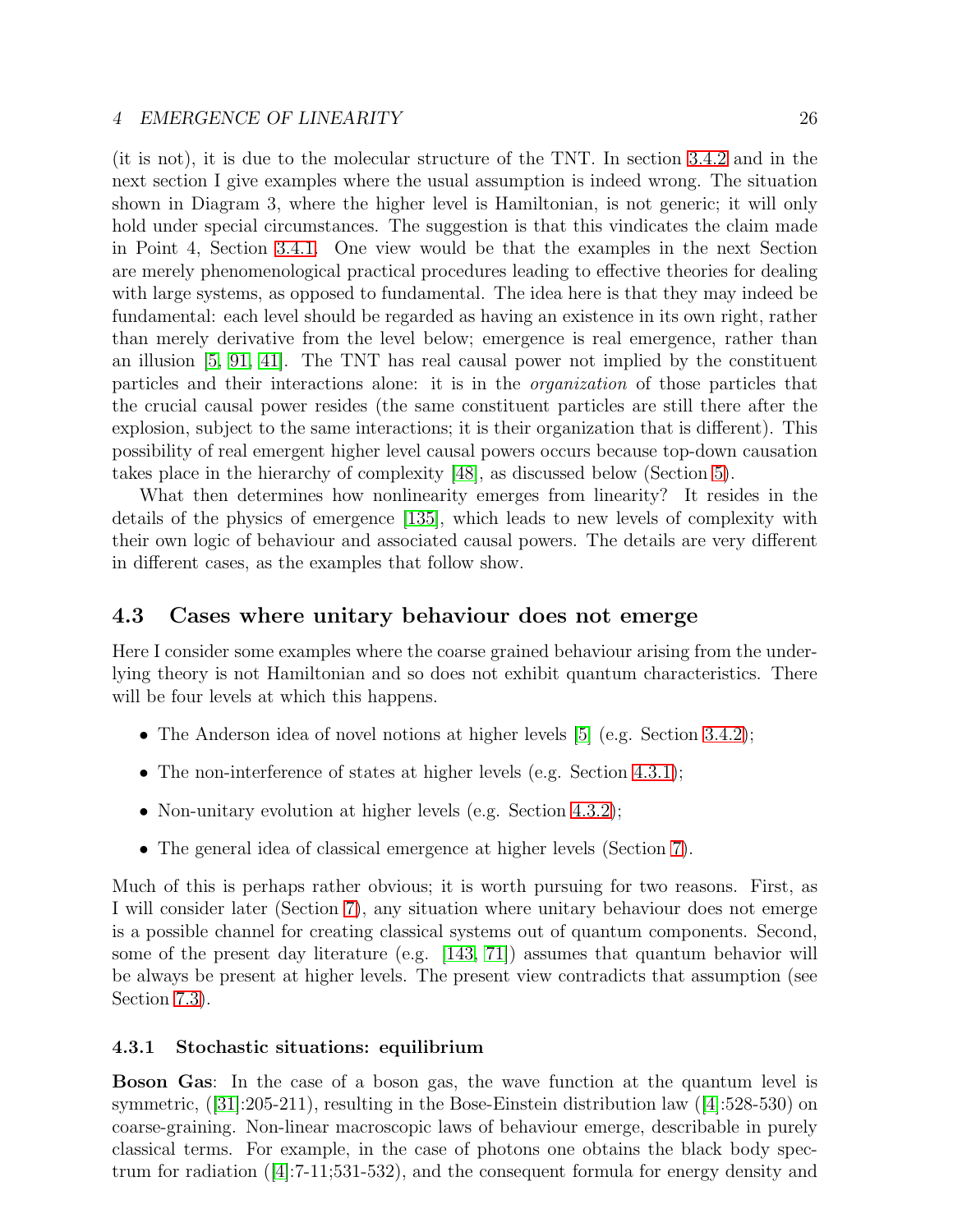pressure of a photon gas:

<span id="page-26-0"></span>
$$
\rho(T) = \frac{8\pi h}{c^3} \int_0^\infty \frac{\nu^3 d\nu}{e^{h\nu/kT} - 1}, \quad p(T) = \frac{\rho(T)}{3c^2}
$$
(40)

The key point is that *these are relations for classical variables*: there is nothing in the behaviour at this higher level corresponding to superposition of states or entanglement. The pressure  $p(T)$  and density  $p(T)$  given by [\(40\)](#page-26-0) are not in any sense fictitious variables. Rather they are the essential causally effective variables at their level of description in the hierarchy (Table 1), for example playing a key role in astrophysics and cosmology [\[34,](#page-56-9) [47\]](#page-57-10). The situation is shown in Diagram 5:

| Classical Level: | Gas laws                                    | Temperature T, Density $\rho$ , Pressure $p$ |
|------------------|---------------------------------------------|----------------------------------------------|
|                  | $\emph{Coarse }$ $\emph{Grain }$ $\Uparrow$ | ↑ Bose Einstein statistics                   |
| Quantum Level :  | Photon gas                                  | <i>symmetric wave function</i>               |

Diagram 5: The emergence of higher level effective classical variables from the underlying quantum theory.

Similarly one attains macro formula for the pressure and density of a gas of molecules with zero integral spin  $([4]:Eqn.(13.32))$  $([4]:Eqn.(13.32))$  $([4]:Eqn.(13.32))$ . In a metal, a phonon gas leads to formula for the heat capacity  $C_V$  of a solid ([\[4\]](#page-55-3):Eqn.(13.28)). These are all emergent classical properties, as in the case of the energy density and pressure in [\(40\)](#page-26-0).

Fermi Dirac gas: In the case of an electron gas, the wave function at the quantum level is anti-symmetric ([\[31\]](#page-56-4):205-211), resulting in Fermi-Dirac statistics ([\[4\]](#page-55-3):519-522). This again results in higher level non-linear behaviour describable in purely classical terms, e.g. the thermoelectric current density coming from a metal surface in terms of the temperature of the metal  $(|4|:Eqn.(13.11)).$ 

Overall, the emergence of these classical levels from the underlying quantum theory is in accord with the view put in Section [2.4:](#page-7-0)

Each of the higher levels of the hierarchy of complexity is real in its own right, described by relevant variables for that level, and laws of behaviour that are effective at that level. These variables and interactions emerge from the underlying quantum variables, and in the case of equilibrium states are classical variables.

But the word " effective" sounds perjorative: they are the laws of behaviour applicable at that level. When equilibrium occurs, classical higher level thermodynamic behaviour emerges from the underlying quantum structure. The way this happens is presented by Gemmer, Michel and Mahler [\[61\]](#page-58-9). The essential point is that the statistical interactions between the components that lead to equilibrium destroy any coherence among the higher level variables. An example is that the transition to equilibrium in a crystal relies on the Umklapp process ([\[61\]](#page-58-9):223), which does not preserve momentum, and so is not a unitary process. Presumably this corresponds to frequent collapse of the wave function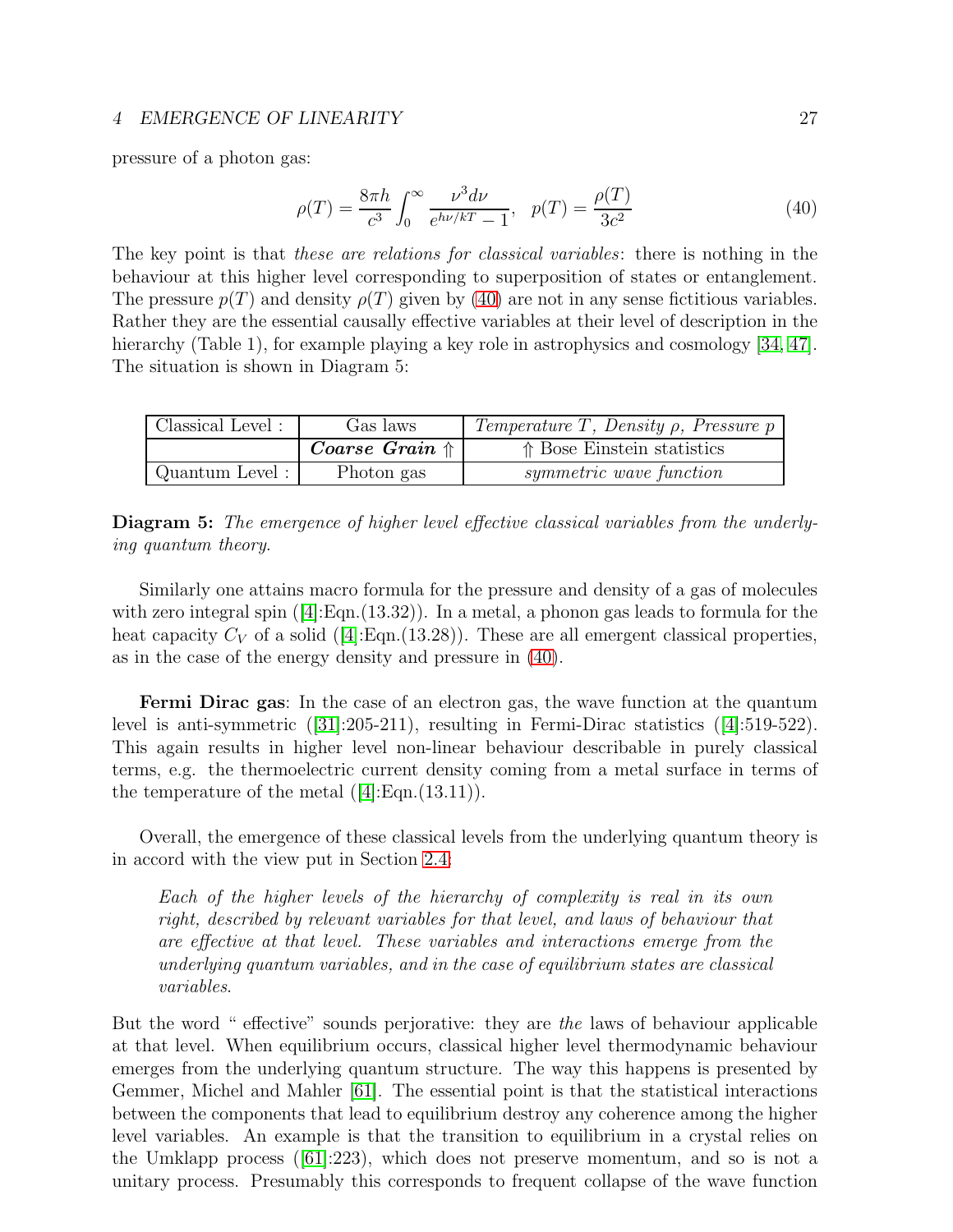at the micro-level: for if that does not take place, the necessary interactions between the components for thermalization will not have occurred, and they can be expected to occur very frequently.

#### <span id="page-27-0"></span>4.3.2 Dissipative effects: non-equilibrium

Dissipative effects, and consequent entropy increase enshrined in the second law of thermodynamics  $(59):139-144, 6|:119-124$  are a fundamental part of what goes on at the macroscale [\[38\]](#page-57-3). This is associated with coarse graining of microphysics [\[115\]](#page-61-1): 688-699; [\[61\]](#page-58-9):45-48), whereby energy stored in microscopic states are inaccessible via macro variables, and so lead to unusable energy and hence effective energy loss experienced at the macro scale (even though no energy is actually lost if one takes into account also the inaccessible internal energy degrees of freedom). These states thus act like the environment in Section [4.2.2.](#page-22-3) The process whereby this emerges from the underlying unitary theory is coarse graining by integrating out micro variables.

Clearly this is a non-Hamiltonian macrolevel behaviour, emerging from Hamiltonian microlevel behaviour. It derives from the underlying unitary quantum systems, and a large literature on dissipative quantum systems discusses how this happens (see [\[12\]](#page-55-6):166- 194,465-480); but as in the previous case (Section [4.3.1](#page-25-1) and Diagram 5), it results in effective classical behaviour at the higher level (this has to be so, as that behaviour is dissipative and hence non-unitary; clearly superposition, interference, and entanglement cannot be expected to occur in terms of the interaction dynamics of these macro variables). It results for example in the existence of dissipative systems in biology ([\[113\]](#page-61-5):40-56,62-72), which are essential for life to exist  $([113],[20])$  $([113],[20])$  $([113],[20])$  $([113],[20])$  $([113],[20])$ .

#### 4.3.3 Chaotic systems

Quantum systems do not exhibit chaotic behaviour (subject to exponential sensitivity to initial conditions), but non-linear classical systems can do so. Quantum chaos theory examines the problem of how this can be possible, in view of the correspondence principle relating classical to quantum mechanics [\[68\]](#page-58-13).

### <span id="page-27-1"></span>4.3.4 Elements or circuits with a threshold

Whenever an element or circuit has a threshold, the behaviour is non-linear when one crosses the threshold. Examples are rectifiers and digital elements such as inverters, logic gates, and more complex digital circuits ([\[103\]](#page-61-9):34-57). Important examples are photo diodes and photovoltaic cells ([\[103\]](#page-61-9):200), based in the photoelectric effect ([\[4\]](#page-55-3):11-14). Other examples are chemical and nuclear systems with an activation threshold.

### 4.3.5 Feedback control loops

A key example is feedback control systems with fixed goals, such as a thermostat. Such systems are classically described, and hence non-unitary; they will also usually be dissipative, so there will be no question of a Hamiltonian description. They are ubiquitous in engineering [\[70\]](#page-59-9) and in biology [\[105,](#page-61-10) [19,](#page-56-10) [77\]](#page-59-10), and are an important form of top-down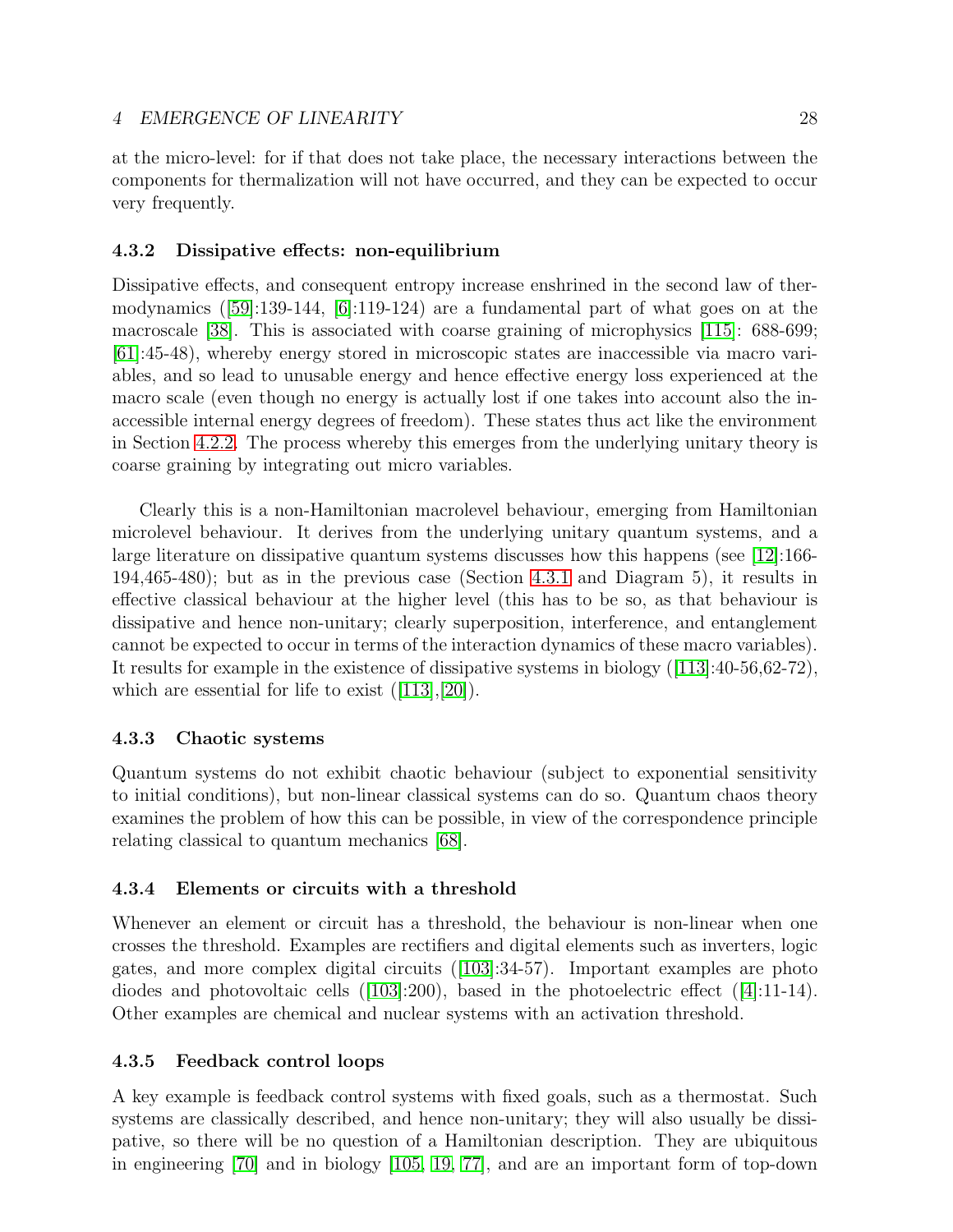action [\[43\]](#page-57-5). Their functioning is indicated in Diagram 6.

|                     | Controller $\vert \Leftarrow$ Correction signal |      |
|---------------------|-------------------------------------------------|------|
| $Action \Downarrow$ | <b>Feedback</b> $\Uparrow$                      |      |
| <i>State</i>        | $\Leftrightarrow$ Comparator $\Leftrightarrow$  | Goal |

Diagram 6: The basic features of a feedback control system. The goals tend to lead to a specific final state via a specific mode of physical action. The initial state of the system is then irrelevant to its final outcome, provided the system parameters are not exceeded.

At each cycle of the system, a measurement of the system state is compared with a desired state, and an error signal sent to a controller to correct the error and make the system state approach the desired state [\[10,](#page-55-11) [33\]](#page-56-11). Hence the feedback control process demands a determination of the current state of the system, to give the information contained in the feedback control signal to the controller. This specific information utilized to determine the further dynamics can only be obtained by a measurement process entailing collapse of the wave function at the underlying quantum level. Non-unitary collapse interposes at each time step. Furthermore the macro dynamics clearly will not support superposition or constructive interference: whatever the input state, the output state is the same (the desired temperature, in the case of a thermostat). This outcome is due to the choice of goals - a high level property of the system that is not reducible to lower level entities, or even describable in lower level language [\[43\]](#page-57-5). An example is the choice of setting of the desired temperature in a thermostat, which can be chosen at will; this sets the goal (the chosen temperature), which the system then implements (many electrons flow to make this happen).

What then about the burgeoning literature on quantum feedback control (see [\[151\]](#page-63-0):216- 340)? Does this not contradict what has just been said? No, it does not. Inspection will show that all such schemes use classical detectors to feed back a control signal to the quantum system (e.g. [\[128\]](#page-62-8); [\[151\]](#page-63-0): Fig 5.1, Fig 5.2, Fig 6.1; [\[127\]](#page-62-9)). This has to be the case, as a purely quantum system could not provide the needed classical control signal. It can't do this unless specific individual measurements take place to provide the classical signal! And one should note the following point: suppose one linearizes to the case of small disturbances about the equilibrium state. It will still be true that a measurement is needed to complete the circuit, so quantum theory won't be able to handle it; and it will still be true that, because the dynamics drives all input values to zero, there will be no superposition of solutions. Hence even the linearized version of the equations will not be of the unitary form [\(2\)](#page-2-5).

#### 4.3.6 Complex networks

A feedback control loop is just one of the network motifs identified by Alon as occurring in biological networks [\[2\]](#page-55-5). Real biological networks are immensely complex [\[30\]](#page-56-12), and will contain many complex interactions and network motifs, including feedback control loops. Hence they too will be non-Hamiltonian systems. This will apply in particular to the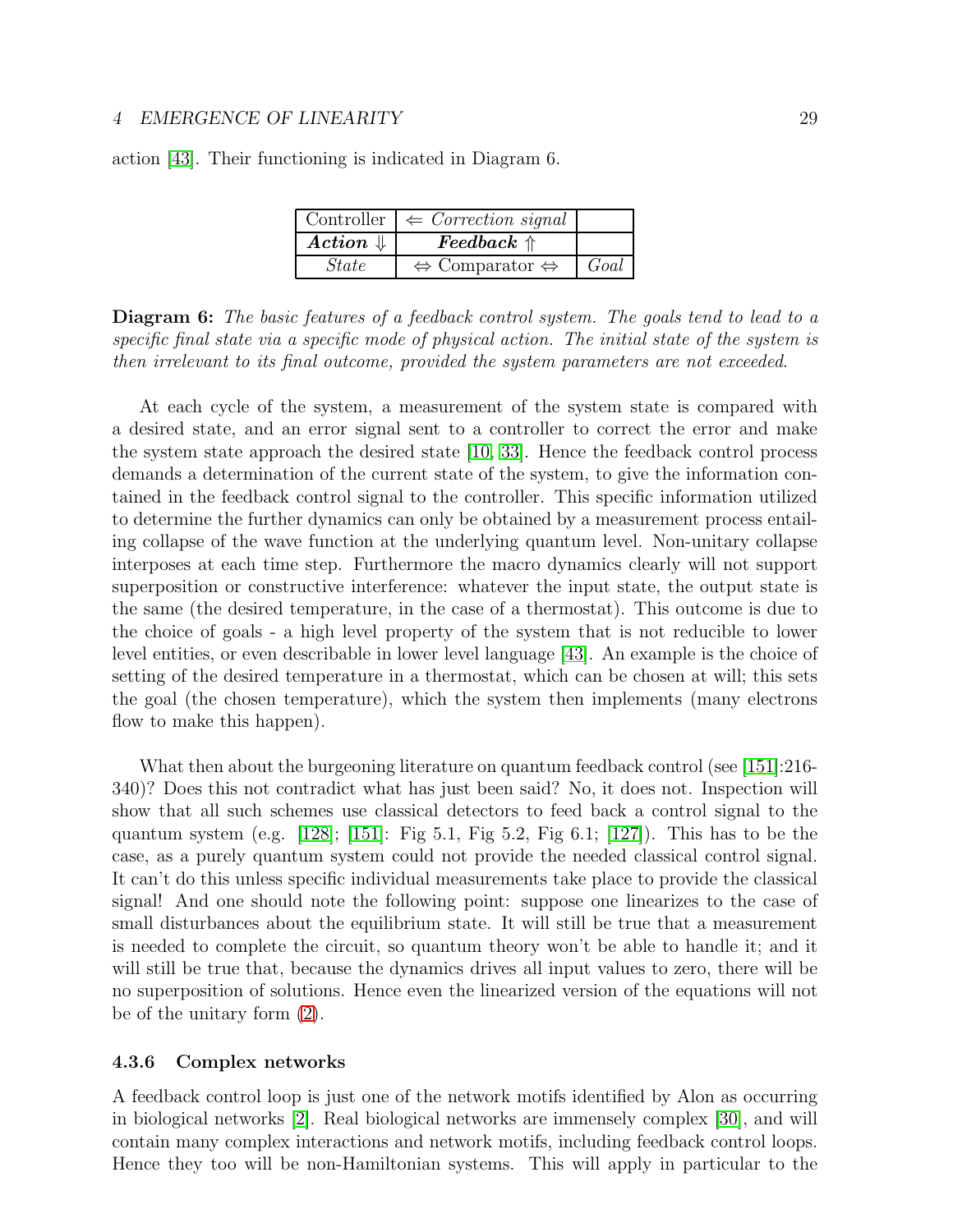connections between neurons in a brain [\[83\]](#page-59-4), which are made up out of microcircuits that are themselves very complex [\[136\]](#page-62-10).

#### <span id="page-29-0"></span>4.3.7 Adaptive Selection

| <i>System state</i>              | $\phi \in Selection \text{ } agent: \text{ } selects \text{ } state$ |                    |
|----------------------------------|----------------------------------------------------------------------|--------------------|
| <i>Variation</i> $\Downarrow$    |                                                                      | Meta-goals:        |
| <i>Ensemble of System States</i> | $\Rightarrow$ Preferred state in ensemble $\Leftarrow$               | Selection criteria |
|                                  |                                                                      |                    |
|                                  | Environment                                                          |                    |

**Diagram 7:** The basic features of adaptive selection. Selection takes place from an ensemble of states, the selection being based on the action of some selection criteria in the context of the specific current environment.

A further key example is the process of adaptive selection [\[84,](#page-59-2) [60\]](#page-58-5), ubiquitous in biology [\[20\]](#page-56-0), but also occurring in digital computers, for example in artificial neural networks and genetic algorithms [\[43\]](#page-57-5). Selection takes place from an ensemble of initial states to produce a restricted set of final states that satisfy some selection criterion. The process is summarized in Diagram 7. Note that it can take place in a once-off form: in biology it gains its enormous strength because it is repeated so many times, but that repetition is not essential to the concept of selection. In a selection event, in effect the selection agent compares the entities available in the initial ensemble to determine the best candidates on the basis of the preset selection criteria, evaluated in the current environmental context. The best candidate is selected and retained as the outcome of the event; the rest are discarded. The meta-goals embodied in the selection criteria do not necessarily lead to a specific final state (although they may do in some restricted circumstances): rather they lead to any one of a class of states that tends to promote the meta-goals. Thus the final state is not uniquely determined by the initial data; random variation influences the outcome by leading to a suite of states from which an adaptive selection is made in the context of both the selection criteria and the environment [\[76\]](#page-59-11).

One could call it simply *selection*, but I prefer *adaptive selection* to emphasize that it always take place as a consequence of the existence of selection criteria, which are higher level entities in the hierarchy of causation; hence this is another form of top-down action [\[43\]](#page-57-5). An example is the case of state vector preparation by a polarizer, which I will show below (Section [5.2.6\)](#page-35-0) can be regarded as a case of adaptive selection, because it selects the desired specific polarization state from a jumble of incoming random polarization states. The experimenter chooses the axes of the polarizer; this determines which polarization state gets selected from those arriving. This is a simple model of the general way in which adaptive selection is guided by the meta-goals; in most cases they are not as specific (in biology for example, it is simply survival). Note the difference from feedback control, where no ensemble of incoming states is involved.

Like the case of feedback control, this also demands an effective collapse of the wave function, firstly as the selection process results in specific determinate outcomes, and sec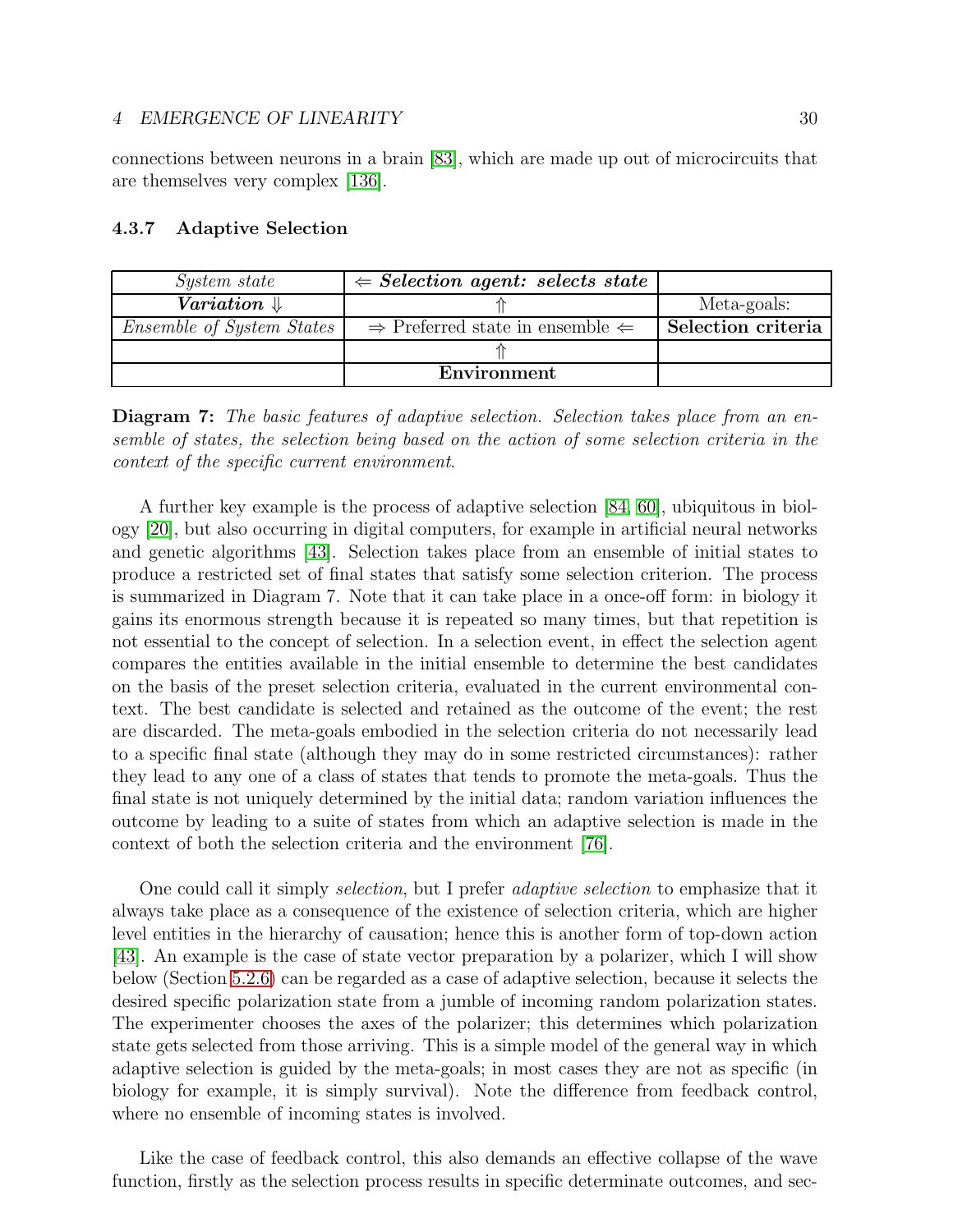ondly because the process in effect makes a decision on the basis of the specific outcomes of the individual variations that underlie such selection processes. Superposition of outcome states is hardly possible: it is not a Hamiltonian process. As in the case of feedback control loops, even if one linearizes there will be no Hamiltonian description possible; inter alia this is because a selection process involves thresholds, which are non-Hamiltonian (as discussed above in Section [4.3.4\)](#page-27-1).

The importance of this process is that it is the way meaningful information enters the physical world in a way that is unpredictable on the basis of the underlying physics, thereby enabling the emergence and functioning of true complexity [\[20,](#page-56-0) [43\]](#page-57-5). This takes place by selection of a subset of states from an ensemble, which is the basic process whereby information that is relevant in a specific context [\[124\]](#page-62-11) is selected from a jumble of irrelevant information. Some information is selected, some discarded. This is what enables an apparent local violation of the second law of thermodynamics, as in the case of Maxwell's *Demon* ([\[53\]](#page-58-14):46-5;[\[92\]](#page-60-7), [\[1\]](#page-55-1):4-6; [\[21\]](#page-56-2):186-189, 196-199) – who is indeed an example of an adaptive selection agent, acting against the local stream of entropy growth by selecting high-energy molecules from those with random velocities approaching a trap-door between two compartments. The selection criterion is the threshold velocity  $v_c$  deciding if a molecule will be admitted into the other partition or not. It is significant that Maxwell's demon type devices can be created in the lab [\[125,](#page-62-12) [119,](#page-61-11) [120,](#page-61-12) [131\]](#page-62-13), explicitly demonstrating that adaptive selection can arise in a quantum physics context. It occurs also in microbiology, where active transport systems are enabled by voltage gated ion channels  $([95]:191-206).$  $([95]:191-206).$  $([95]:191-206).$ 

Darwinian selection is just the process of repeated adaptive selection in biology , with reproduction and variation between each stage of selection [\[20\]](#page-56-0); it certainly takes place in the real world as an emergent feature from the underlying quantum Hamiltonian dynamics, and is the core feature leading to the existence of life. It is obviously not a Hamiltonian process.

## <span id="page-30-0"></span>5 Contextual effects in quantum physics

Now I turn to the converse of emergence, namely the way that contextual effects change the nature of interactions at the lower levels. Section [5.1](#page-30-1) considers the broad nature of top-down causation in general, and Section [5.2](#page-32-0) specific cases where it occurs in quantum physics. This relates to some of the examples given in the previous section.

## <span id="page-30-1"></span>5.1 Top-down causation

The higher levels of the hierarchy of complexity and causation (Table 1) provide the context within which the lower level actions take place. By setting the context in terms of initial conditions, boundary conditions, and structural relations, the higher levels determine the way the lower level actions occur.

A simple example is a digital computer [\[138\]](#page-63-10): the lower level transistors and integral circuits function in exactly the same way whatever higher level program is loaded; but the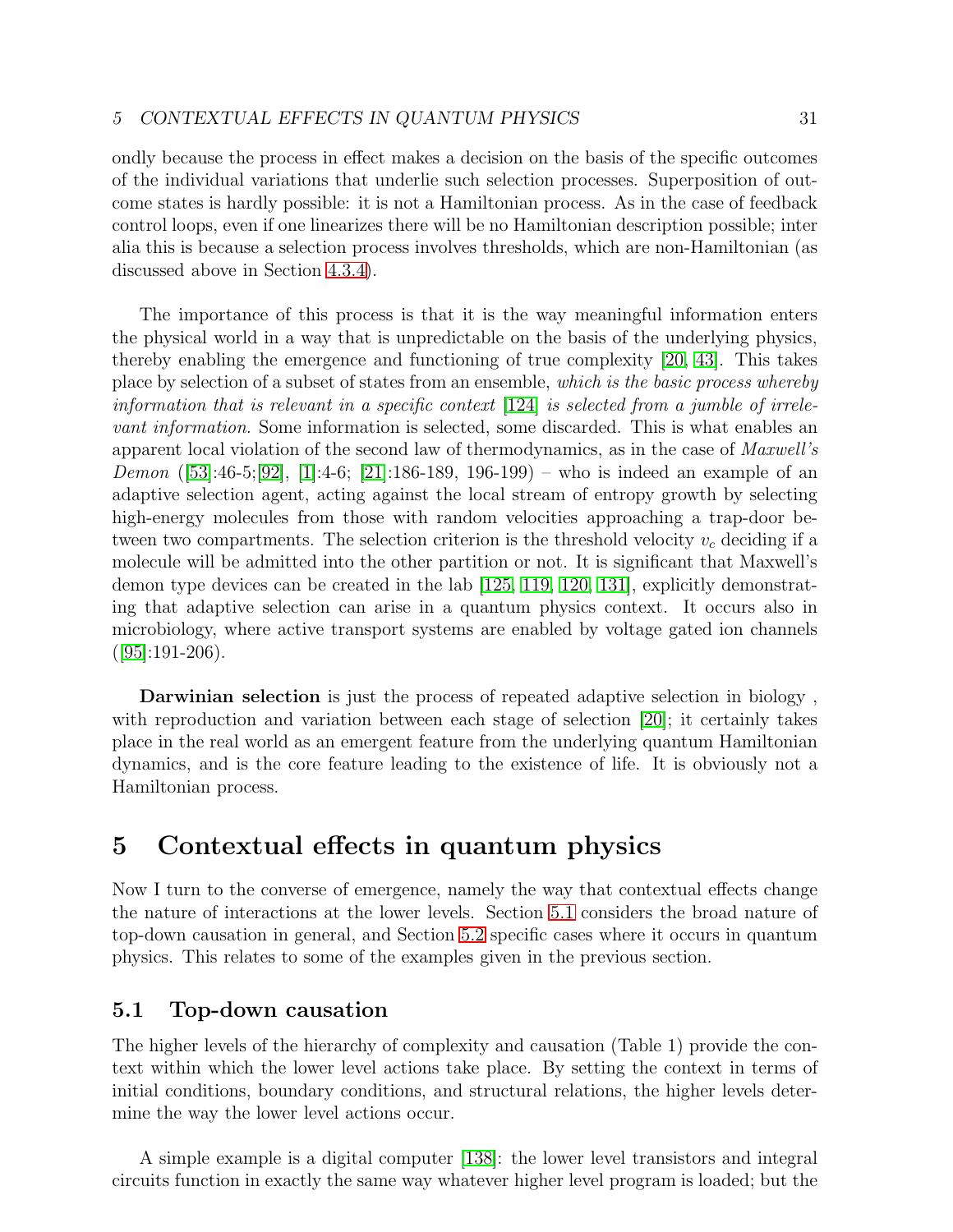higher level program determines the outcomes - music, pictures, graphs, or whatever. A physics example is the way that cosmological-level coarse grained variables control nuclear reaction rates in the early universe by determining how the temperature T varies with time, thereby determining the way cosmological nucleosynthesis pans out [\[34,](#page-56-9) [47\]](#page-57-10).

The general picture is that in Diagram 8:

The lower levels do the work, but the higher levels decide what is to be done.

|          | Level $N+1$ : Higher level theory | <b>Effective Theory</b> |
|----------|-----------------------------------|-------------------------|
|          | Top-down effects                  |                         |
| Level N: | Quantum Theory                    | Contextual effects      |

Diagram 8: The effective higher level theory exerts contextual effects on the operation of the underlying quantum theory.

This can be regarded as top-down causation in the hierarchy of complexity. Such causation, in conjunction with bottom-up action, is the key to emergence of complexity from underlying physics (for a full discussion and many examples, see  $[43, 46]$  $[43, 46]$ ). The fundamental importance of top-down causation is that it changes the causal relation between upper and lower levels in the hierarchy, in particular enabling inter-level feedback loops. It is a common view that "only if the system is open can nonlinearity feed into the system.";<sup>[7](#page-31-0)</sup> but then the fundamental point is that things are interconnected:

Interacting systems: there are no closed systems in the real universe, apart from the universe itself.

All finite systems are open because their environment influences them both in historical terms, setting the initial condition for the system to exist, and in functional terms, affecting them on an ongoing basis, as acknowledged for example in the discussions of environmental decoherence [\[159,](#page-64-4) [160,](#page-64-0) [67\]](#page-58-0). This is a top-down influence from the environment to the system. Furthermore the whole point of causal networks, such as feedback control loops [\[33\]](#page-56-11) and other network motifs [\[2\]](#page-55-5), is that they ensure that the individual components are not closed systems: they feed information to each other.

**Proving top-down causation** How do we prove top-down effects are occurring? One has to show that changing some higher level condition changes lower level dynamics or behaviour. For example, changing the length of an organ pipe changes the wavelengths of possible standing waves, so the sound it emits depends on it size; similarly changing the shape of a drum changes the sounds it emits. By contrast, the black body spectrum [\(40\)](#page-26-0) is independent of the size and shape of an oven that emits blackbody radiation; it is determined by purely local effects.

Equivalence classes Technically, the way this works is that equivalence classes of lower level states correspond to a single higher level state [\[7\]](#page-55-7); for example in the case of a gas in a cylinder, a myriad of lower level molecular states  $s_i$  will correspond to a

<span id="page-31-0"></span><sup>7</sup>This comment comes from the referee.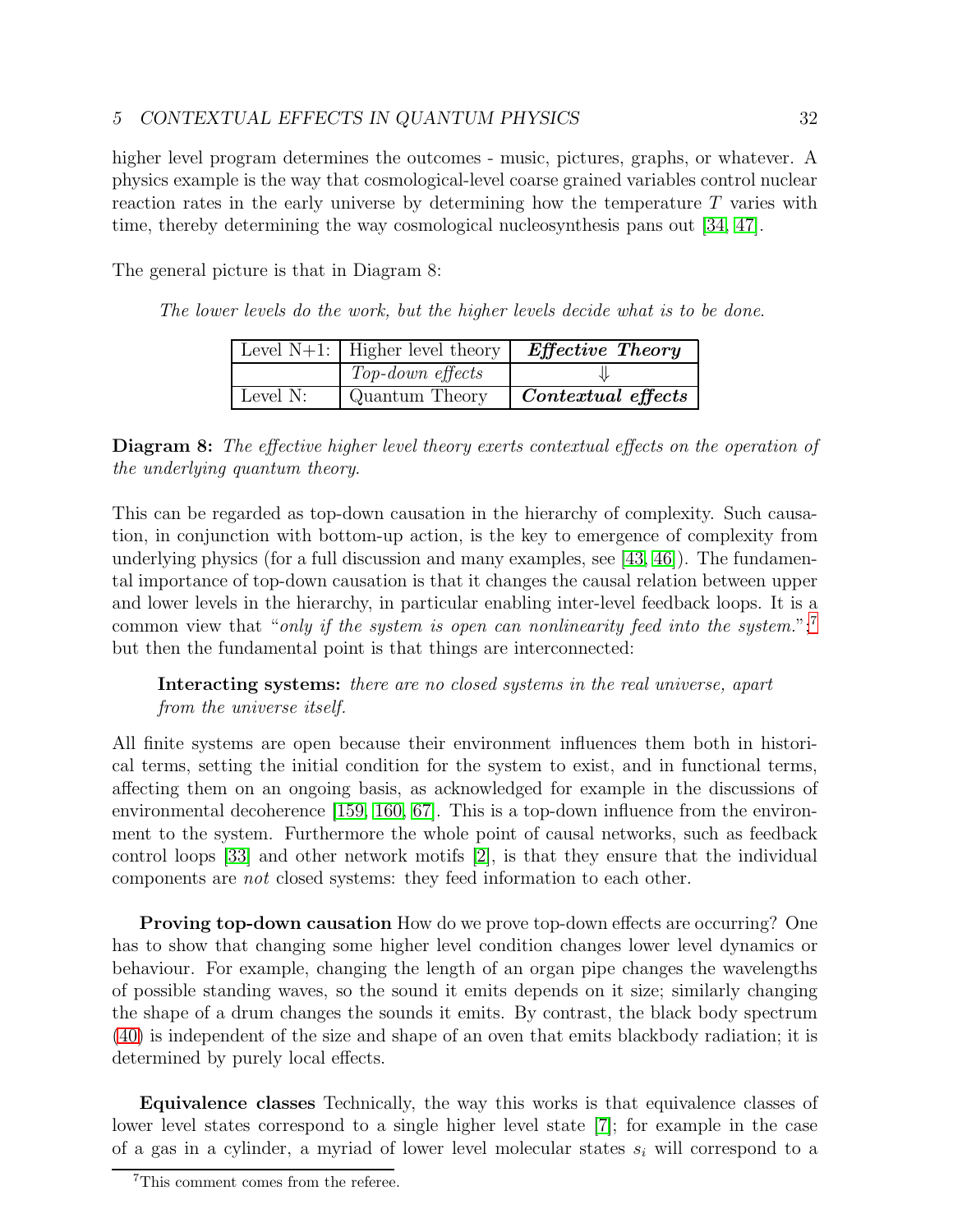specific higher level state S characterized by a temperature  $T$ , volume  $V$ , and pressure p, which are the effective macroscopic variables. The number of such lower level states that correspond to the higher level state determines the entropy of that state. One can only access the equivalence class by manipulating higher level variables rather than the detailed lower level variables, hence cannot by higher level action determine which specific lower level state  $s_i$  realizes the higher level state S (a proviso: one can design the kind of apparatus that occurs in a quantum optics laboratory so that some higher level variables access specific lower level states; but these are exceptional situations). Philosophers characterise this existence of equivalence classes through the phrase "multiple realization".

Changing the basic elements One further point of importance is that it is not necessarily the case that one always has unchanging lower level elements being combined in different ways to form higher level complex structures. It may occur that the higher level context actually changes the very nature of the lower level entities that are combined to make the whole. An example from physics is that a free neutron has completely different behaviour than one bound in a nucleus: the former decays with a half life of 11 minutes, the latter last billions of years, hence it's essential nature is changed by context. A chemistry example is that a free hydrogen is quite different than a hydrogen atom incorporated in a water molecule. It is an essentially different entity. In biology, this effect is of crucial importance: for example initially identical cells are adapted to be different cell types according to their position in the human body [\[20\]](#page-56-0).

## <span id="page-32-0"></span>5.2 Quantum mechanics examples

I now give a series of examples where contextuality in the sense outlined above plays a role in quantum theory. I call this *top-down causation*, to distinguish it from the way the term "contextuality" is currently being used in many papers on quantum theory (see [\[155,](#page-64-1) [87\]](#page-60-5) and references therein). They are undoubtedly related, but I wish to specifically refer to the kinds of effect referred to in Section [5.1](#page-30-1) and in [\[43\]](#page-57-5).

### 5.2.1 Particle-Wave duality

Whether an entity acts as a particle or a wave is context dependent: this is the heart of particle-wave duality, where one can determine whether particles going through a slit should behave as particles or waves by the way one carries out the experiment  $([54]:1-1$  $([54]:1-1$  $([54]:1-1$ to 1-7). This has now been realised experimentally in the case of a version of Wheeler's delayed choice experiment [\[146\]](#page-63-11) where the which-way choice is made after the particle has passed the slits [\[81\]](#page-59-12): a case of top down causation from the apparatus to the very nature of the particle/wave at the time it passed through the slits.

#### <span id="page-32-1"></span>5.2.2 Potentials emerging from forces

One way top-down causation takes place is via the representation of the interactions between many atoms in terms of an effective potential, treated as a classical entity. Gemmer et al give an illuminating example  $(61)$ :74-77) in discussing the example of an ideal gas in a container.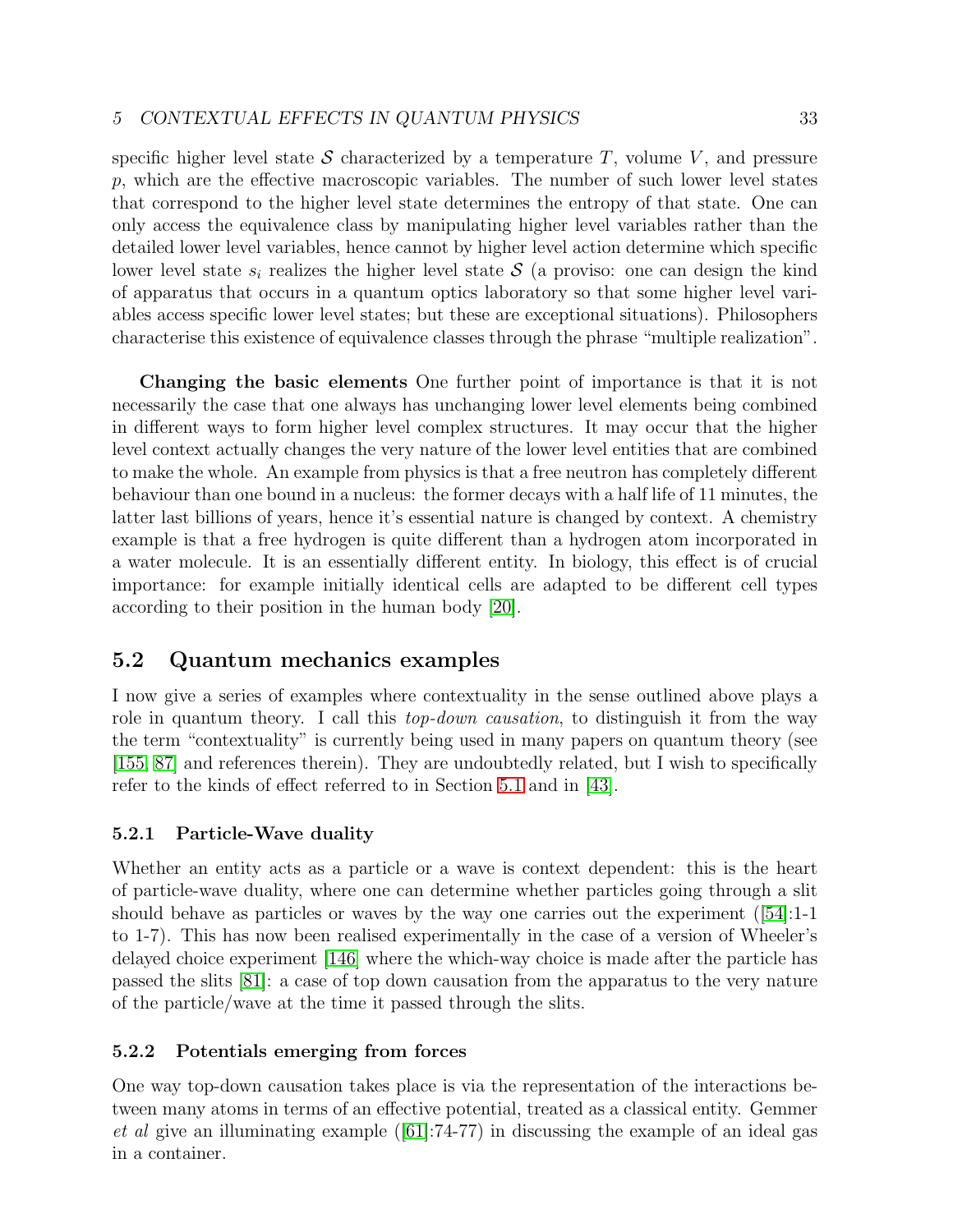The container provides the environment for the gas, and is made up of an interacting set of particles  $(Fiq.7.2 \text{ in } [61])$  $(Fiq.7.2 \text{ in } [61])$  $(Fiq.7.2 \text{ in } [61])$ . Starting with a standard interaction Hamiltonian, coarse graining leads to an effective "box" potential  $\hat{V}^g$  for each gas particle, comprising the mean effect of all the container walls. This mean potential is then the higher level context within which the gas particle moves; it can be represented  $(Fig.7.3 \text{ in } [61])$  $(Fig.7.3 \text{ in } [61])$  $(Fig.7.3 \text{ in } [61])$  by a smooth set of equipotential lines, the transition from  $Fig.7.2$  to  $Fig.7.3$  being a classic illustration of the coarse graining process. One can regard the result as top-down action by the potential (regarded as an entity in its own right) on the gas particles. The underlying equivalence classes are all the different configurations of particles that lead to the same effective potential; it is these equivalence classes that are the significant causal entity, rather than any detailed particle configuration that leads to the potential.

Similar examples are the potential wells used in *nuclear shell models* ([\[35\]](#page-56-13):140-144), and the *Slater treatment of complex atoms*, explained by Pauling and Wilson thus  $([112]:230)$  $([112]:230)$  $([112]:230)$ :

"All of the methods we shall consider are based on the approximation in which the interaction of the electrons with each other has either been omitted or been replaced by a centrally symmetric force field approximately representing the average effect of all the other electrons on the one under consideration".

A similar method in astronomy is the way a coarse-grained potential energy is derived for a galaxy, and then used to find the motions of stars  $([13]:67-90,103-186;[130]:3-6)$  $([13]:67-90,103-186;[130]:3-6)$  $([13]:67-90,103-186;[130]:3-6)$  $([13]:67-90,103-186;[130]:3-6)$  $([13]:67-90,103-186;[130]:3-6)$ .

These are examples of the method of *mean field theory* ([\[22\]](#page-56-7):198-208), which can be applied in many other contexts. It can for example represent the way that electrical wiring channels currents in electric circuits, through an extremely complicated effective potential: an emergent higher level entity. Indeed it enables one to represent arbitrary higher level structures emerging from the underlying physical levels, and then acting down on the lower level components by channelling the way they interact with each other. One does not need to include a representation of each individual interacting molecule. Examples range from integrated circuits to split-gate devices used in nanotechnology ([\[104\]](#page-61-7):96,104,112) to telephone systems, chemical plants, and neuronal connections via dendrites and axons in a brain.

Another example is the *Caldeira-Leggett model*, a system plus heat reservoir model for the description of dissipation phenomena in solid state physics  $(12):166-172, 17]$ . Here the Lagrangian of the composite system  $T$  consisting of the system  $S$  of interest and a heat reservoir  $B$  takes the form

$$
L_T = L_S + L_B + L_I + L_{CT},
$$
\n(41)

where  $L<sub>S</sub>$  is the Lagrangian for the system of interest,  $L<sub>B</sub>$  that for the reservoir (a set of non-interacting harmonic oscillators), and  $L_I$  that for the interaction between them. The last term  $L_{CT}$  is a *counter term*, introduced to cancel an extra harmonic contribution that would come from the coupling to the environmental oscillators. This term represents a top-down effect from the environment to the system, because  $L_I$  completely represents the lower-level interactions between the system and the environment.  $L_{CT}$  would not be there if there was no heat bath; the effect of the heat bath is more than the sum of its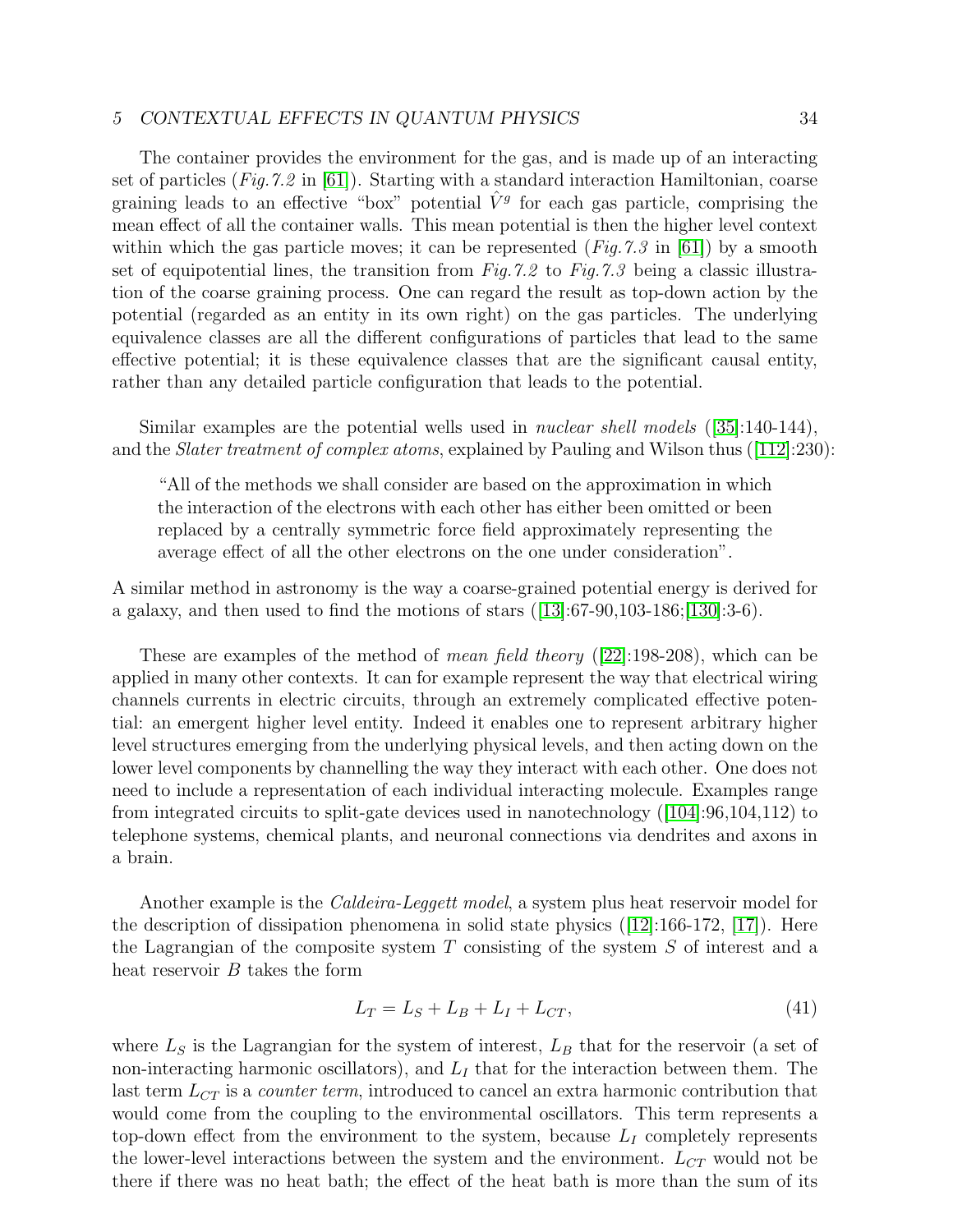parts when  $L_{CT} \neq 0$ , because the summed effect of the parts is given by  $L_I$ . Thus  $L_{CT}$ should be called the *contextual term* rather than the counter term.

#### 5.2.3 Binding energies

When there are such extra terms in the interaction, this will result in changes in energies. A crucial example is nuclear binding energies, the cost of putting emergent nuclear structures together, which can be reclaimed on dismantling the structure. These energies would not be there if the structure (a nucleus) was not there, so it is a direct result of the existence of the higher level structure, nucleons on their own have no such energy term.

Molecular binding energies are another example, of crucial importance in chemistry.

#### 5.2.4 Lattice waves and quasiparticles

The periodic crystal structure in a metal leads (via Bloch's theorem, ([\[158\]](#page-64-2):16-20) to lattice waves ([\[158\]](#page-64-2):27-75), and an electronic band structure depending on the particular solid involved ([\[158\]](#page-64-2):93-94,119-128), resulting in all the associated phenomena resulting from the band structure. The entire machinery for describing the lattice periodicity refers to a scale much larger than that of the electron, and hence is not describable in terms appropriate to that scale. Thus these effects all exist because of the macro properties of the solid - the crystal structure - and hence represent top-down causation from that structure to the electron states.

For example, this can lead to existence of quasiparticles such as *phonons* ([\[158\]](#page-64-2):59-62) that result from vibrations of the lattice structure, and hence associated phenomena such as the U-process whereby momentum in electron scattering processes is transferred to the system as a whole. It also leads to *Cooper pairs* produced by the exchange of phonons between electrons ([\[158\]](#page-64-2):382-386) and hence to superconductivity ([\[158\]](#page-64-2):386-394) and associated phenomena such as superfluidity in metals ([\[158\]](#page-64-2):394-396). Because these are all based in top-down action, they are emergent phenomena in the sense that they simply would not exist if the macro-structure did not exist, and hence cannot be understood by a purely bottom-up analysis, as emphasized strongly by Laughlin [\[91\]](#page-60-3).

Other examples are holes, conduction electrons with negative effective mass as determined by the energy surface  $\mathcal{E}(k)$  ([\[158\]](#page-64-2):182-186), which are central to the physics of semiconductors ( $[158]:59-62$  $[158]:59-62$ ), and *plasmons* (particles derived from plasma oscillations). The quantum Hall effect is a result of the existence of composite Fermions, realised in the interface between two semiconductors [\[82\]](#page-59-13). In all cases, it is the higher level context that leads to their existence, because it determines the form of  $\mathcal{E}(k)$ . This represents the effective result of the existence of the macro structure, similarly to the way effective potentials do (Section [5.2.2\)](#page-32-1) .

#### 5.2.5 Decoherence

Decoherence is the process whereby the environment (a macro context) decoheres the wave function and selects preferred pointer states, thus crucially determining the nature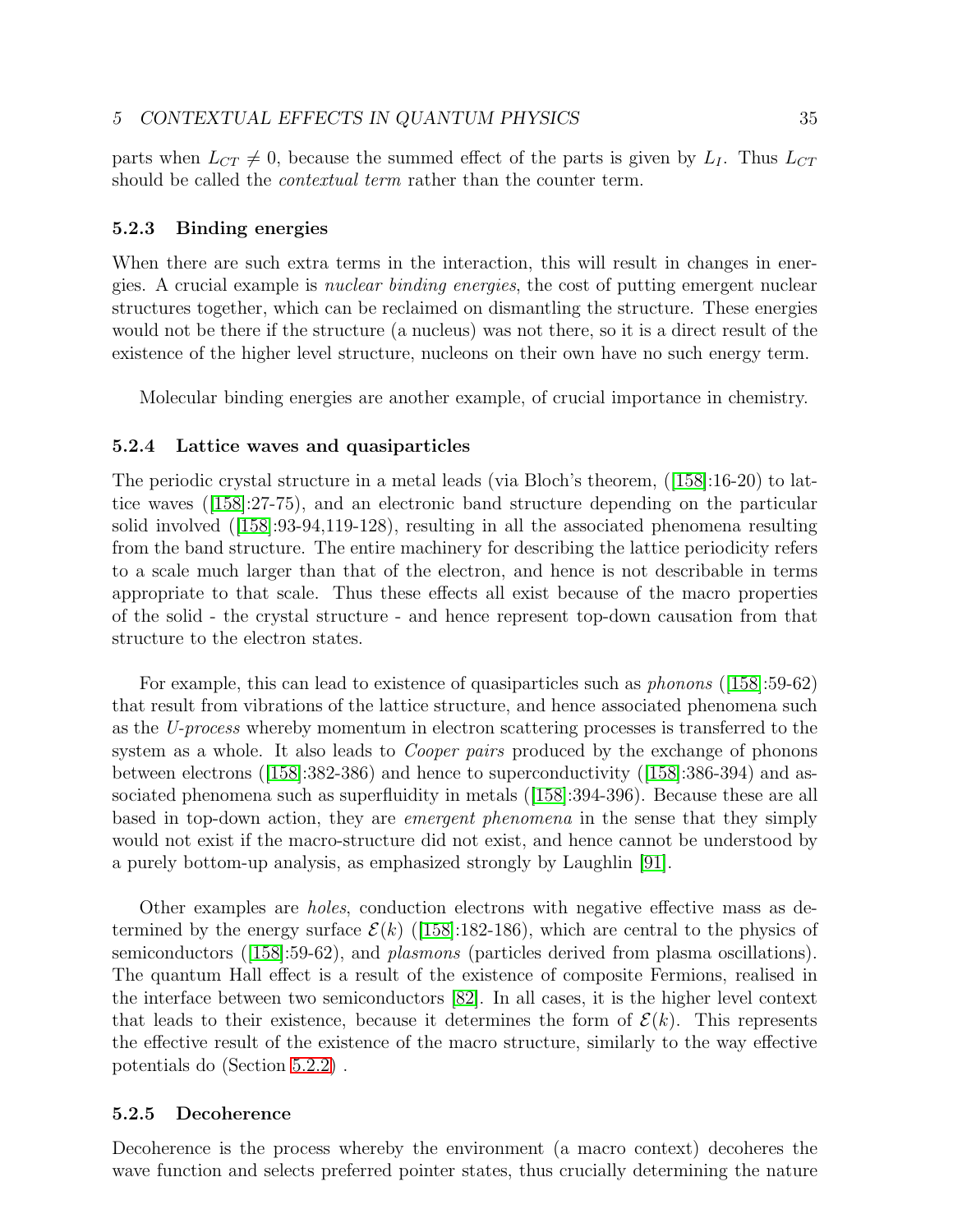of micro outcomes ([\[78\]](#page-59-0) 155; [\[12\]](#page-55-6), 212-270; [\[151\]](#page-63-0), 121-141).

Zurek argues this can be seen as a Darwinian like process he calls environmental selection (Einselection) [\[159,](#page-64-4) [160\]](#page-64-0). This can therefore be seen as a case of top-down causation by adaptive selection (Section [4.3.7\)](#page-29-0): the lower level dynamics does not by itself determine the outcome, which is shaped by the higher level context of the environment.

#### <span id="page-35-0"></span>5.2.6 State Preparation

State preparation in QM is a non-unitary process, because it can produce particles in a specific eigenstate. Indeed it acts just like state vector reduction [\(9\)](#page-3-1), being a non-unitary transition that maps a mixed state to a pure state. How can this happen in a way compatible with quantum theory dynamics?

The crucial feature of quantum state preparation is pointed out by Isham ([\[78\]](#page-59-0):74,134) as follows: selected states are drawn from some collection  $\mathcal{E}_i$  of initial states by some suitable apparatus, for example to have some specific spin state, as in the Stern-Gerlach experiment; the other states are discarded. This is another case of adaptive selection, (see Section [4.3.7\)](#page-29-0): selection takes place from a (statistical) variety of initial states according to some higher level selection criterion. As explained in Section [4.3.7,](#page-29-0) this is the characteristic way one can generate order out of a disordered set of states by a process of selection from an ensemble of systems, and so generate useful information [\[124\]](#page-62-11), just as in the case of Maxwell's demon. This happens in two basic ways: separation and selection, which is unitary up to the moment of selection, and *selective absorption*, which absorbs energy and so is non-unitary all the time.

Collimation, Deflection, and Selection This is a very general basis for state selection. In the case of the *Stern-Gerlach experiment* ([\[54\]](#page-58-2):5-1 to 5-9), collimation of an incoming stream of atoms by some slits is followed by deflection in a non-uniform magnetic field, which separates the initial beam into final beams according to their spin; each final beam is then a polarized beam in a prepared spin state. Thus when we choose to examine a particular spin by selecting one of these beams, one set of incoming states is selected and the other sets discarded. A mass spectrometer works on the same principle, separating out masses, as does a *spectrograph*, where a prism or diffraction grating sorts out light by wavelength (so you can select a specific pure colour by using a slit to collimate the light after it has passed through the prism).

Another example is a *Nicol prism*, used to generate a beam of polarized light ([\[97\]](#page-60-6):132). A crystal of Iceland spar is cut diagonally, the two parts being joined by Canada balsam. When unpolarized light enters the crystal, it is split into two polarized rays by bire*fringence* ([\[97\]](#page-60-6):131;[\[75\]](#page-59-6):111-118), the decomposition of a light ray into two rays by an anisotropic crystal. The crystal is shaped so that one beam is totally internally reflected and lost; the other emerges parallel to the incidence direction. Birefringence is caused by electromagnetic polarization in an anisotropic medium with dielectric tensor  $\epsilon_{ij}$  resulting from the coarse-graining of the dipole contributions to the electric field (Section [3.4.2a](#page-15-1)nd  $[80]$ : 116-122)).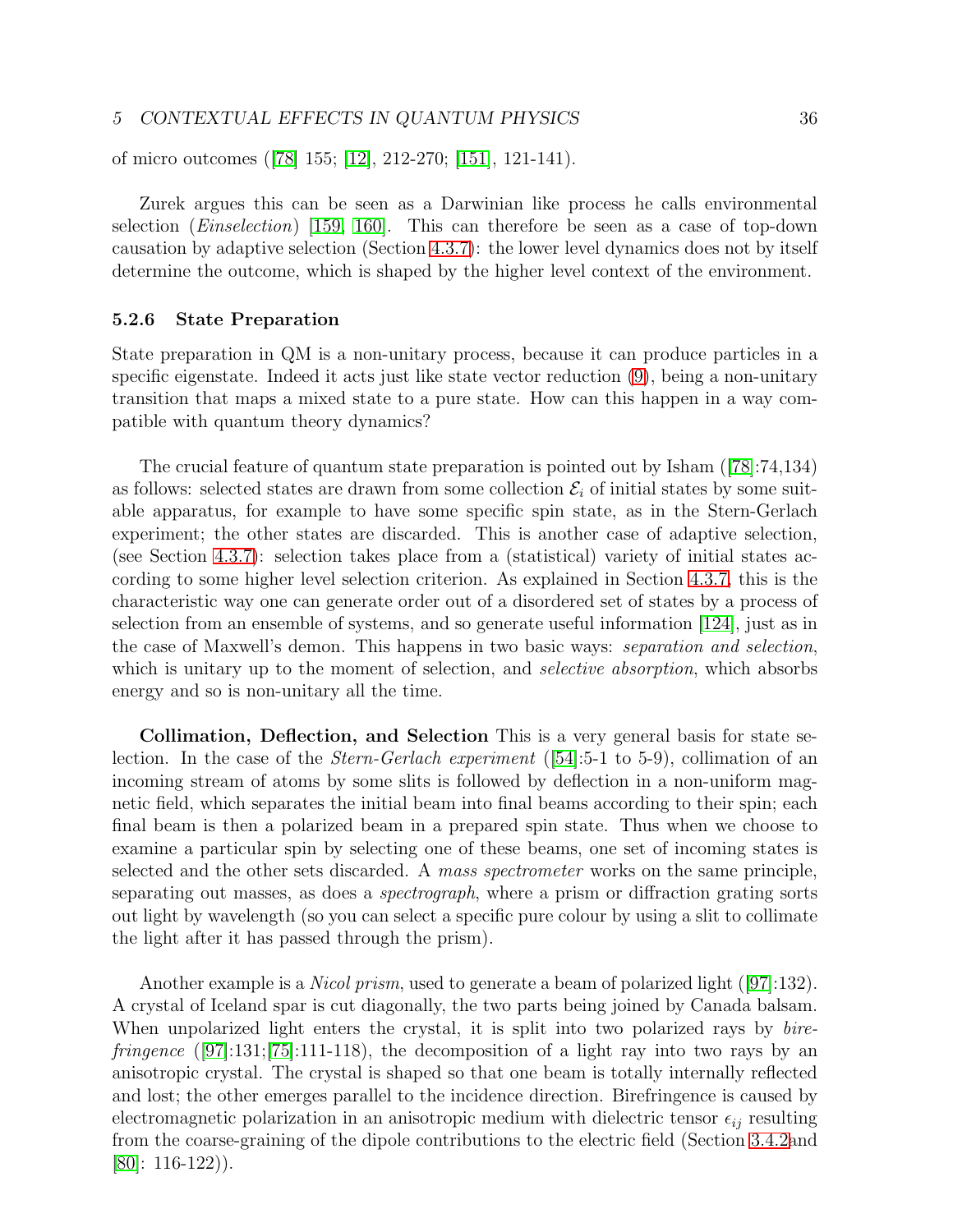Polarization is also caused by *reflection of light* at less than the critical angle at a surface separating two transparent media. Then partial reflection and partial transmission takes place  $([97]:109-110; [75]:40-41,108-109)$  $([97]:109-110; [75]:40-41,108-109)$  $([97]:109-110; [75]:40-41,108-109)$  $([97]:109-110; [75]:40-41,108-109)$  $([97]:109-110; [75]:40-41,108-109)$ , again separating the initial beam into two polarized beams; so this can also be used to prepare polarized states. The anisotropy in this case is caused by the layer separating the two media; the reflected light is polarized normal to the incidence plane.

Selective absorption Dichroism is the selective absorbtion of one polarization state due to a linear structure in a polarizer, which therefore selects a specific spin state from a beam of incoming photons, thereby rejecting the other states. This may be realised by a wire grid polarizer ([\[75\]](#page-59-6):105-106): a set of closely spaced fine conducting wires. If a wave interacts with these wires, the electric field component parallel to the wires drives electrons along the wire, generating an alternating current which encounters resistance; this absorbs energy from this component of the incoming field, heating the material; the electrons re-radiate a wave which further tends to cancel this component of the incident wave, while the transverse component is not so affected. Hence the transmitted wave is linearly polarized. The same effect occurs in a *polaroid polarizer*, consisting of many parallely aligned microscopic crystals embedded in a transparent polymer film ([\[97\]](#page-60-6):132- 133;[\[75\]](#page-59-6):105). Similarly a spin-polarized current in a metal can be generated by passing the current through a ferromagnetic material.

A different example is a filter that absorbs some wavelengths of light and transmits others, because of the molecular structure of the glass, hence selecting a particular frequency range by adaptive absorbtion.

| <i>Classical Apparatus</i> | Non-linear system               | Non-unitary               |
|----------------------------|---------------------------------|---------------------------|
| $E$ mergence $\Uparrow$    | Contextual effects $\Downarrow$ | <i>Adaptive selection</i> |
| Quantum systems            | State vector selection          | Non-unitary               |

Diagram 9: The postulated contextual view of state vector preparation.

Emergence and top-down action: In each case, the underlying unitary quantum electrodynamics leads to emergence of higher level classical structures (wires, crystals, and so on) that can then act down to the particle level to cause non-unitary transformations which can change a mixed incoming beam to a pure state (Diagram 9). As in the case of the band structures of metals, this top-down action depends on the physical structure of the polarizing material or device as indicated in the above examples, and so is a case of top-down causation by adaptive selection in the context of the structure of the material. In the case of separation and selection, the lower level evolution is unitary until selection takes place. In the case of selective absorbtion, the ongoing non-unitary nature of the resulting higher level effective action is reflected in an energy loss and heating associated with the process.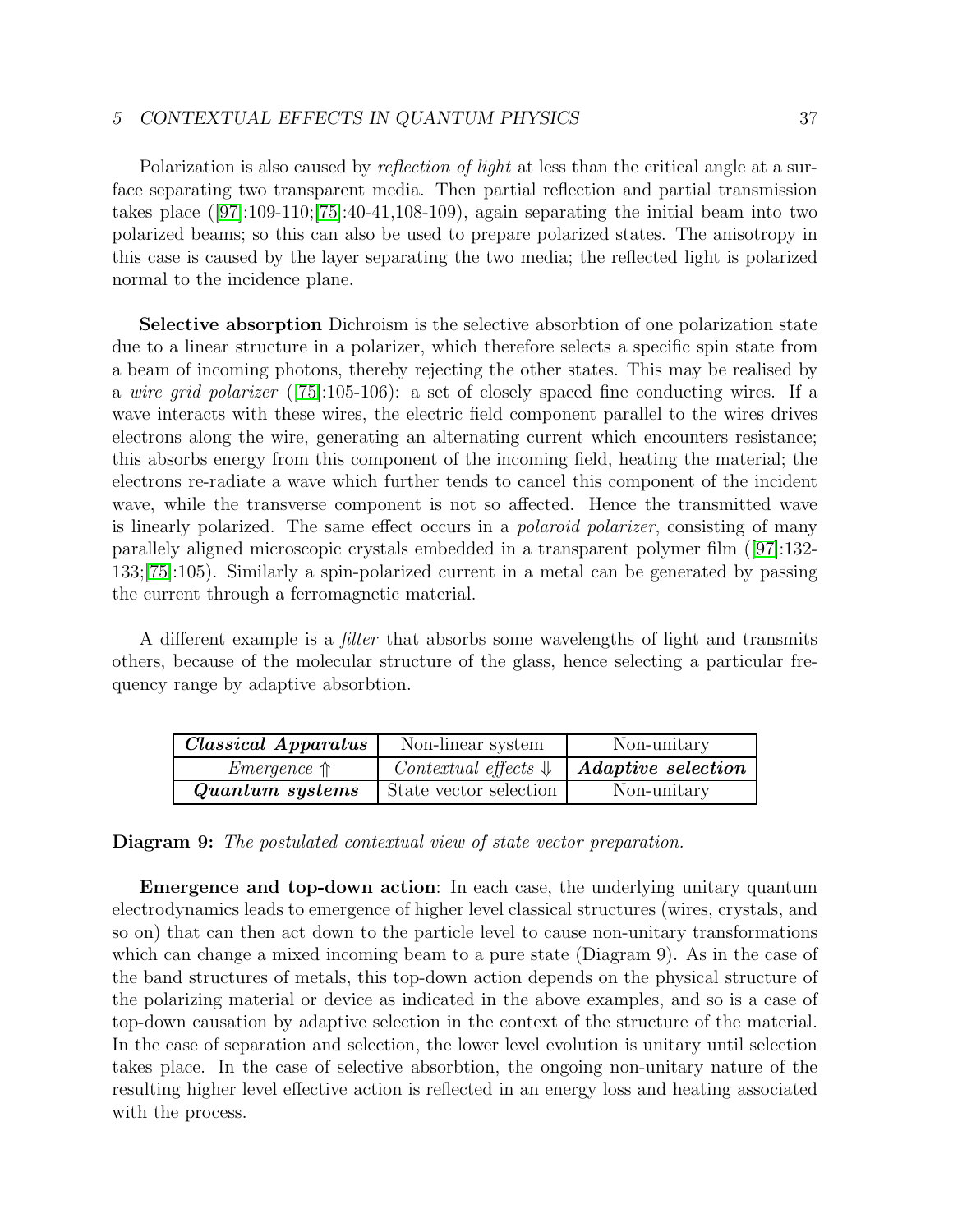## 5.2.7 Measurement

Measurement is a process with significant parallels to the process of state preparation, as just pointed out. The experimental viewpoint is that the macro observer and apparatus have an existence as macro entities that can be taken for granted, and that can influence states both in terms of state preparation, and in terms of determining the outcomes of a measurement, for example by choosing the axes along which spin will be measured. These are of course both cases of top-down causation.

Does it go further than this: is the measurement process itself in some sense also a case of top-down causation? In section [6,](#page-38-0) I will show that this is indeed so in that the non-unitary measurement process is enabled by top-down action from the structure of the detector to the particle interactions. Here, I want to make just one other point: some of the more advanced measurement techniques seem to directly involve adaptive selection. For example this occurs in weak measurements, which are based in post-selection  $(11:225-227,230-235)$ . This kind of selection of some outcomes and discarding others is also central to the generalized theory of quantum measurement characterized by Breuer and Petruccione ([\[12\]](#page-55-6):83-85). It may well be worth pursuing the idea that adaptive selection is the heart of the measurement process (see Section 8).

## 5.2.8 The arrow of time

A further very significant case of top-down causation is the determination of the arrow of time. It is a major topic, dealt with in a companion paper [\[45\]](#page-57-0). The picture that emerges from the discussion there is shown in Diagram 10.

| The Arrow of Time             |               |                              |  |
|-------------------------------|---------------|------------------------------|--|
| Cosmology                     |               | Brain, Society               |  |
| Top-down effects $\Downarrow$ |               | $\Uparrow$ Bottom-up effects |  |
| Non-equilibrium environment   | $\Rightarrow$ | Molecular processes          |  |
| Top-down effects $\Downarrow$ |               | $\Uparrow$ Bottom-up effects |  |
| <b>Quantum Theory</b>         |               | <b>Quantum Theory</b>        |  |

Diagram 10: Contextual determination of the arrow of time cascades down from cosmology to the underlying micro processes, on the natural sciences side, and then up to the brain and society, on the human sciences side.

In summary: this view proposes that

- Spacetime is an evolving block universe, which grows as time evolves [\[42\]](#page-57-1). This fundamental arrow of time was set at the start of the universe.
- The observable part of the universe started off in a special state which allowed structure formation to take place and entropy to grow.
- The arrow of time cascades down from cosmology to the quantum level (top down effects) and then cascades up in biological systems (emergence effects).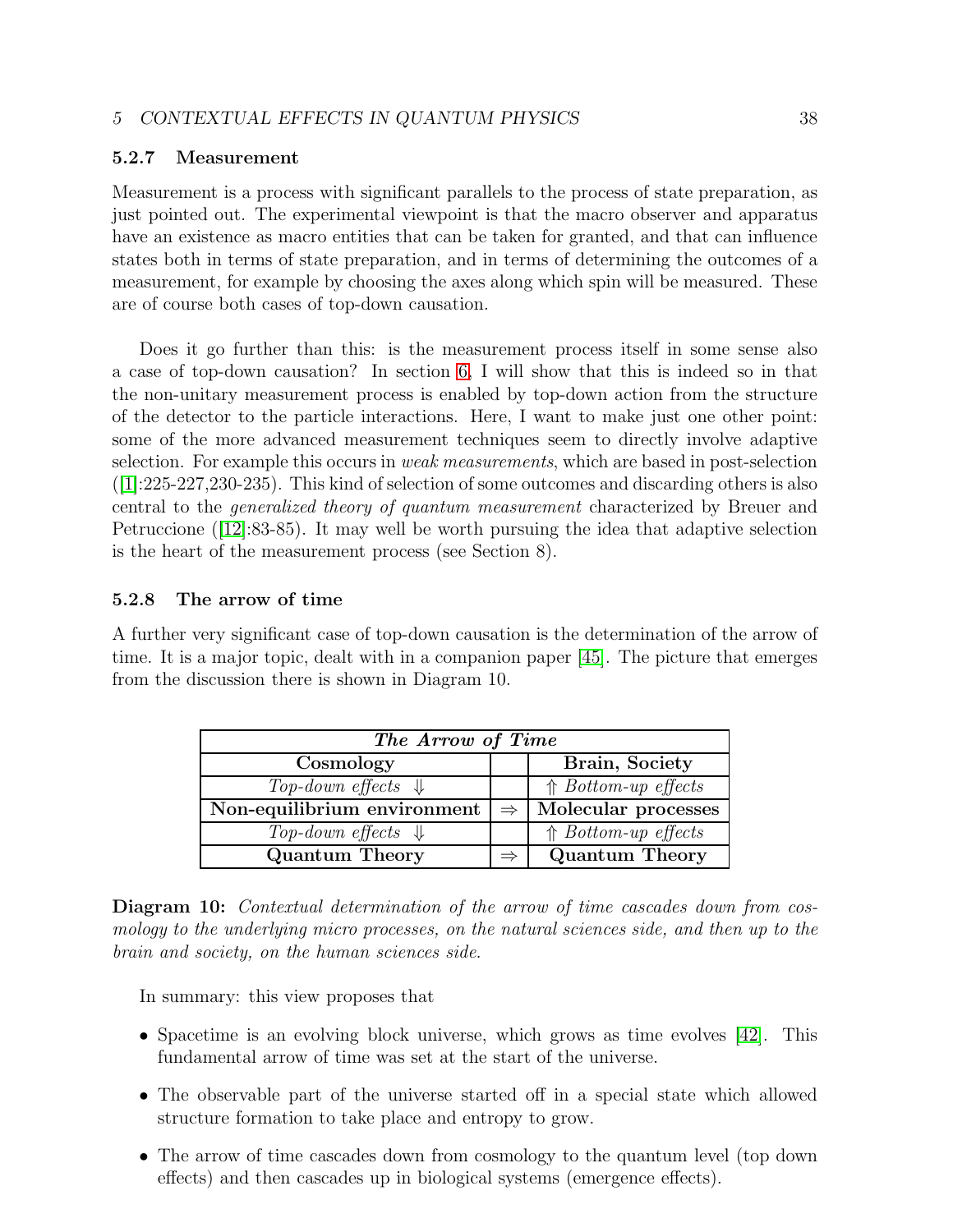## 6 THE MEASUREMENT ISSUE AND CONTEXTUALITY 39

- There are an array of technological and biological mechanisms that can detect the direction of time, measure time at various levels of precision, and record the passage of time in physically embodied memories.
- These are irreversible processes that occur at the classical level, even when they have a quantum origin such as a tunneling process, and at a foundational level must based either in a time-irreversible quantum measurement process or are a consequence of the special initial state and the coupling of the atom to an infinite number of electromagnetic degrees of freedom.
- In conceptual terms they are the way the arrow of time parameter  $t$  in the basic equations of physics (the Dirac and Schröedinger equations  $(3)$ , Maxwell's equations and Einstein's equations on the  $1+3$  covariant formulation  $|47|$ ) is realised and determines the rate of physical processes and hence the way time emerges in relation to physical objects.
- Each of these processes is enabled by top-down action taking place in suitable emergent local structural contexts, provided by molecular or solid-state structures. These effects could not occur in a purely bottom-up way.

The detailed argument is in [\[45\]](#page-57-0).

## <span id="page-38-0"></span>6 The Measurement issue and contextuality

Underlying the flow of time is the quantum measurement process. The point to be made now is that a measuring apparatus such as a Charge Coupled Device (CCD) is a classical object. That is why it is able to produce a specific measurement result  $-$  it is not a quantum system. How is this possible? The resolution I propose is that a classical system emerges from the underlying quantum components (see Section [7.3.1](#page-49-0) below), for example through the arbitrary allowed potential terms  $V(x)$  (Sections [3.3](#page-12-0) and [5.2.2\)](#page-32-1), and then acts top-down on the quantum elements of the system to make a measurement take place. Hence it is a contextual effect. The way this works is set out in Diagram 11, with obvious similarities to Diagram 9. Philosophically, the difference between state preparation and measurement is that the outcome is largely determined by the experimenter in the former case, but to a lesser degree in the latter case.

| Non-linear system              | <i>Classical Apparatus</i>      |
|--------------------------------|---------------------------------|
| $E$ <i>mergence</i> $\Uparrow$ | $\downarrow$ Contextual effects |
| Linear components              | Quantum systems                 |

Diagram 11: The contextual view of quantum measurement. Linearly acting quantum systems are assembled in a non-linear way to create a classical apparatus with non-linear state space, and non-Hamiltonian (non-unitary) evolution emergent from the underlying physics (as discussed above). This macro apparatus acts down on the micro quantum system being monitored by the experimenter, resulting in both non-unitary state preparation, and a set of specific measurement events where non-unitary state vector projection takes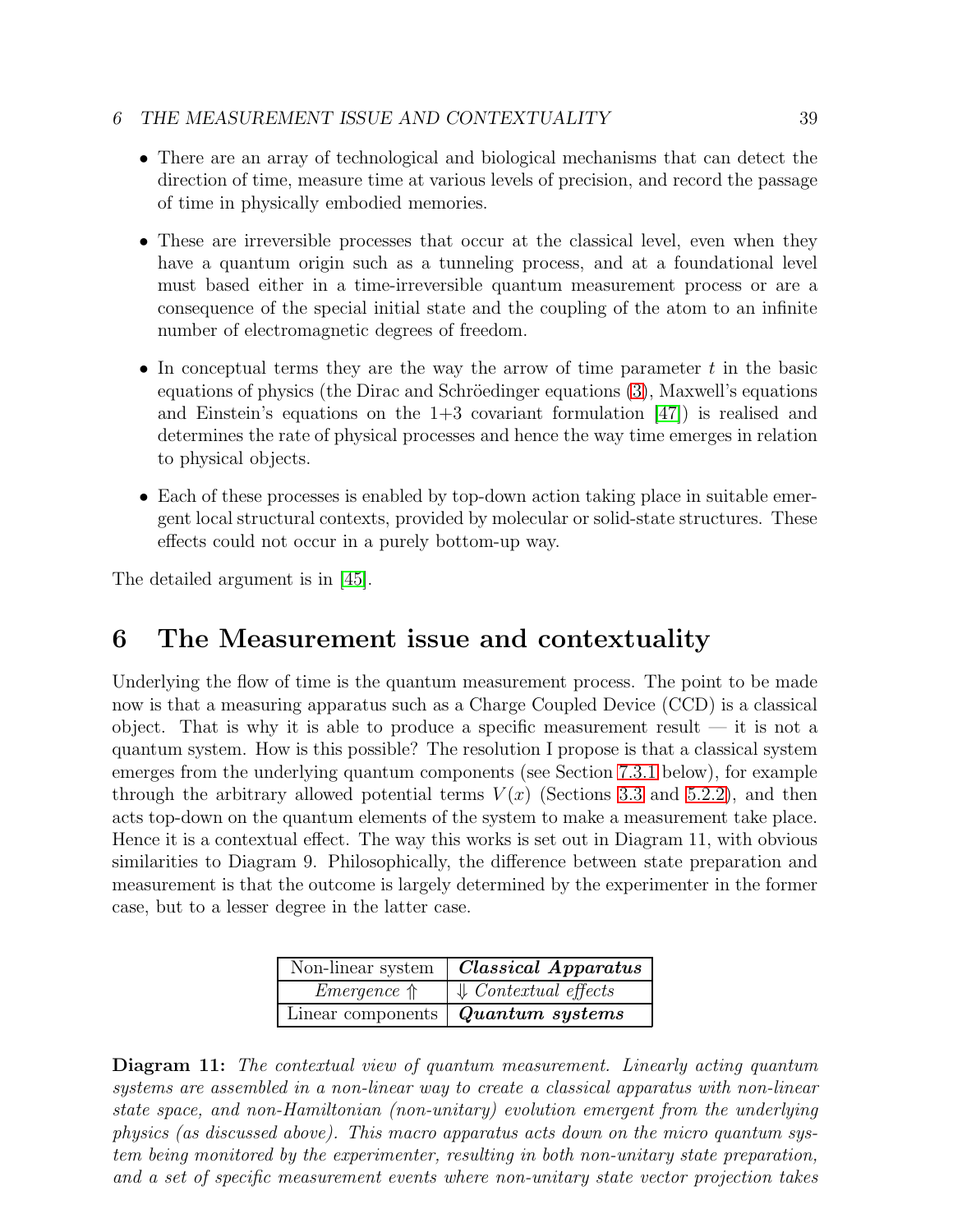place.

Section [6.1](#page-39-0) considers the way state vector reduction is related to context in general, and Section [6.2](#page-39-1) fleshes this out in the case of photon detection.

## <span id="page-39-0"></span>6.1 Contextuality and state vector reduction

Real experiments, such as the Haroche single photon measurement ([\[151\]](#page-63-0):45), involve classical apparatus such as ionization detectors. These provide the context within which measurements take place. Wiseman and Milburn ask ([\[151\]](#page-63-0):98)

"Should we include these as quantum systems in our description? No, for two reasons. First, it is too hard. Quantum systems with many degrees if freedom are generally intractable. ... Second, it is unnecessary. Detectors are not arbitrary many body systems. They are designed for a particular purpose: to be a detector. this means that despite being coupled to a large environment, there are certain properties of the detector that, if initially well defined, remain well defined over time. These classical like properties are those that are robust in the face of decoherence... one of those properties is precisely the one that becomes correlated with the quantum system and so constitutes the measurement result "

This emphasizes that the detection is a result of the detector structure. Considering it as a classical system, the way the measurement takes place depends on the physical details of this detector, which is the local context for the measurement, for example determining which spin component is measured. Thus this is what one should concentrate on, to flesh out the abstract concept of measurement embodied in the rule [\(9\)](#page-3-1).

In what follows I will concentrate on photon detection, in order to be definite. In this case, we have the following proposal:

#### Thesis: The measurement process depends on the local context.

Measurement (collapse to an eigenstate of some variables of the system) occurs whenever the local context of the detector structure causes such a projection to reliably take place in the case that a photon impinges on an electron located in the detector.  $8$ 

I explore this view, in accord with Landsman's review of the Bohr-Einstein debate [\[89\]](#page-60-9), in some detail below. A similar discussion could be given for particle detection, magnetic field detection, and so on.

## <span id="page-39-1"></span>6.2 Photon detection

What characterizes a measurement (at the micro level)? When does the interaction between a photon and an electron amount to a measurement? When is it just scattering, and when is it absorption of energy by the electron leading to the photoelectric effect as

<span id="page-39-2"></span><sup>8</sup>Examples such as the quantum eraser and delayed choice experiments show that the issue of "when" the detection takes is a subtle issue; c.f. [\[49\]](#page-57-2).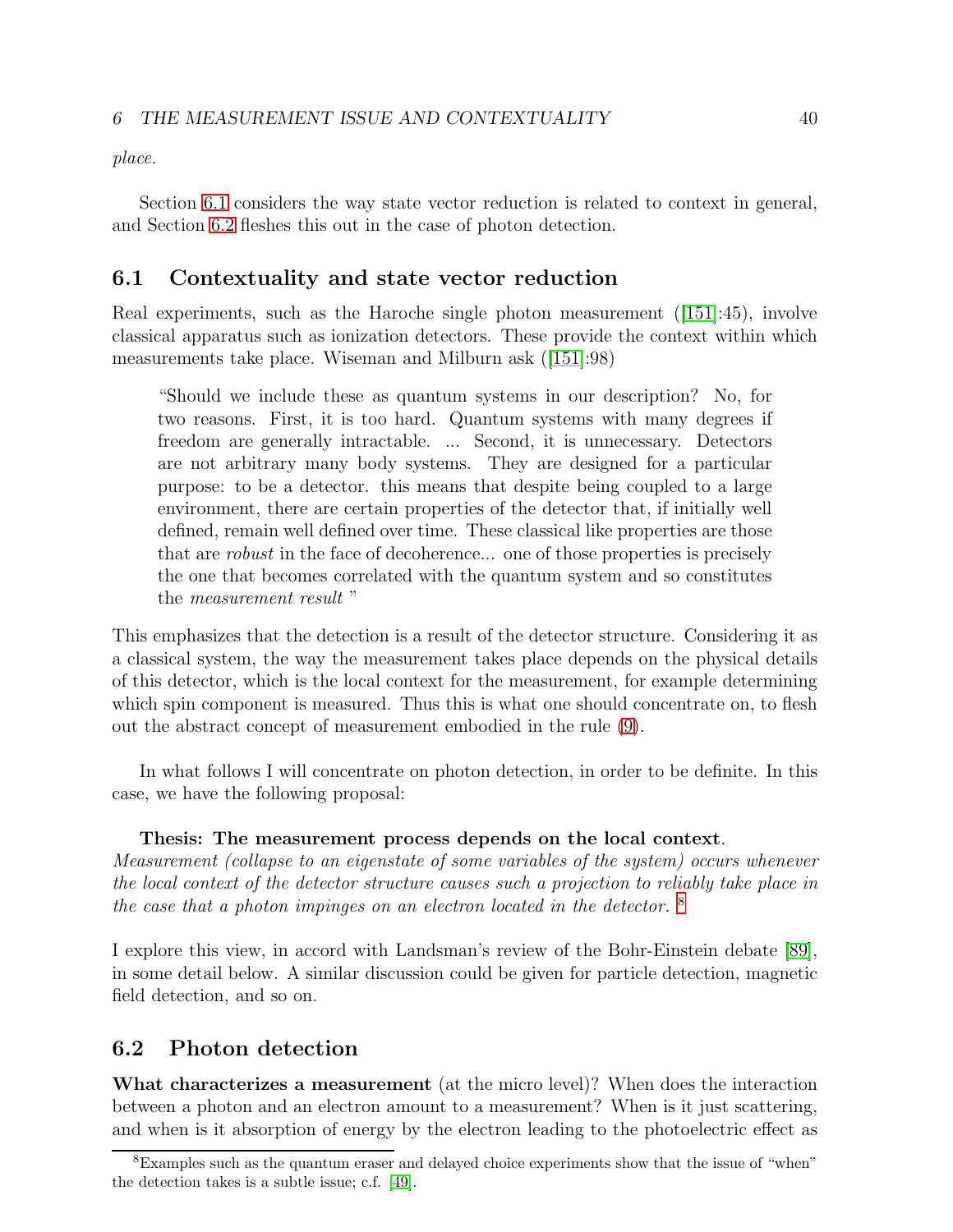## 6 THE MEASUREMENT ISSUE AND CONTEXTUALITY 41

part of a measurement process? It may be either an active measurement process or a passive measurement process depending on the context.

## 6.2.1 Contexts

A range of contexts is as follows:

- **Plasma**: Electron in plasma: free electrons are not bound to nuclei, so interaction involves only an electron and a photon; Rayleigh scattering takes place ([\[32\]](#page-56-15):656- 660), [\[4\]](#page-55-3):14-20,[\[79\]](#page-59-3):224-230,286); [\[117\]](#page-61-8):158-167). This heats up the plasma.
- Gas: Electron in free atom: (i) a photon does not change the state of the atom (Rayleigh and Compton scattering: [\[32\]](#page-56-15):656-659), (ii) changes the orbital level of the electron ([\[31\]](#page-56-4):175-178,239-248; [\[27\]](#page-56-8):86-93), or (iii) frees it and so ionizes the atom  $([4]:30-31,[27]:105-107)$  $([4]:30-31,[27]:105-107)$  $([4]:30-31,[27]:105-107)$  $([4]:30-31,[27]:105-107)$  $([4]:30-31,[27]:105-107)$  and thus ionizes the gas  $([96]:151-153)$  $([96]:151-153)$  $([96]:151-153)$ . This leads to heating of the gas and reradiation of energy ([\[27\]](#page-56-8):94-98).
- **Passive surface**: Electron in a physical structure where the photon is absorbed on interacting with the electron, but this does not free the electron. The surface heats up, which effect can be used to create a bolometer ([\[96\]](#page-60-10):180-182, [\[25\]](#page-56-16):269-272), and re-radiates light, which makes it visible; this enables indirect measurement ([\[12\]](#page-55-6):93).
- Active surface: Electron in a physical structure that absorbs a photon and is thereby freed from that structure (the photo electric effect), and then is used in a structure (a detector of some kind) to generate specific classical effects. This is the context in which photon detection occurs, rather than just an interaction.

Note that the kinds of calculation to determine the effect are quite different in the different cases listed here. It is the latter the constitutes an actual detection; only this case constitutes an active measurement. One can contrast this with the way measurement is expressed in quantum theory texts in terms of operators and eigenvalues (cf. Section [2.1\)](#page-2-1). That is the basis for what happens; this is where it becomes real.

## 6.2.2 The Photo electric effect

The basis of detection devices is the photoelectric effect  $(4:11-14)$ , which occurs if an electron in a surface absorbs the energy of a photon and thus has more energy than the work function (the electron binding energy) of the material. It is then ejected and produces a freely moving electron; if the photon energy is too low, the electron is unable to escape the material ([\[4\]](#page-55-3):526; [\[158\]](#page-64-2):336-343; [\[25\]](#page-56-16):227-229; [\[96\]](#page-60-10):148-151).

Detection is when a photon impacts a structure and causes an electron to be released which then causes a specific physical effect on the structure. It is non-linear because there is a detection threshold below which no signal is detected.

All of this is a statement that what happens depends on the local context: the work function is a macro property, depending on the nature of the material ([\[158\]](#page-64-2):196-199). In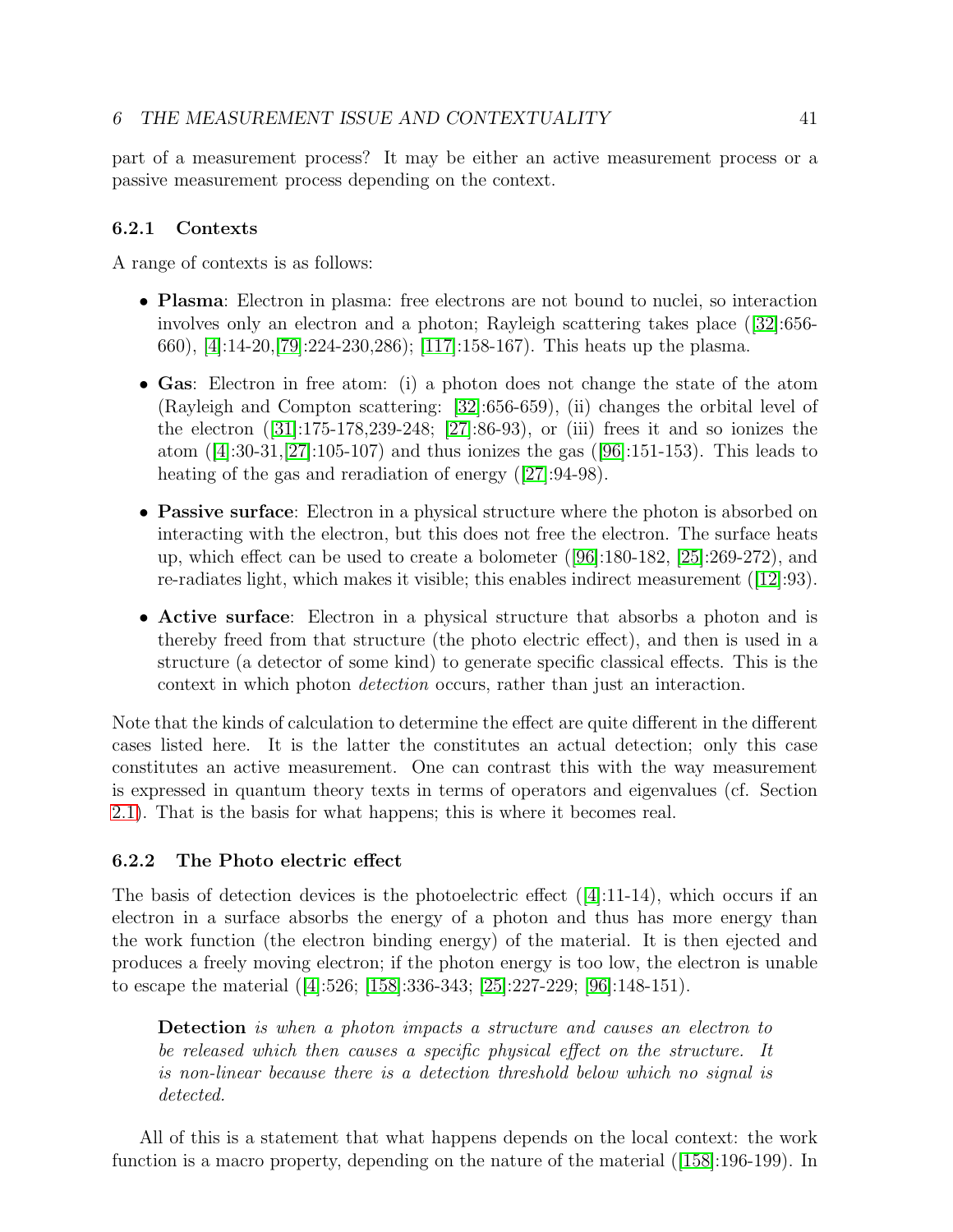the case of a metal, the periodic crystal structure leads (via Bloch's theorem, ([\[158\]](#page-64-2):16- 20)) to the electronic band structure depending on the particular solid involved ([\[158\]](#page-64-2):93- 94,119-128). That is the origin of the work function associated with the particular metallic structure and associated optical properties ([\[158\]](#page-64-2):255-291). The specific outcome is a result of the layered atomic structure in which the electron is imbedded, which creates the electronic band structure and work functions. Unlike the case of free electrons, because these conduction electrons are in the context of a crystalline structure, energy and momentum are not conserved for the electron-photon pair; this is because the crystal absorbs energy and momentum ( $|158|:60-61$ ). This is at the heart of why these processes are not unitary. As in Section [4.3.2,](#page-27-0) an open system can evolve non-unitarily and with loss of energy since energy goes into environmental degrees of freedom.

Increasing the intensity of the light beam increases the number of photons in the light beam, and thus increases the number of electrons excited, but does not increase the energy that each electron possesses. The output does not depend linearly on the input: it has discrete steps in it because nothing is emitted up to threshold intensity. Hence there is no superposition or entanglement (Section [4.3.4\)](#page-27-1). The equivalence classes characterizing this as top-down action are a consequence of Bloch's theorem (see the remark on equivalence following  $(1.41)$  in  $[158]$ ).

There are many calculations of how photo-ionization arises from QED, e.g. ([\[133\]](#page-62-4):420- 422; [\[101\]](#page-60-11):179-184; [\[126\]](#page-62-6):339-341), but very few looking at the photoelectric effect when the electron is in the band structure in a solid (e.g.  $[157]$ ). And these are statistical calculations- they do not show how the wave function collapses in a specific interaction event.

#### <span id="page-41-0"></span>6.2.3 Types of Detectors

The different types of photon detector include the following; as indicated, each arises out of well understood quantum processes.

1. Photographic emulsions Photographic plates ([\[96\]](#page-60-10):175-177) record images via chemical reactions induced in the photographic emulsion by the photochemical ef-fect ([\[96\]](#page-60-10):150-151). Grains of silver bromide  $(Ag^+Br)$  are imbedded in a transparent gelatin matrix; photons interact with the grains to turn them into silver. When radiation of the right wavelength impacts a silver bromide crystal, a series of reactions produce a small amount of free silver in the grain [\[108\]](#page-61-14).

Initially, a free bromine atom is produced when the bromide ion absorbs a photon:

$$
Ag^+Br + h\nu \to Ag^+ + Br + e^-
$$
\n(42)

The silver ion can then combine with the electron to produce a silver atom.

$$
Ag^{+} + e^{-} \rightarrow Ag^{0}
$$
 (43)

The detection event is the splitting up of the bromide ion, so releasing a free electron.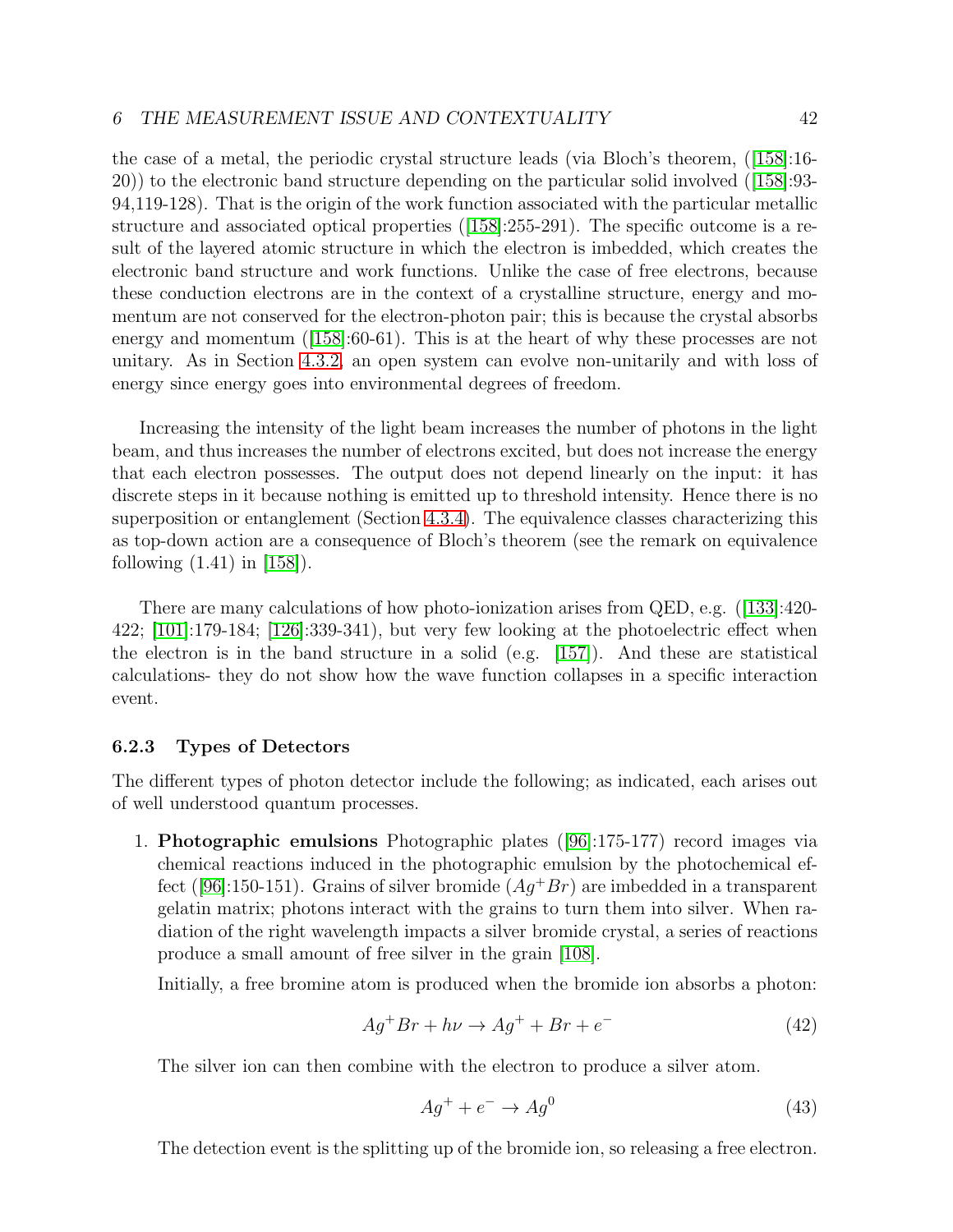#### 6 THE MEASUREMENT ISSUE AND CONTEXTUALITY 43

- 2. Photon counters and Photomultipliers A *photon counter* contains a fine wire in a positively charged cylinder ([\[32\]](#page-56-15):555). A photon ejects an electron from the wire by the photoelectric effect, which generates a small pulse of current. A photomultiplier tube (PMT) is a vacuum device where a photocathode is held at a large negative voltage ([\[96\]](#page-60-10):161-162; [\[25\]](#page-56-16):260-262). When a photon hits the photocathode and ejects an electron into the vacuum due to the photoelectric effect, the electron is accelerated to a more positively charged electrode called a dynode, coated with a material such as  $CsKSb$  or  $BeO$  that easily releases several electrons to the vacuum when hit by an single energetic electron (this is the electronic variant of the photoelectric effect). A greatly multiplying cascade of electrons proceeds down a chain of eight such dynodes and leads to an electric pulse at the anode of the PMT.
- 3. Charge-Coupled Devices (CCDs) A Metal-Oxide-Semiconductor (MOS) capacitor ([\[25\]](#page-56-16):219-221) is a sandwich of a grounded block of p-type semiconductor, a thin insulator layer of  $SiO<sub>2</sub>$ , and a thin layer of metal held at a positive voltage. It has an electronic band structure such that when an electron-hole pair is created by a photon in the depletion region in the semiconductor adjacent to the insulator, photoelectrons are stored in a potential well. A CCD ([\[96\]](#page-60-10):171-173, [\[28\]](#page-56-17):351-355; [\[25\]](#page-56-16):243- 260,317-321) contains a two-dimensional array of MOS capacitors (one capacitor per pixel) so that when an image is projected onto it, each capacitor accumulates an electric charge proportional to the light intensity at that location. After such an exposure, electronic control circuits read out each pixel successively to produce a sequence of bits in the output line.

A newer development is CMOS imagers ([\[158\]](#page-64-2):355-357) where charge to voltage conversion takes place in each pixel.

- 4. Photodiodes ([\[96\]](#page-60-10):150,154-156; [\[158\]](#page-64-2):336-343; [\[99\]](#page-60-4):107; [\[25\]](#page-56-16):223-227) A photodiode is a  $p - n$  junction with a potential across it. When a photon of sufficient energy strikes an electron in the diode, via the photoelectric effect it creates a free electron and a positively charged hole in the region between the p-doped and n-doped layers. This generates a photocurrent which is the sum of the dark current (without light) and the light current ([\[141\]](#page-63-12):Ch4.6)
- 5. Super-conducting tunnel junctions (STJ) These tunnel effect junctions ([\[96\]](#page-60-10):156) are the most sensitive light detecting diodes. An STJ is a Josephson junction (two pieces of superconducting material separated by a very thin insulating layer) with a bias voltage applied to the superconductors and a magnetic field applied parallel to the junction ([\[25\]](#page-56-16):229-232). The current caused by quasiparticles tunnelling across the barrier is suppressed for voltages less than twice the superconducting energy gap. A single photon can break apart multiple Cooper pairs, promoting electrons into excited states. These tunnel across the insulator and produce a current pulse.
- 6. Plant Leafs Photosynthesis ([\[4\]](#page-55-3):29-30) occurs when a photon causes a transition of a chlorophyll molecule, situated in a light harvesting complex in a leaf, from its ground state to an excited state  $(20):182-195$ . After a chain of energy transfers, an electron is transferred from a special  $\alpha$ -chlorophyll molecule to a primary electron receptor where it causes a redox reaction, which then sets up an electron transfer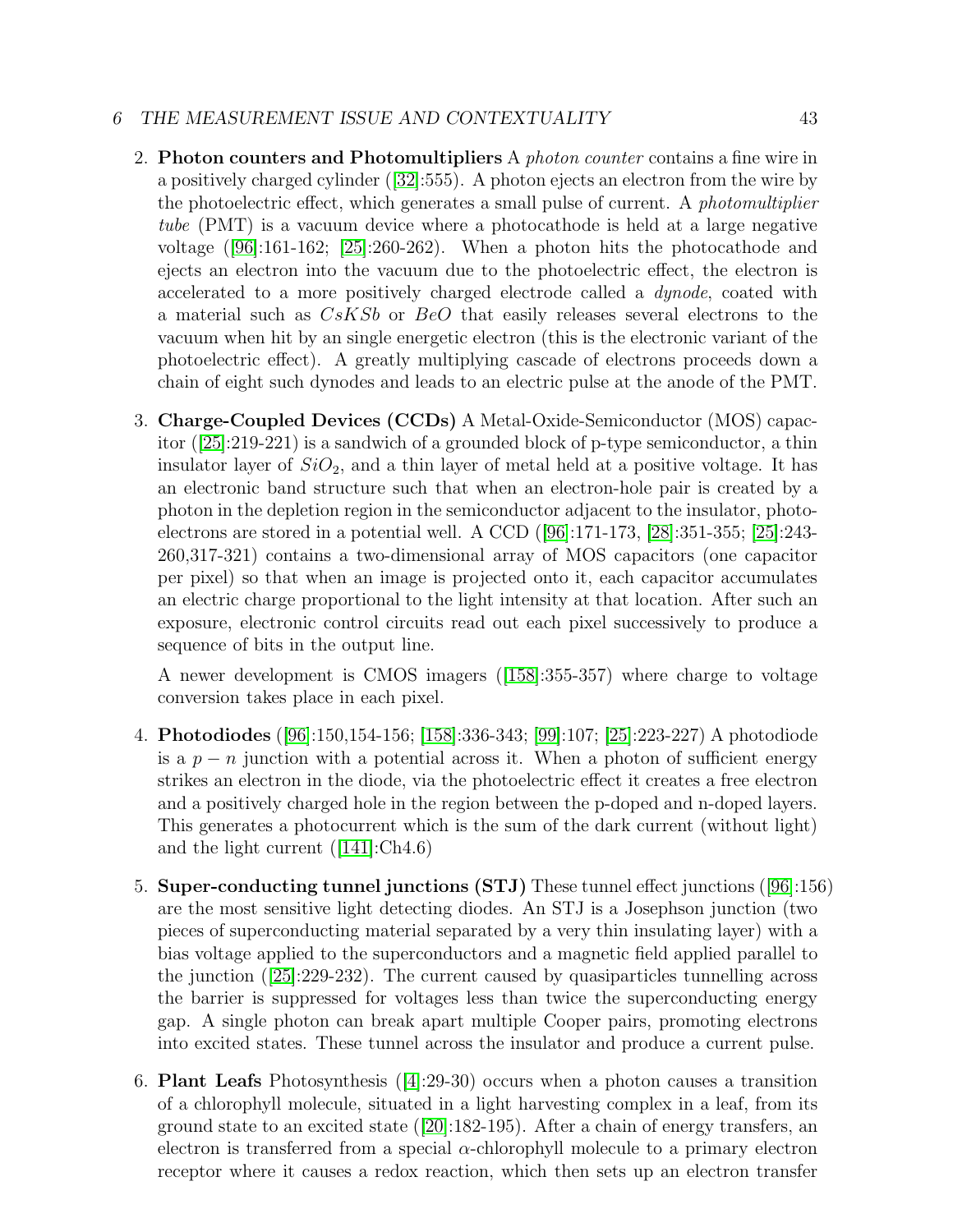#### 6 THE MEASUREMENT ISSUE AND CONTEXTUALITY 44

chain that releases NADPH and ATP to a Calvin cycle. Immediate loss of energy by fluorescence of the excited molecules is prevented because of their context: "each photosystem - a reaction centre surrounded by light harvesting complexes - functions in the chloroplast as a unit"  $(20):189$ . An isolated chlorophyll molecule simply reradiates the energy as the photo-excited electrons drop back to their ground state.

7. Animal eyes Photoreceptors in the eye harvest energy by phototransduction enabled by rhodopsin  $(122):269-274$ ,  $[83]:508-522$ . The primary step in the process is photon absorbtion followed by isomerization in a  $\pi$  to  $\pi^*$  or n to  $\pi^*$  orbital transition occurring in the light absorbing portion of rhodopsin ( $[6]:597$  $[6]:597$ ), changing 11-cis retinal to All-*trans* retinal. This is enabled by an  $11-cis \mathbf{C}=\mathbf{C}$  conjugate double bond, and proceeds by causing a conformational change in the opsin portion of rhodopsin, which triggers the further steps in the process  $([83]:511)$  $([83]:511)$  $([83]:511)$ : the rhodopsin molecule activates further molecules that open sodium channels in a rod cell and so producing hyperpolarization of the cell, eventually transduced into action potentials that travel to the optic nerve.

In the latter two cases it is molecules imbedded in biological structures that act as detectors. These are obviously highly non-linear structures, physically of a scale much larger than that of the electron. They form the classical context for the electron that turns the electron-photon interaction into a detection. Note that major further issues arise as to how detectors are configured (in photomultipliers, bolometers, spectrographs, interferometers for example) to obtain specific information [\[96,](#page-60-10) [25\]](#page-56-16), and how the data obtained is then processed. This all happens on the classical side of the classical-quantum cut, and so is not the concern here.

### 6.2.4 The non-linear nature of physical measurement processes

What is clear is that none of the detection processes considered here obey the linearity conditions essential for quantum theory superposition to apply (see Section [3\)](#page-9-0), even though they are enabled through well understood underlying quantum interactions. As in the case of state preparation (Section [5.2.6\)](#page-35-0), superposition does not take place in the state space (that is after all the nature of the measurement process) due to the dynamics induced by top-down effects caused by the local environment provided by the structure of the detector. Hence the reason these processes can be regarded as classical processes is that, because of the way the context shapes the outcomes, they don't satisfy the requirements of being unitary.

At a certain level, that is a resolution of the measurement paradox (see Section [2.2\)](#page-4-0): there simply is no reason to believe that quantum theory will apply to any realistically represented measurement apparatus. The measurement problem arises when the abstraction of the measurement process (Section [2.1\)](#page-2-1) is separated from the reality of detection events as outlined here. When discussions of measurement do become more realistic (e.g. [\[151\]](#page-63-0):42-49), they usually do so by implicitly invoking the Heisenberg cut: macro apparatus such as detectors are present (e.g. [\[96\]](#page-60-10):Fig 1.3) as sites where the actual measurement takes place, via the kind of processes outlined here. Detection processes like those discussed above take place because the structure of the detector is designed to behave in a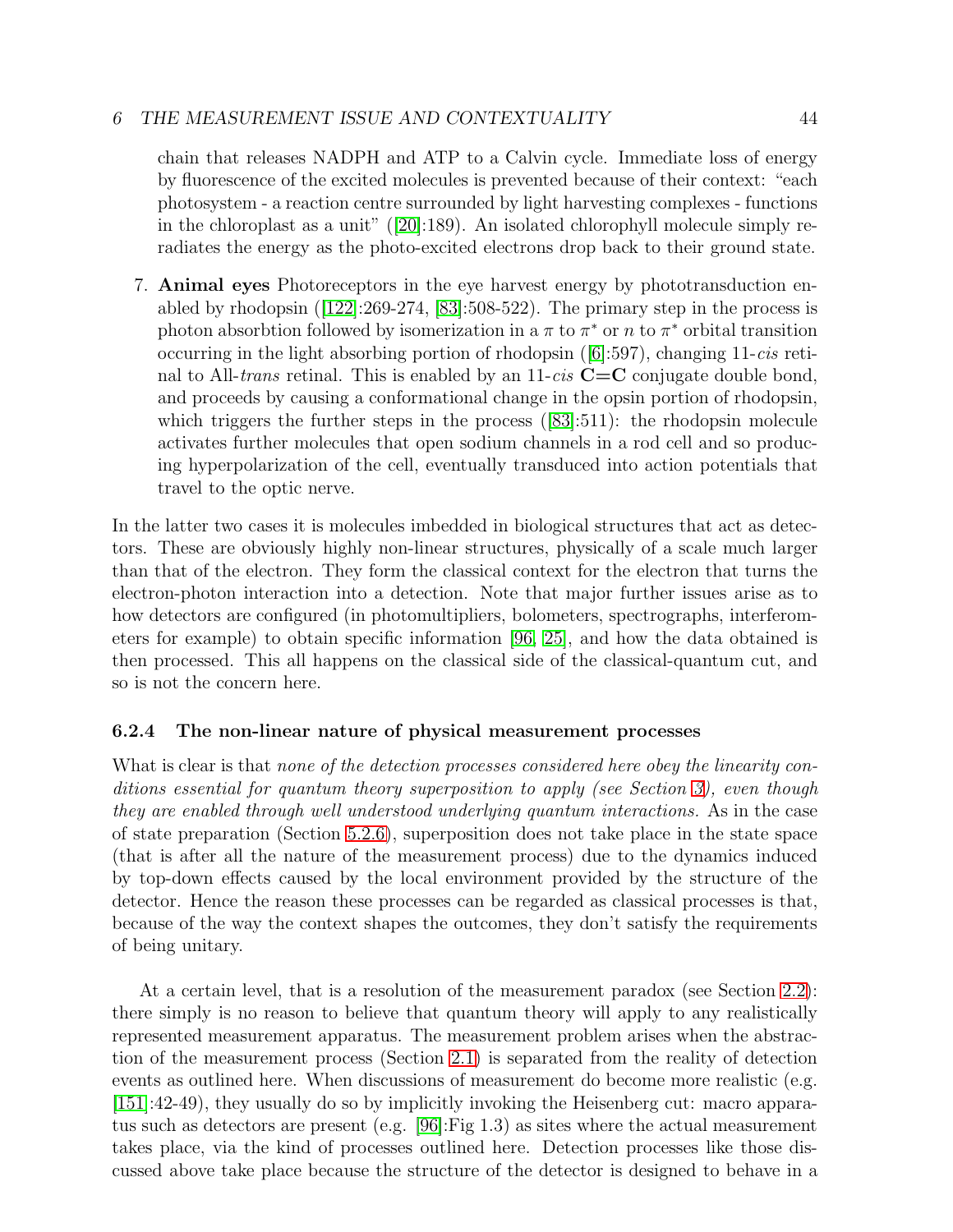#### 7 EMERGENCE OF CLASSICAL SYSTEMS 45

non-linear way. That is what enables the non-unitary measurement.

This does not of course solve the issue of what if anything determines the specific outcome of that process: it is agnostic re the source of quantum uncertainty. But the discussion here, in conjunction with the examples in Section [4.3,](#page-25-0) does indicate how nonlinear detection events can arise from the underlying linear quantum processes.

## <span id="page-44-0"></span>7 Emergence of classical systems

One of the puzzling issues in quantum theory is how to make a classical apparatus emerge out of quantum foundations. How large a system can be described by quantum theory? Where does the micro-macro cut take place? This is the inverse to the issue of making as large as possible a system behave quantum mechanically: an answer to the one implies the answer to the other.

Section [7.1](#page-44-1) considers basic criteria for when we may expect a classical system to emerge, and Section [7.2](#page-45-0) how this may relate to the classical-quantum cut. Section [7.3](#page-48-0) gives some applications of criteria developed there to some contentious examples.

## <span id="page-44-1"></span>7.1 The basic criterion

We have seen that to create a higher level quantum system, we don't only have to protect it from decoherence - we also have to isolate a linear system from all the messy non-linear entities in the world around. This ensures a context where linearity holds for this part of the whole, so that the quantum nature of the components comprising the system results in a quantum nature of the system itself when we coarse grain from smaller to system scales (Section [4\)](#page-18-0). To get the possibility of a quantum system, we need to create conditions where the linearity conditions L1-L3 of Section [3.4.3](#page-17-0) hold at the system level, allowing both a linear state space and linear dynamics.

Conversely, if we want classical systems to emerge, we must create conditions where these conditions are not fulfilled. Ways of doing so were indicated in Section [4.3,](#page-25-0) with specific examples given in Section [6.2.3.](#page-41-0) In particular, we can note the following:

Quantum Limits: Purely quantum behaviour will generically not be possible at any level of description of an isolated system where there are equilibrium states, dissipative effects, threshold effects, feedback loops occur, or where adaptive selection takes place.<sup>[9](#page-44-2)</sup>

We can therefore arrange for classical behavior to emerge by setting a context where one or other of these elements occurs. Generically this will happen as we consider larger and larger systems, which is one reason why it is so difficult to make macroscopic quantum systems. Considering the above examples gives guidance as to when this will occur.

<span id="page-44-2"></span><sup>9</sup>An experimenter can 'reach down' and elicit quantum behaviour, using cleverly designed apparatus: but this is a highly exceptional situation.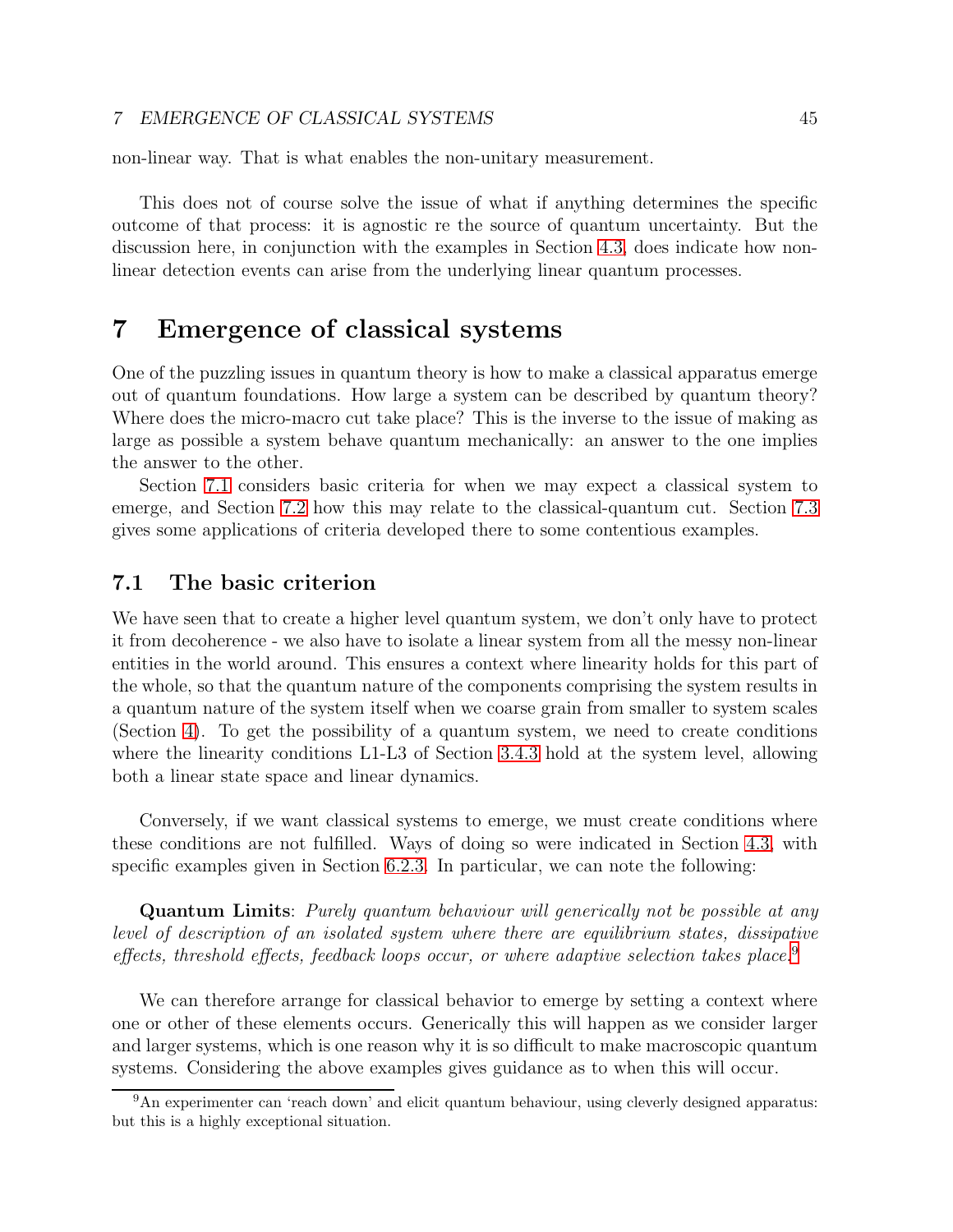#### <span id="page-45-0"></span>7.2 The classical to quantum cut

#### 7.2.1 Quantum effects

On the basis of the above examples, one may suggest the following:

Quantum dynamical effects will mostly occur at the molecular level; however it can with great care be extended to much larger systems (maybe 100 km) by creating appropriately linear systems, but this will not occur naturally.

That the molecular level can be reached is shown both by investigations showing that quantum effects can occur in fullerenes and biomolecules [\[14,](#page-55-12) [69\]](#page-59-14) and occur in radicalion pair reactions [\[88\]](#page-60-12). This is of course compatible with the usual understandings of QM as being a theory normally applicable on small scales as indicated by the de Broglie wavelength  $\lambda = h/p = h/(m_0 v)$ , which for thermalized electrons in a non-metal at room temperature is about  $8 \times 10^{-9}m$ , while the smallest molecules have a length of about  $10^{-10}m$ . But note the important distinction:

Applicability of quantum theory versus significance of entanglement effects: There are separate issues as to whether entanglement effects  $(i)$  can exist, and  $(ii)$  are significant. The latter depends on how large physical objects are relative to scales set by the Planck constant  $\hbar$ . The former is a qualitative issue related to the possibility of describing causality at a particular level in the hierarchy (Table 1) by Hamiltonian dynamics. There is no chance of entanglement effects being significant if they can't exist due to one or other of the situations mentioned above.

Thus relating scales to the Planck constant is important as far as significance of quantum effects is concerned, but is not the whole story.

#### 7.2.2 Exceptional cases?

There are a series of exceptions where quantum effects are significant on larger scales than the molecular scales.

Entangled photons From the viewpoint put here, an essential part of the wonderful experimental work establishing entanglement over distances of many kilometers (e..g. [\[142,](#page-63-13) [132\]](#page-62-16)) is the careful construction of linearly interacting systems over these macroscopic scales: this is the endeavor to extend the linear aspects of physics emphasized in Section [3](#page-9-0) to these distances (for otherwise entanglement on such distances would be impossible). This is possible in these cases because photons are able to travel macroscopic distances in transparent media with virtually no interaction. These are truly macroscopic versions of essentially quantum phenomena.

Interferometric quantum non-demolition experiments Each LIGO gravitational wave observatory is based in a L-shaped ultra high vacuum system, measuring 4 kilometers on each side, forming a power-recycled Michelson interferometer with Fabry– P<sub>e</sub> erot arms. Squeezed optical states are fed in and read out by quantum non-demolition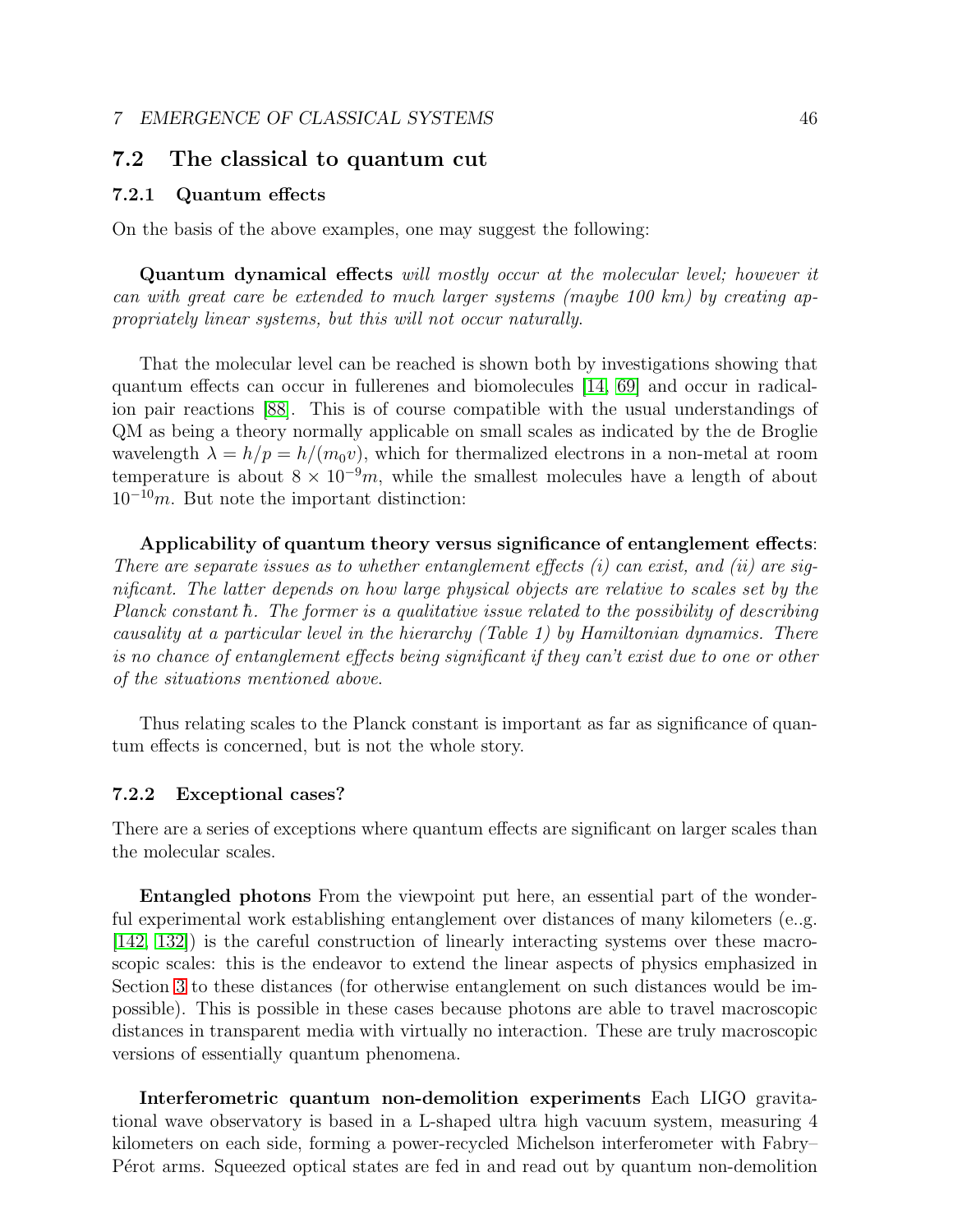#### 7 EMERGENCE OF CLASSICAL SYSTEMS 47

technology [\[15,](#page-55-13) [16,](#page-55-14) [86\]](#page-60-13). Hence this corresponds to setting up quantum states on a scale of 4 km. This is possible under similar conditions to the previous case: it is a quantum photon state, enabled by ultra-high vacuum and rigorous filtering of background noise. This kind of detector centres on a remarkable creation of macro-scale quantum states under very artificial conditions that enable linearity to hold on these scales [\[85\]](#page-59-15).

Superconductors Similar comments regarding linearity apply, at much smaller scales, regarding the drive to quantum computing and the search for high temperature superconductivity: these also depend on isolating linearly interacting degrees of freedom in a suitable system. One might note here that ordinary (low temperature) superconductivity cannot occur spontaneously in nature, because the universe is permeated with black body photons whose present temperature is 2.75K, which sets a lower limit to the temperatures of naturally occurring bodies; hence the low temperatures needed for superconductivity cannot occur without human intervention.

However the issue now is, should we regard large superconducting magnets such as at those at the Large Hadron Collider as single multi-particle quantum systems, hence with one macro-scale wave function describing their entire state, or rather as local small scale quantum systems, acting together to give quantum-based macroscopic behaviour? According to ([\[35\]](#page-56-13):105), superconducting magnets on scales of meters are enabled by cooling to a few degrees K and manufacturing imperfection free wires (in accord with Section [3.4.3\)](#page-17-0). The bound Cooper pairs resulting from individual electrons interacting with the crystal lattice and the lattice interacting with the other electrons are not localized at one place in space, but are represented by wavefunctions within the metal that spread out over a range of as much as  $1\mu m$ , which is more than 1000 times the distance between the individual electrons in the superconductor. But this is not a macroscopic scale interaction; hence superconducting macro behaviour is obtained by a collection of many local entangled wave functions rather than a macro-scale wave function. The quantum classical cut in this case is at about the  $1\mu m$  level.

Degeneracy pressure: White Dwarfs and Neutron stars White Dwarfs are stars with masses about  $1.2M_{\odot}$ , radii between 3000 and 2000 km, and so densities of about  $10^6$  gr/cc  $\simeq 1 \tan/cm^3$ . They have stopped burning their nuclear fuels and are supported almost entirely by the pressure of a degenerate electron gas ([\[23\]](#page-56-18):412-451, [\[156\]](#page-64-6):271-279, [\[106\]](#page-61-15):619,627). Neutron stars have also stopped burning their nuclear fuels, and are also of mass about  $1M_{\odot}$ , but with radii of about 10 km, so their densities are about  $10^{14}$  $gm/cc$ . Their cores are almost pure neutrons, rather like one nucleus of  $10^{57}$  neutrons in a superfluid state , but with enough protons to prevent decay and enough electrons to create charge neutrality [\[109\]](#page-61-16). They are supported against gravity by pressure of degenerate neutrons ([\[109\]](#page-61-16), [\[156\]](#page-64-6):279-285, [\[106\]](#page-61-15):619).

These stars are prevented from collapsing by electron and neutron degeneracy pressure respectively, hence they are held apart by pressure generated by Pauli exclusion principle. In broad terms, possible quantum states, limited by exclusion principle because the wave function is antisymmetric, fill up from the bottom to the Fermi level due to exclusion principle. The Fermi-Dirac equation of state results and degeneracy pressure acts to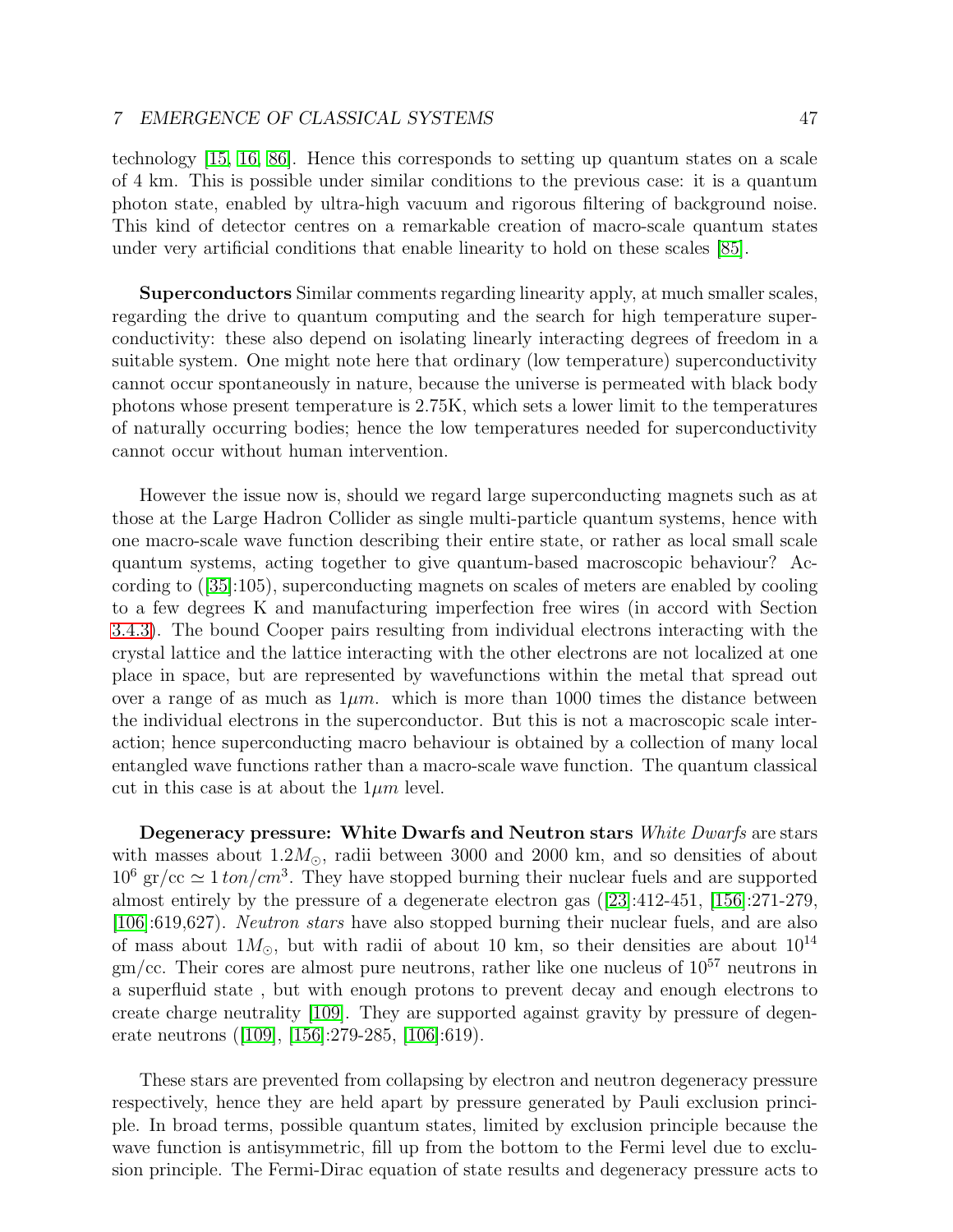stabilize the star  $(23):357-402;156:163-188$ . So the system is demonstrating quantum state effects on scales of 10km to thousands of km.

The same issue arises as for the superconducting magnets: is there one antisymmetric wave function for the states of the star as a whole, with its energy levels filling up to generate the needed pressure, or are there effective local boxes where degeneracy pressure is generated, the star as a whole being held up by the combined degeneracy pressures generated in all the little boxes? In this case there is no global wavefunction for the star: the antisymmetric wave function is only locally applicable. Discussions of these stars [\[23,](#page-56-18) [109,](#page-61-16) [156,](#page-64-6) [106\]](#page-61-15) are ambiguous on this issue. Of course the real physics of degenerate gases is very complex ([\[51\]](#page-58-15): 21-31,120-170) with nuclear matter ([\[51\]](#page-58-15):341-388,503-577) a model for the effects one might expect in neutron star cores.

The issue is what is the relevant antisymmetric quantum state to which the Pauli exclusion principle can be applied ([\[23\]](#page-56-18):382-384). It seems reasonable to assume one only needs this antisymmetry of states for nearby electrons in a white dwarf: swapping it with one far distant will be irrelevant to real physical behaviour. That is, the asymmetry

<span id="page-47-0"></span>
$$
\Psi(q_1, q_2, q_3, \dots, q_N) = -\Psi(q_2, q_1, q_3, \dots, q_N)
$$
\n(44)

need only apply when the particles  $q_1, q_2$  are neighbouring particles (it is true that if [\(44\)](#page-47-0) holds for all neighboring particles, it will also hold for arbitrarily distant ones; but that will be a physically irrelevant byproduct of the significance of physical crucial interchange asymmetry of neighbouring particles). This suggests that local skew quantum state functions will suffice to derive local classical gas properties ([\[23\]](#page-56-18):360-362) that then get combined to determine the overall star structure; there need be no global wave function for the star as whole, even thought the degeneracy pressure can be thought of as being based in filling available electron states for the star as a whole.

This conclusion is supported by the fact that the local gas properties vary across the star, so can hardly all be described as in the same state, and by the use of a modified form of the Bethe-Goldstone picture for two interacting nucleons in a Fermi sea, providing a qualitative basis for the independent particle model of nuclear matter ([\[51\]](#page-58-15):358-366) developing out of the Hartree-Fock approximation ([\[51\]](#page-58-15):121-127). Eddington has emphasized beautifully [\[37\]](#page-57-12) the hurly-burly nature of what goes on in a stellar interior: hardly a benign place to maintain quantum entanglement. Accordingly I suggest the

Local Degeneracy Hypothesis: the physics of macroscopic objects held apart by degeneracy pressure is determined by local skew-symmetric state functions in boxes of sufficient scale to determine a hydrodynamic approximation, rather than a global wave function for the degenerate core as a whole.

How large an averaging box is needed? Andre Peshier points out that in heavy ion collisions, a hydrodynamic or thermodynamic approximation is used when one has as few as 100 interacting entities. This might be a reasonable estimate also for the cases of what is required for the averaging volumes in white dwarfs and neutron stars.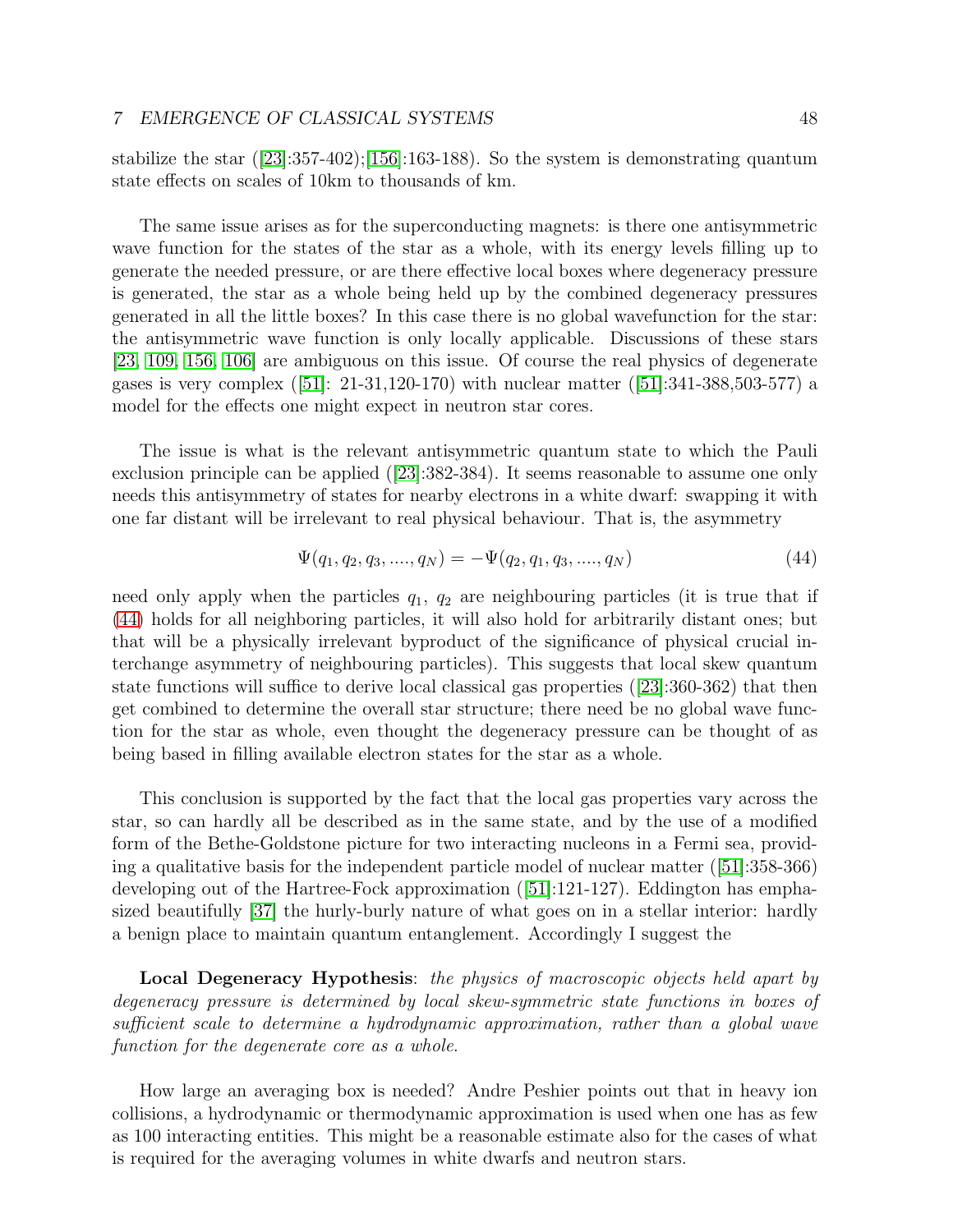#### 7 EMERGENCE OF CLASSICAL SYSTEMS 49

Black Holes and Inflation: The same issue arises also as to whether quantum mechanics can be applied to black holes of arbitrary size (following Hawking [\[74\]](#page-59-16)) or the early universe (as in inflation [\[34\]](#page-56-9)). My suggestion will be the same: local quantum mechanical effects everywhere will give the desired consequences, without requiring a global wave function that applies everywhere (although this might happen: such a global wave function might be an emergent property of the system as a whole). This is a proposal that needs testing.

Overall Andrew Briggs comments (private communication), "we have very little experience of large entangled systems, indeed it is an open question whether there is an upper limit of 'macroscopicness' (whatever that might mean) for a system to exhibit quantum superposition (and hence entanglement). We are a very long way from this in the laboratory, priding ourselves (I speak of the community as a whole) in creating entanglement between, say, eight trapped ions." I suggest that the examination of possible exceptions in this section supports the view in the previous section:

The classical quantum cut: With a few rare carefully engineered exceptions (which cannot occur naturally), the classical quantum cut is at the molecular level or below. The exceptional cases can extend quantum states up to the order of  $10 - 10^2$  Km.

## <span id="page-48-0"></span>7.3 Applications

Immediate corollaries of this discussion and the examples in Section [4.3](#page-25-0) are,

- Corollary 1: generically, systems in thermodynamic equilibrium will not exhibit quantum behaviour at a macroscopic scale (because the effective laws describing their macroscopic behaviour are classical laws);
- Corollary 2: generically, systems with threshold effects will not exhibit quantum behaviour at a macroscopic scale (because superposition does not apply across the threshold);
- Corollary 3: generically, living cells will not exhibit quantum behaviour (because there are thousands of feedback loops in a living cell);
- Corollary 4: generically, animal brains will not exhibit quantum behaviour (because they are complex networks involving both feedback loops and adaptive selection).

All these (complex) systems will "typically" not exhibit quantum phenomena. Given a clever experimental design by a quantum physicist, on some appropriately short timescale and some appropriately chosen subsystem, perhaps quantum effects should become visible – even in a living cell. But this is a highly exceptional situation. There are literally thousands of processes going on in living cell. Quantum processes underlie them, and for example tunnelling may take place. Genuinely quantum phenomena such as entanglement are exceptional cases;[10](#page-48-1) almost without exception these processes are described in purely classical terms [\[20\]](#page-56-0). This has implications for well known controversies.

<span id="page-48-1"></span><sup>&</sup>lt;sup>10</sup>I am taking for granted the stability of matter and the periodic table, as classical outcomes.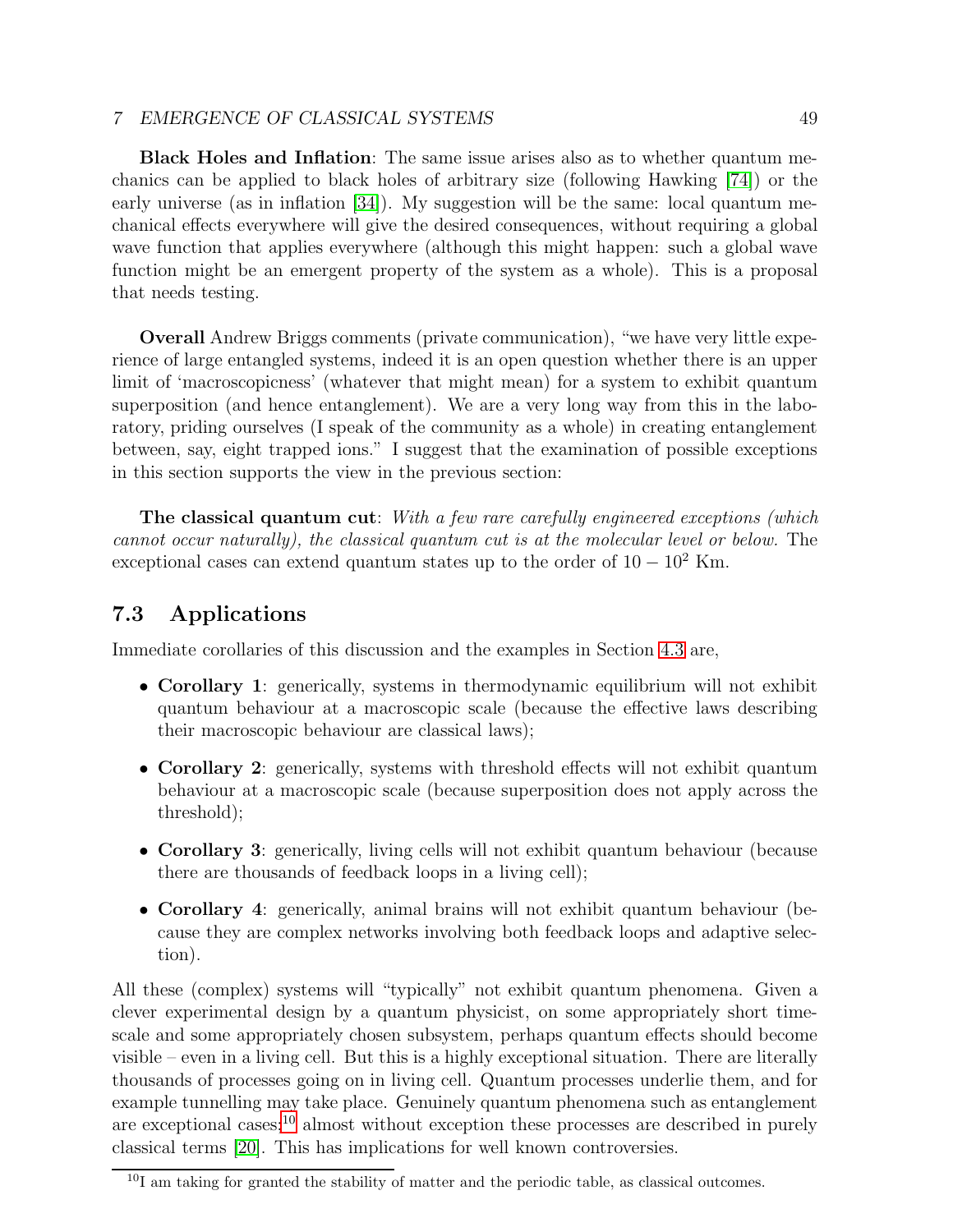#### 7 EMERGENCE OF CLASSICAL SYSTEMS 50

#### <span id="page-49-0"></span>7.3.1 Classical Measuring apparatus

A long standing question is how it can be that one can construct a classically behaving laboratory apparatus out of elementary particles whose behaviour is quantum-based. The arguments presented here suggest an answer:

A measuring apparatus is made of metals and other materials that are in equilibrium states, hence Corollary 1 protects them from quantum effects. Photon detectors rely on the photoelectric or related photon effects, which rely on thresholds and so Corollary 2 protects them.

It is a moot question as to whether the experimenter should be regarded as part of the apparatus or not; in any case Corollaries 3 and 4 will help here, ensuring that the observer too is a classically behaving system. Once detectors exist as classical objects, they can exert a top-down influence on the detection processes (Section [6\)](#page-38-0).

Conclusion:The conditions highlighted in the Corollaries above, based in the linearity requirements for the validity of quantum theory (Section [3\)](#page-9-0), are sufficient to explain why a classical observing apparatus can emerge from its underlying quantum components.

Actually it goes much further than that: the conditions highlighted in Section [7.1](#page-44-1) are sufficient to establish the existence of the classical world in general as a generic macrophenomenon, except under very unusual circumstances (like an experimental setup that can generate entangled particle pairs over Km distances). Thus they underlie the feature (emphasized in section [2.4\)](#page-7-0) that

Classical reality We can regard each of the higher levels of the hierarchy of complexity as a classical domain, emergent from the underlying quantum theory but existing in its own right, with occasional quantum intrusions.

#### 7.3.2 Schrödinger's cat

In their discussion  $(1|:121-124)$  of the Schrödinger's cat paradox, Aharonov and Rohrlich include the following representation of a final entangled state of the cat and its environment  $([1]:eqn.(9.8))$  $([1]:eqn.(9.8))$  $([1]:eqn.(9.8))$ :

$$
|\Psi(T)\rangle = \frac{1}{\sqrt{2}}|undecayed\rangle \otimes |untriggered\rangle \otimes |unactivated\rangle \otimes |unbroken\rangle \otimes |live\rangle
$$
  
+ 
$$
\frac{1}{\sqrt{2}}|decayed\rangle \otimes |triggered\rangle \otimes |activated\rangle \otimes |broken\rangle \otimes |dead\rangle
$$
 (45)

One can certainly challenge the last term in each product, if not the earlier ones, by considering the examples in Section [4.3](#page-25-0) and the Corollaries above. The cat will not exhibit quantum behaviour both because it is made of living cells, and has a brain.

**Conclusion**: Schrödinger's cat can't be in a superposition because a Hamiltonian description allowing the necessary unitary evolution does not apply to complex objects such as a cat.

Schrödinger's cat states can however be constructed in quantum optics contexts ([\[99\]](#page-60-4):77,105).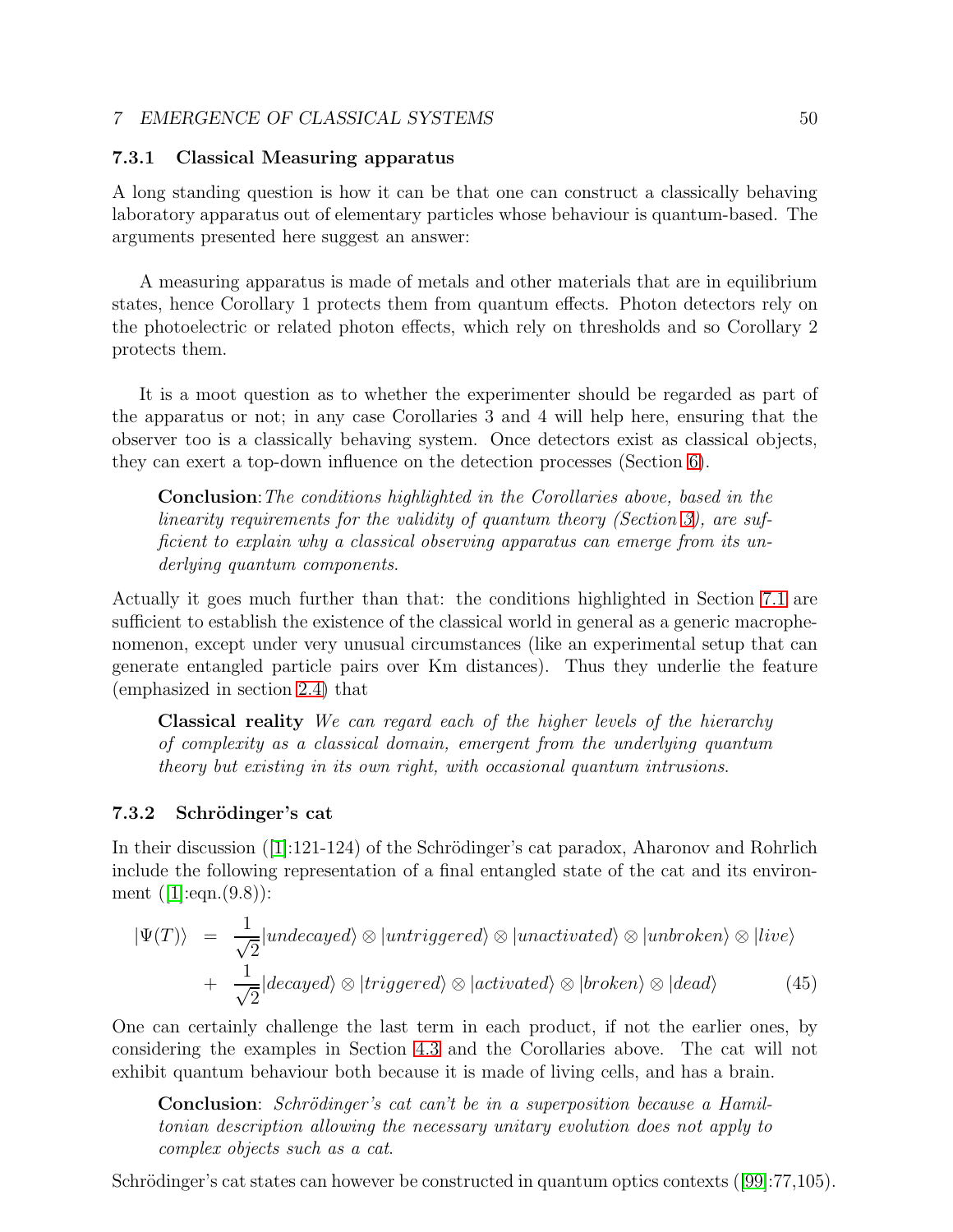## <span id="page-50-1"></span><span id="page-50-0"></span>8 A View of the Classical World

## 8.1 A viewpoint

In the New York Review of Books, Freeman Dyson wrote [\[36\]](#page-56-19)

Toward the end of Feynman's life, his conservative view of quantum science became unfashionable. The fashionable theorists reject his dualistic picture of nature, with the classical world and the quantum world existing side by side. They believe that only the quantum world is real, and the classical world must be explained as some kind of illusion arising out of quantum processes. They disagree about the way in which quantum laws should be interpreted. Their basic problem is to explain how a world of quantum probabilities can generate the illusions of classical certainty that we experience in our daily lives. Their various interpretations of quantum theory lead to competing philosophical speculations about the role of the observer in the description of nature. Feynman had no patience for such speculations. He said that nature tells us that both the quantum world and the classical world exist and are real. We do not understand precisely how they fit together. According to Feynman, the road to understanding is not to argue about philosophy but to continue exploring the facts of nature."

This paper supports such a view. The basic theme is that a genuinely complex system is made up of simple systems, each of which in isolation obeys linearity, but when assembled together in a causal network their combination does not, the elements being combined thus precisely in order to allow non-linear interactions such as positive and negative feedback and adaptive selection. This prevents superposition of states, and hence quantum phenomena will not be expected to occur on macroscopic scales. Macro-scale entities will exist as entities with causal powers in their own right, thus enabling top-down causation to take place as well as bottom up. Hence all the levels of emergent reality should be treated on an equal ontological basis: none is a privileged level of existence, all are equally real (see Denis Nobel's article in [\[46\]](#page-57-11)):

HYPOTHESIS 1: Macrophysics exists on an equal basis to the micro. It is just as real and just as causally effective.

This view is implicit in all quantum mechanics studies where macro-concepts like a 'photon detector' are used, often without comment. They are part of the experimental machinery that must be taken for granted in order that experimental physics can proceed.

As a consequence, emergence and contextuality should be seen as a key feature of science. On the one hand, we need to take the bottom up emergence of higher level properties seriously, as we consider the degree to which quantum theory may be applicable to higher levels of the hierarchy of complexity. Some approaches at use in present in effect don't do so: they implicitly assume this process will lead to quantum behaviour at higher levels, when that assumption may not be true.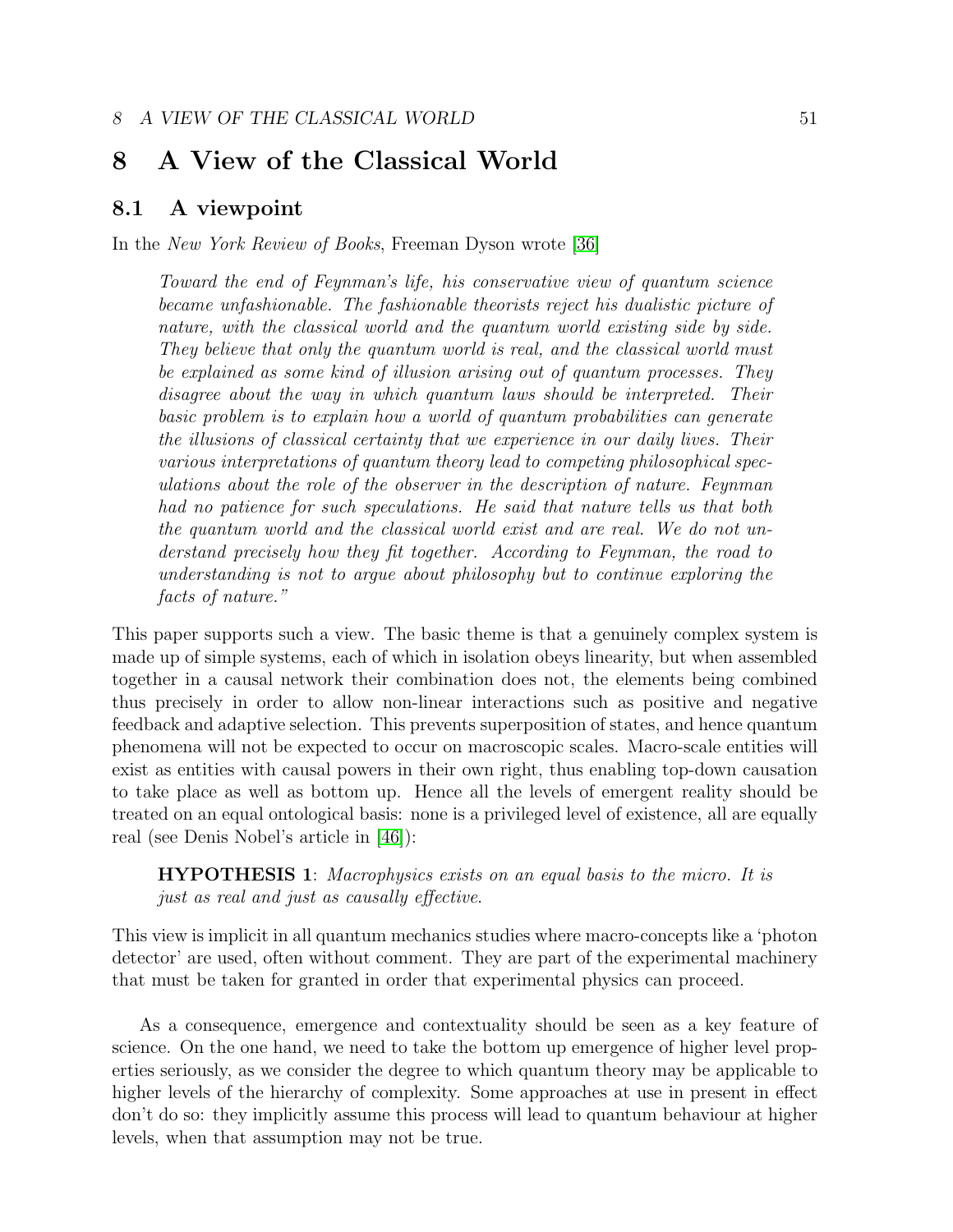On the other hand, top-down influences crucially affect quantum level outcomes, as for example in the process of decoherence. Because top down action takes place, a concept of non-quantum macro systems is essential in formulating quantum theory. This is essentially the Copenhagen interpretation of QM.

HYPOTHESIS 2: Contextuality is crucial: one should see quantum behaviour as the result of an interaction of bottom up and top down effects.

In other words, complexity is the key criterion in the classicalisation of the universe. Leggett states,

"QM is a very 'totalitarian' theory, and if it applies to individual atoms and electrons, then it should prima facie equally apply to the macroscopic objects made up by them, including any devices which we have set up as a measuring apparatus" [\[94\]](#page-60-14).

By contrast, this paper proposes that the appropriate dynamics at higher levels is determined by coarse graining of the dynamics at lower levels (see Diagrams 1 and 2). In that case, QM will only apply to higher levels in the hierarchy under very restricted circumstances.

## <span id="page-51-0"></span>8.2 Questions

In summary, This paper has provided a broad framework to look at some issues in the relation of quantum theory to the macro world, based on the proposals given in Section [3.4,](#page-14-0) and summarized in diagrams 1, 2, and 8. This view respects the reality check provided in Section [2.3,](#page-6-0) but obviously leaves many questions unanswered. Particular issues to explore include,

- Almost linearity: Section [3](#page-9-0) has emphasized the need for linearity in order that quantum physics is applicable, but has not considered how linear a system has to be: when is 'almost linearity' adequate? This is a key question, relating to such issues as spatial and temporal coherence. It relates to considering quantum theory as a theory of perturbations: many systems can be regarded as linear if one restricts the space, time, and energy scales enough, so the issue will be for how long and over what scales almost-linearity will be at acceptable levels. This is where the uncertainty principle will enter, and relates to issues such as to what degree genuinely quantum properties occur in biology [\[98,](#page-60-15) [8\]](#page-55-15). Put another way, if complexity is the key criterion in the classicalisation of the universe how is complexity to be quantified for this job? Can it be done in a way that avoids introducing additional dimensional constants into physics?
- Detection Processes: It will be useful to develop detailed QED models of the kinds of detection processes discussed in Section [6.2.3,](#page-41-0) keeping careful track of precisely where the projection process [\(9\)](#page-3-1) occurs and what contextual features constrain how it happens. This might possibly provide a framework for explicit context dependent collapse models as an alternative to those by Ghirardi et al [\[62\]](#page-58-3) and Penrose [\[114,](#page-61-3) [115\]](#page-61-1), based in a top-down process of adaptive selection (Section [4.3.7\)](#page-29-0) because adaptive selection underlies the dual process of state vector preparation (Section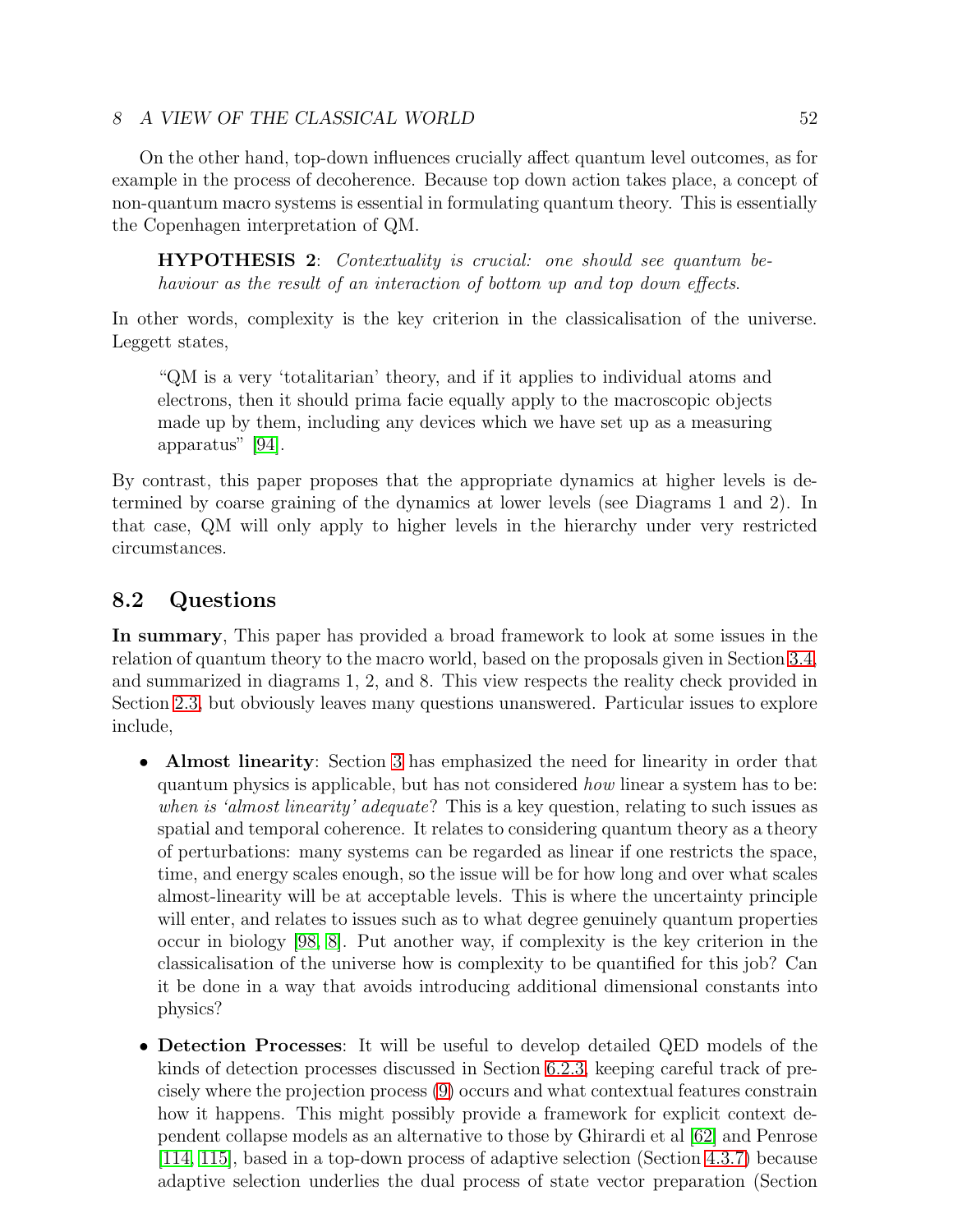$5.2.6$ ). This might possibly induce an extra term in the Schrödinger equation, in a way similar to the way effective potentials arise (Section [5.2.2\)](#page-32-1). This raises a further issue: if a time scale for collapse is introduced into the theory, representing a new fundamental parameter in physics, how is this constant related to the measure of complexity of the higher level?

- State Vector Preparation: Investigating that proposal will be assisted by developing detailed QED models of the process of state vector preparation, which as just remarked is based in a top-down process of adaptive selection (Section [5.2.6\)](#page-35-0). This will clarify how it provides a well-founded route, based in established quantum physics, that can lead from mixed to pure states and is able to produce an effective collapse of the wave function, because it can produce eigenstates. A key issue here is clarity on precisely how the idea of state vector reduction relates to particle creation and annihilation as represented in QED.
- Coarse graining and detection Related to this is the fact that any coarse-graining implicitly involves both a temporal and spatial scale, and it will often also involve an energy scale. Thus for example a density measurement for a gas will correspond to a specific averaging length scale; an image obtained by a detector will correspond to specific angular, exposure time, and energy scales. Hence measuring coarse grained entities involves convolution with a detection function or window function. The effect of such coarse graining on detected entities will affect what we can actually measure, and it selects the information we gather from all the other incoming stuff we don't want (another form of adaptive selection). Such filtering of what we detect is essentially the start of pattern recognition, indeed sophisticated filters can implement genuine pattern recognition, thereby collecting useful information. Exploring these effects in relation to issues of emergence and information may be useful.
- Quantum theory and the arrow of time As part of this project, it should be that the time-asymmetry of the quantum measurement process emerges in a contextual way. There seem to be two parts to this. (a) The first is that a detection process depends on setting the detector into a ground state before detection takes place (analogously to the way computer memories have to be notionally cleared before a calculation can begin). This is an asymmetric adaptive selection process, whereby any possible initial state of the detector is reduced to a starting state, thereby decreasing entropy. It will be implemented as part of the detector design. (b) The asymmetry of the collapse process may rely on the fact that the future does not yet exist in a EBU [\[42\]](#page-57-1), hence we cannot have advanced Green functions contributing to a Feynman propagator. There does not seem to be any other plausible way to relate the global cosmological arrow of time to the local arrow of time involved in collapse of the wave function. This needs to be elucidated; a start is made in [\[45\]](#page-57-0).
- Test of non-linearities This implied coarse graining in any detection relates to a precision test of quantum mechanics proposed by Weinberg [\[145\]](#page-63-14), based on searching for the detuning of resonant transitions in  ${}^{9}Be^+$  ions. Such an experiment in effect involves a window function of scale the size of the  ${}^{9}Be^+$  ion, which has a radius of 1.12A. Extending such tests to larger scales is obviously extremely difficult; but still one might have that as a goal.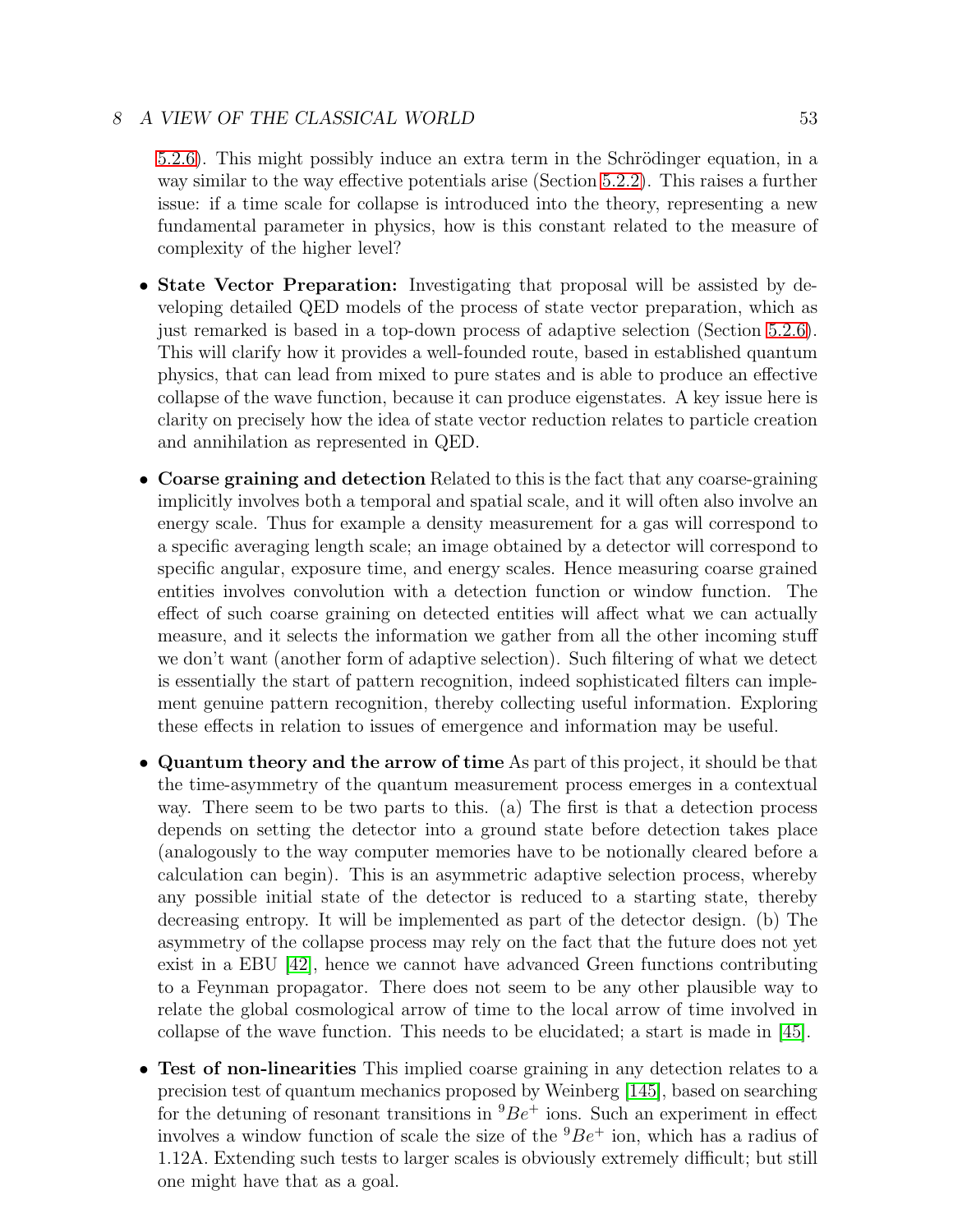• Inequalities: Like many other studies, Leggett's "macroscopic realism" condition [\[94\]](#page-60-14) is based on the view that quantum theory applies at all levels (as in Diagram 3). The present paper suggests this cannot be taken for granted; higher level quantum behaviour will not generally emerge from the combination of lower level quantum systems. Hence the Leggett-Garg inequalities and their generalizations [\[94\]](#page-60-14) may be a way to test the relative viability of these two approaches. Developing such tests would clearly be useful.

Perhaps the most unexpected feature emerging from this analysis is the conclusion that adaptive selection may play a key role in quantum physics, as well as in biology. This conclusion is foreshadowed by the way it may be seen as playing a key role in environmental decoherence [\[159,](#page-64-4) [160\]](#page-64-0), which is central to the emergence of classical states.

Does this view regard unitary quantum physics as an essentially fundamental theory (no exceptions are allowed)?<sup>[11](#page-53-0)</sup> No, it subscribes to the "Leggett program", according to which one should expect inherent (fundamental) limits to quantum behavior of higher level (more complex) systems. Unitary quantum physics is fundamental in that it applies to everything at a foundational level in the hierarchy of complexity, except when state vector reduction takes place in consequence of a process that is yet to be determined. This does not mean it necessarily applies at arbitrary higher levels. That depends on the emergence of higher level behaviour, which may or may not obey unitary quantum precepts; indeed it is clear it often does not do so (as illustrated above by many examples). That emergence is due to the state vector collapse process at the lower levels (as emphasized by Leggett).

How can one distinguish a fundamental collapse event from a "standard" environmentinduced one? On this view, they are all environmentally induced. How can one ever distinguish a fundamental non-Hamiltonian behavior from an effective non-Hamiltonian behavior resulting from a reduced description of an underlying Hamiltonian system? Such effective descriptions abound. On this view, those reduced descriptions that result in a non-Hamiltonian behaviour do so by implicitly assuming a lower level state reduction mechanism (underlying events such as such as an Umklapp-process). All "phenomena" are contextual, in the sense that what we see depends on our resources. Now take the resources to specify the observer; this observer cannot be "exorcised", he is needed to condition and select the appropriate physical description.

The standard view is that any isolated system can in principle be described by a single wave function, no matter how large they are. Often the wave function can be written as a product state of wavefunctions of individual systems. If that cannot be done then the individual systems are entangled; but decoherence will rapidly remove such entanglement in realworld situations. If it can, then these are the local wave functions that underlie local physics. This paper proposes that this view must be treated with caution: one should check if such a wave function emerges from the micro level.

The ultimate take home message is three fold:

<span id="page-53-0"></span> $11$ I am indebted to Guenter Mahler for these questions and the following comment.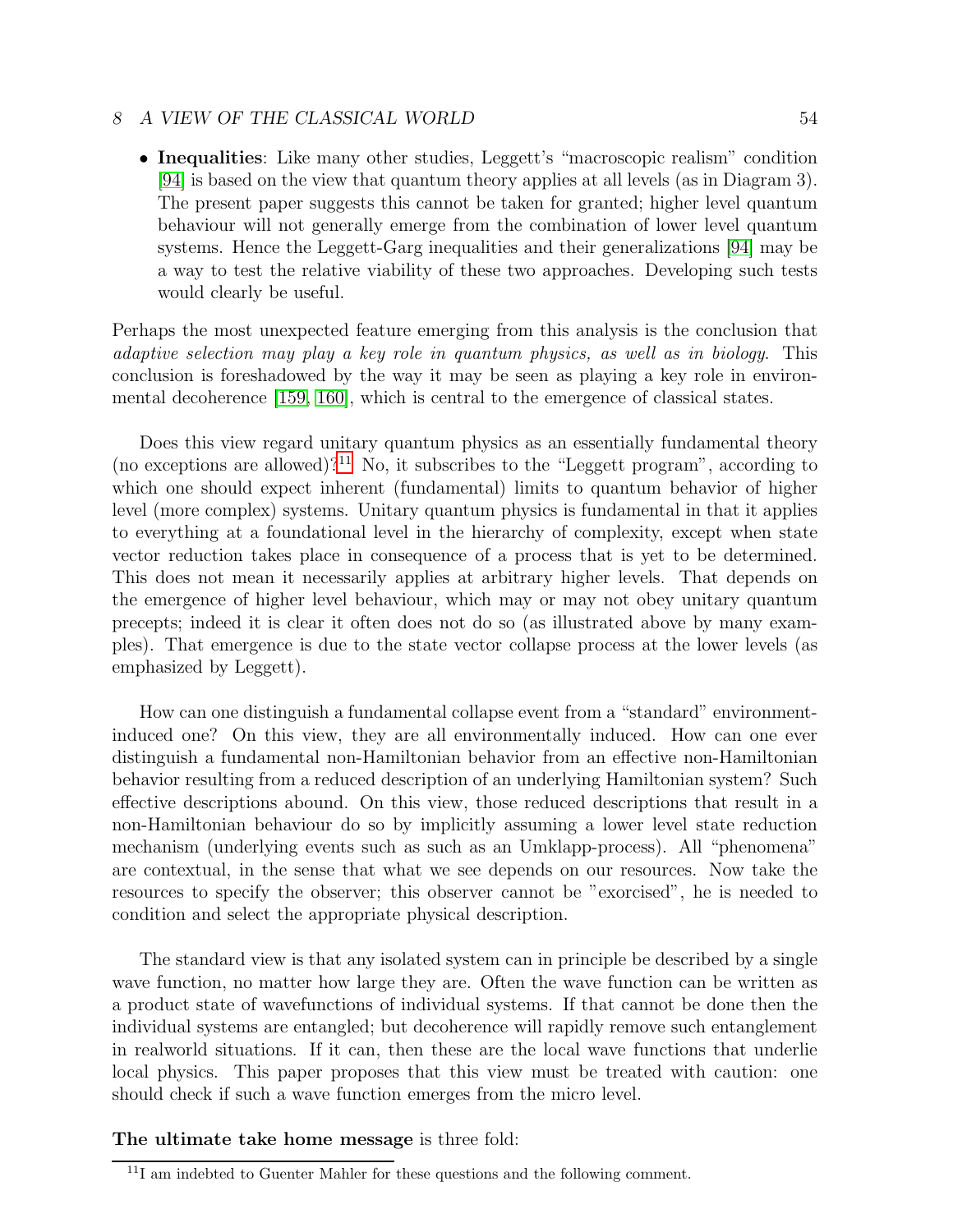- Considering issues such as state preparation and the process of state vector reduction should be done taking realistic contexts into account: on the one hand, the cosmic environment in which we live (cf. [\[45\]](#page-57-0)); on the other, the complexities of life as we experience it in the everyday world. When we tackle such issues, the abstractions of our scientific models must be rich enough to take this complexity seriously.
- It is not OK to just assume that a Hamiltonian formulation will apply to any old system, no matter how large. You can assume it will apply to the component parts at the quantum level; but when these parts are assembled into a complex system, a Hamiltonian description may or may not be valid as a description of the higher level dynamics. You have to investigate whether this is so or not. In many cases the answer will be that it is not applicable.
- The complexity we see arises from a combination of bottom-up emergence of higher levels of behaviour, combined with top-down influences that determine the actual outcomes in specific contexts. How do you tell when it is bottom up causation alone? – when lower level action by itself leads to well-determined higher level behaviour, as in the perfect gas laws and the black-body radiation formula. How do you tell when top-down causation makes a significant difference to outcomes? When higher level effects such as the band structure of metals is the main determinant of the specific lower level outcomes, as in the case of superconductivity and semiconductors: you cannot determine the outcome on the basis of the lower level properties alone [\[91\]](#page-60-3).

One of the most important examples of top-down causation is the existence and direction of the arrow of time. This is a crucial feature of the daily world, without which we would not be here. The accompanying paper [\[45\]](#page-57-0) makes the case that this key issue is best studied by looking in detail at how physical systems, arising out of the underlying unitary physics, detect the one-way flow of time.

#### Acknowledgement:

I thank Anton Zeilinger, Andrew Briggs, Jeff Murugan, David Aschman, Raoul Viollier, Andre Peshier, and particularly Paul Davies for useful discussions, Guenter Mahler for helpful comments, Per Sundin for a correction to a previous version, and particularly Jeremy Butterfield for detailed comments on a previous version of the paper. I thank an anonymous referee for detailed comments that have improved parts of this paper.

I thank Anton Zeilinger for hospitality at meetings at the International Academy, Traunkirchen, that were very helpful in developing these ideas. I thank the National Research Foundation (South Africa) and the University of Cape Town for support.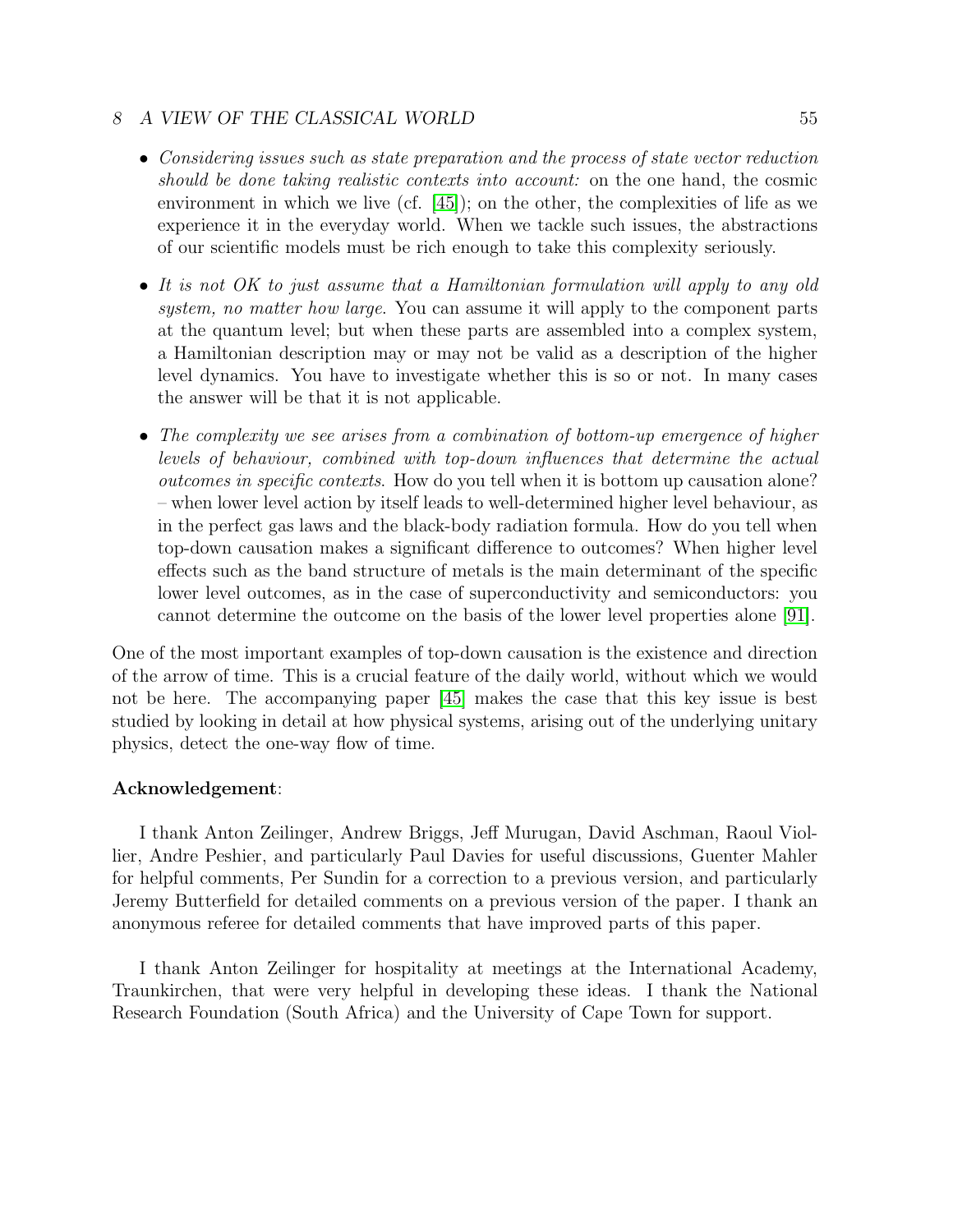#### REFERENCES 56

## <span id="page-55-1"></span>References

- <span id="page-55-5"></span>[1] Y Aharaonov and D Rohrlich (2005) Quantum paradoxes (Weinheim: Wiley-VCH).
- <span id="page-55-0"></span>[2] U Alon (2007) An Introduction to Systems Biology: Design principles of biological circuits (London: Chapman and Hall).
- <span id="page-55-3"></span>[3] A E Allahverdyan, R Balian, and T M Nieuwenhuizen (2011) "Understanding quantum measurement from the solution of dynamical models" [\[arXiv:1107.2138v](http://arxiv.org/abs/1107.2138)1].
- <span id="page-55-4"></span>[4] M Alonso and E J Finn (1971) Fundamental University Phyiscs III: Quantum and Statistical Physics (Reading, Mass: Addison Wesley).
- <span id="page-55-8"></span>[5] P W Anderson(1972) "More is Different" Science 177, 377. Reprinted in P W Anderson: A Career in Theoretical Physics. (World Scientific, Singapore. 1994).
- <span id="page-55-7"></span>[6] P W Atkins (1994) Physical Chemistry (Oxford: Oxford University Press).
- [7] G Auletta, G Ellis, and L Jaeger (2008) "Top-Down Causation: From a Philosophical Problem to a Scientific Research Program"  $J R$  Soc Interface 5: 1159-1172 [\[http://arXiv.org/abs/0710.4235\]](http://arXiv.org/abs/0710.4235).
- <span id="page-55-15"></span><span id="page-55-2"></span>[8] P Ball (2011) "The dawn of quantum biology" Nature 474:272-274.
- [9] A Bassi G-C and Ghirardi (2003) "Dynamical Reduction Models" Phys.Rept. 379: 257 [\[quant-ph/0302164v](http://arxiv.org/abs/quant-ph/0302164)2].
- <span id="page-55-11"></span><span id="page-55-10"></span>[10] R Bellman and R Kalaba (1964) Selected papers on Mathematical trends in Control Theory (New York: Dover).
- <span id="page-55-6"></span>[11] R N Bracewell (1986) The Fourier Transform and its Applications (New York: Mc-Graw Hill)
- <span id="page-55-9"></span>[12] H.-P Breuer and F Petruccione (2006) The Theory of open quantum systems (Oxford: Clarendon Press).
- [13] J Binney and S Tremain (1987) Galactic Dynamics (Princeton: Princeton University Press).
- <span id="page-55-12"></span>[14] B. Brezger, L. Hackermller, S. Uttenthaler, J. Petschinka, M. Arndt, and A. Zeilinger (2002) "Matter-wave interferometer for large molecules" Phys. Rev. Lett 88: 100404) [\[arXiv:quant-ph/0202158v](http://arxiv.org/abs/quant-ph/0202158)1].
- <span id="page-55-13"></span>[15] A Buonanno and Y Chen (2001)"Optical noise correlations and beating the standard quantum limit in advanced gravitational-wave detectors" Class. Quant. Grav.18:L95-L101 [\[arXiv:gr-qc/0010011\]](http://arxiv.org/abs/gr-qc/0010011).
- <span id="page-55-14"></span>[16] A Buonanno and Y Chen (2001) "Quantum noise in second generation, signalrecycled laser interferometric gravitational-wave detectors" *Phys.Rev.* **D64**: 042006  $\left[\ar{\text{Xiv:gr-qc}/0102012v2}\right]$ .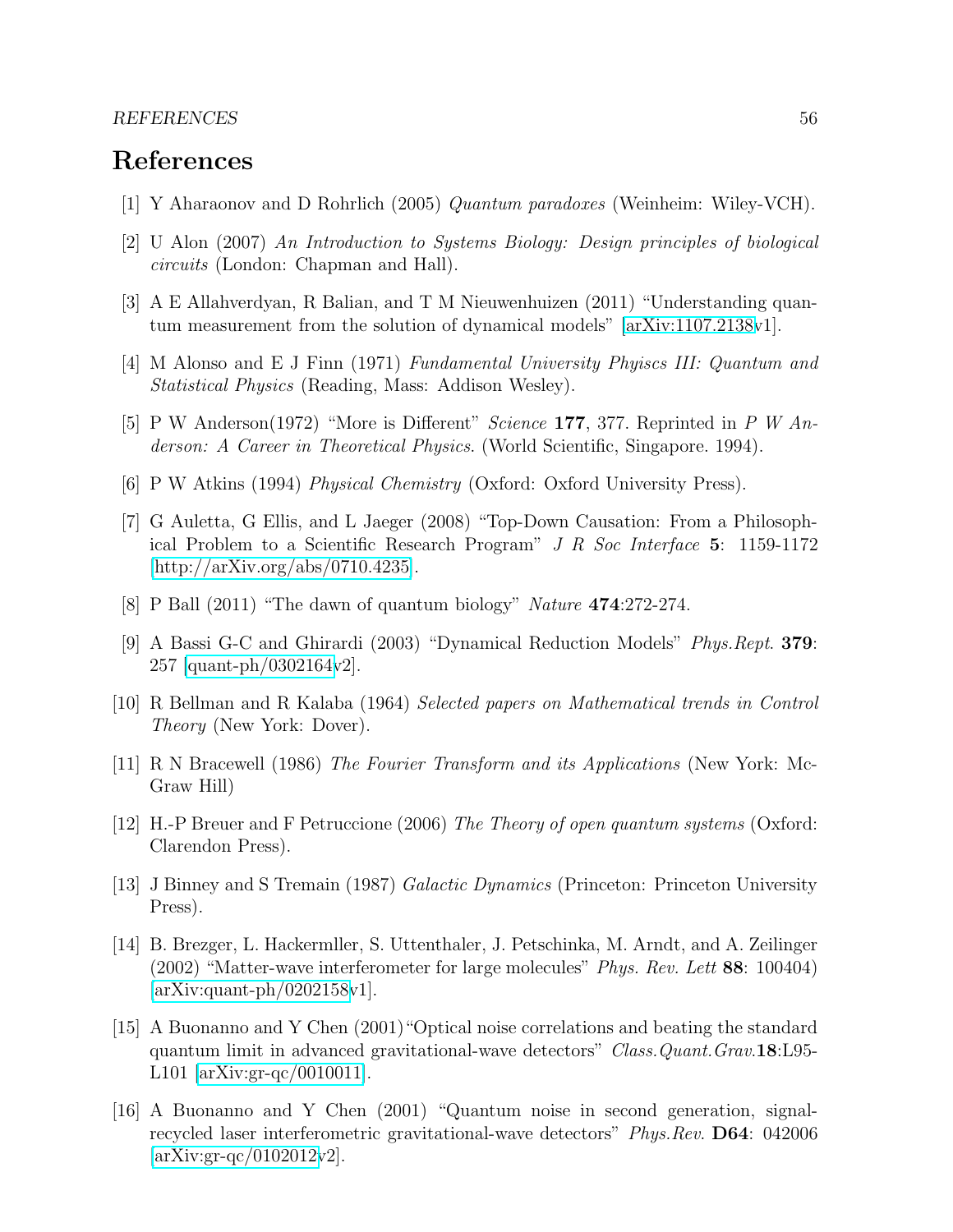- <span id="page-56-14"></span><span id="page-56-6"></span>[17] A O Caldeira (2010) "Caldeira-Leggett model": Scholarpedia article.
- <span id="page-56-10"></span>[18] M G Calkin (1996) Lagrangian and Hamiltonian Mechanics (Singapore: World Scientific).
- <span id="page-56-0"></span>[19] P Calow (1976) Biological Machines: A Cybernetic Approach to Life (London: Edward Arnold)
- <span id="page-56-2"></span>[20] N A Campbell and J B Reece (2005) Biology (Benjamin Cummings).
- [21] S Carroll (2010) From Eternity to here: the quest for the ultimate arrow of time (New York: Dutton).
- <span id="page-56-18"></span><span id="page-56-7"></span>[22] P M Chaikin and T C Lubensky (2000) Principles of condensed matter physics (Cambridge: Cambrid ge University Press).
- <span id="page-56-3"></span>[23] S Chandrasekhar (1957) An Introduction to the Study of Stellar Structure (Minealo, New York: Dover)
- <span id="page-56-16"></span>[24] M Chown (2010) We need to talk about Kelvin (London: Faber and Faber).
- <span id="page-56-5"></span> $[25]$  F R Chromey (2010) To Measure the sky: An introduction to observational astronomy (Cambridge: Cambridge University Press).
- <span id="page-56-8"></span>[26] C Clarkson, G F R Ellis, J Larena, and O Umeh (2011) "Averaging and backreaction in cosmology: Is it important?" Rep. Prog. Phys. 74: 112901.
- [27] D P Craig and T Thirunamachandran (1984) Molecular Quantum Electrodynamics: an introducton to Radiaton Molecule Interactions (Mineola, New York: Dover).
- <span id="page-56-17"></span><span id="page-56-1"></span>[28] J D Cressler (2009) Silicon Earth: Introduction to the Microelectronics and Nanotechnology Revolution (Cambridge: Cambridge University Press).
- <span id="page-56-12"></span>[29] P C W Davies (1974) The Physics of Time Asymmetry (Surrey University Press).
- [30] E H Davidson (2006) The regulatory genome: Gene regulatory networks in development and evolution (New York: Academic Press).
- <span id="page-56-4"></span>[31] P A M Dirac (1958) The Principles of Quantum Mechanics (Oxford: Oxford University Press).
- <span id="page-56-15"></span><span id="page-56-11"></span>[32] R W Ditchburn (1958) Light (London: Blackie).
- [33] J J Distefano, A R Stubberud and I J Wliiams (1990) Feedback control systems (New York: McGraw Hill).
- <span id="page-56-13"></span><span id="page-56-9"></span>[34] S Dodelson (2003) *Modern Cosmology* (New York: Academic Press).
- [35] A Durrant (2000) Quantum Phyiscs of Matter (Bristol: Institute of Physics and The Open University).
- <span id="page-56-19"></span>[36] F Dyson (2011) "The 'Dramatic Picture' of Richard Feynman" New York Review of Books (July 14).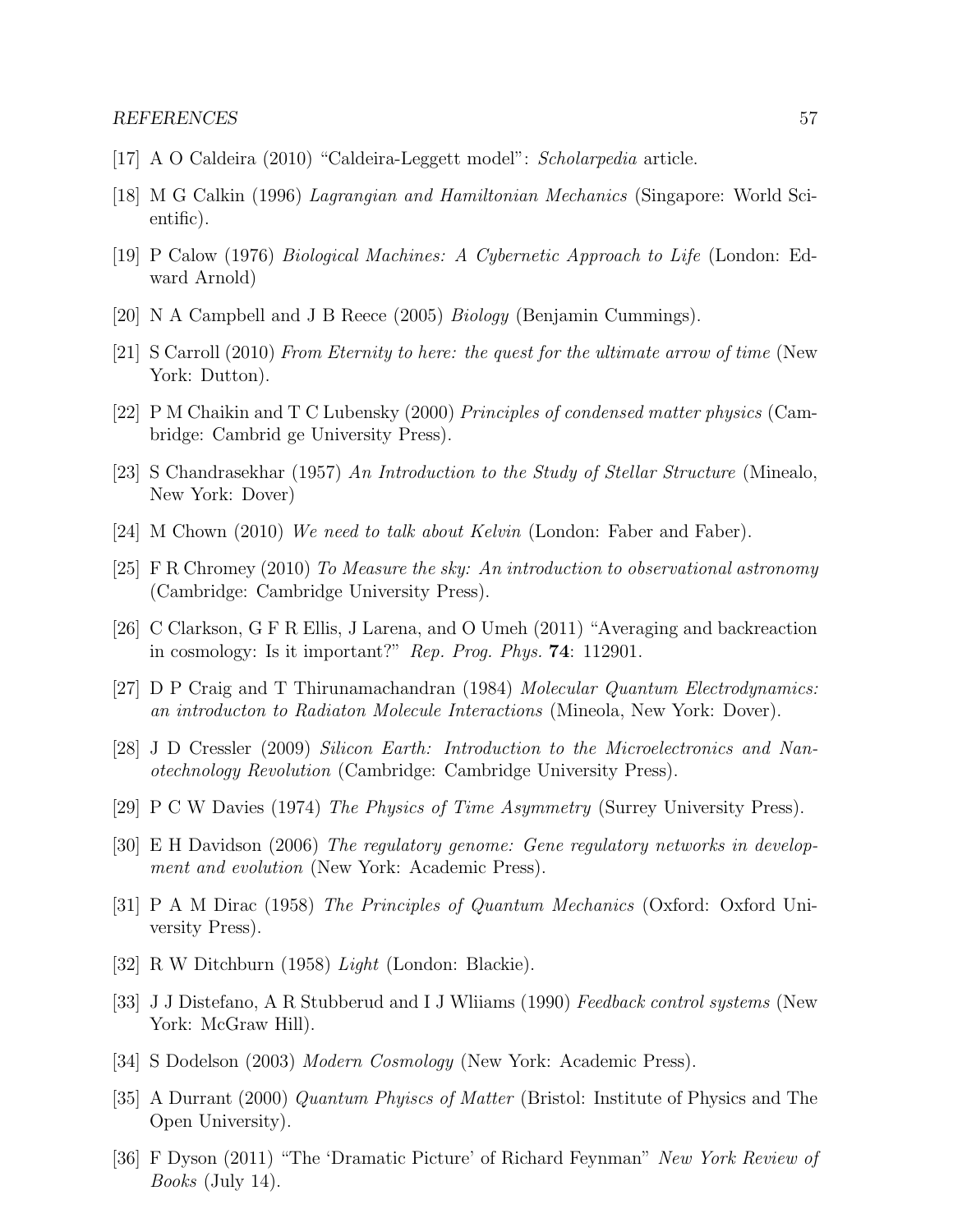- <span id="page-57-12"></span><span id="page-57-3"></span>[37] A S Eddington (1926). 1926. The Internal Constitution of Stars. (Cambridge: Cambridge University Press.)
- <span id="page-57-8"></span>[38] A S Eddington (1928). The Nature of the Physical World. (London: MacMillan)
- <span id="page-57-7"></span>[39] G F R Ellis (1984) "Relativistic cosmology: its nature, aims and problems". In General Relativity and Gravitation, Ed B Bertotti et al (Reidel), 215-288.
- <span id="page-57-4"></span>[40] G F R Ellis (2002) "Cosmology and Local Physics". New Astronomy Reviews 46: 645-658 [\[http://arxiv.org/abs/gr-qc/0102017\]](http://arxiv.org/abs/gr-qc/0102017).
- [41] G F R Ellis (2004): "True Complexity and its Associated Ontology". In Science and Ultimate Reality. Ed. J D Barrow, P C W Davies, and C L Harper (Cambridge: Cambridge University Press), 607-636.
- <span id="page-57-5"></span><span id="page-57-1"></span>[42] G F R Ellis (2006) "Physics in the Real Universe: Time and Spacetime". GRG 38:1797-1824 [\[http://arxiv.org/abs/gr-qc/0605049\]](http://arxiv.org/abs/gr-qc/0605049).
- [43] G F R Ellis (2008) "On the nature of causation in complex systems" Trans Roy Soc South Africa 63: 69-84.

[web: http://www.mth.uct.ac.za/~ellis/Top-down%20Ellis.pdf.]

[44] G F R Ellis (2012) "Top down causation and emergence: some comments on mechanisms" Journ Roy Soc Interface (London) 2: 126-140

[web: http://www.mth.uct.ac.za/~ellis/Top\_down\_gfre.pdf]

<span id="page-57-0"></span>[45] G F R Ellis (2011) "The arrow of time, the nature of spacetime, and quantum measurement": Preprint.

[web: http://www.mth.uct.ac.za/~ellis/Quantum\_arrowoftime\_gfre.pdf]

- <span id="page-57-11"></span>[46] G F R Ellis, D Noble, and T O'Connor (2011) (Eds) Special issue Journ Roy Soc Interface Focus (London) on top down causation, to appear.
- <span id="page-57-10"></span>[47] G F R Ells, R Maartens and M A H MacCallum (2011) Relativistic Cosmology (Cambridge: Cambridge University Press).
- <span id="page-57-9"></span>[48] GF R Ellis, D Noble, and T O'Connor (2012) (Eds) Special issue of the Journ Roy Soc Interface Focus (London) on top down causation: Interface Focus 2, Issue 1: February 6, 2012.
- <span id="page-57-6"></span><span id="page-57-2"></span>[49] G F R Ellis and T Rothman (2010): "Crystallizing block universes". International Journal of Theoretical Physics 49: 988. [arXiv:0912.0808.](http://arxiv.org/abs/0912.0808)
- [50] G F R Ellis and D W Sciama (1972) "Global and non-global problems in cosmology". In General Relativity (A Synge Festschrift), ed. L. O'Raifeartaigh (Oxford: Oxford University Press), 35-59.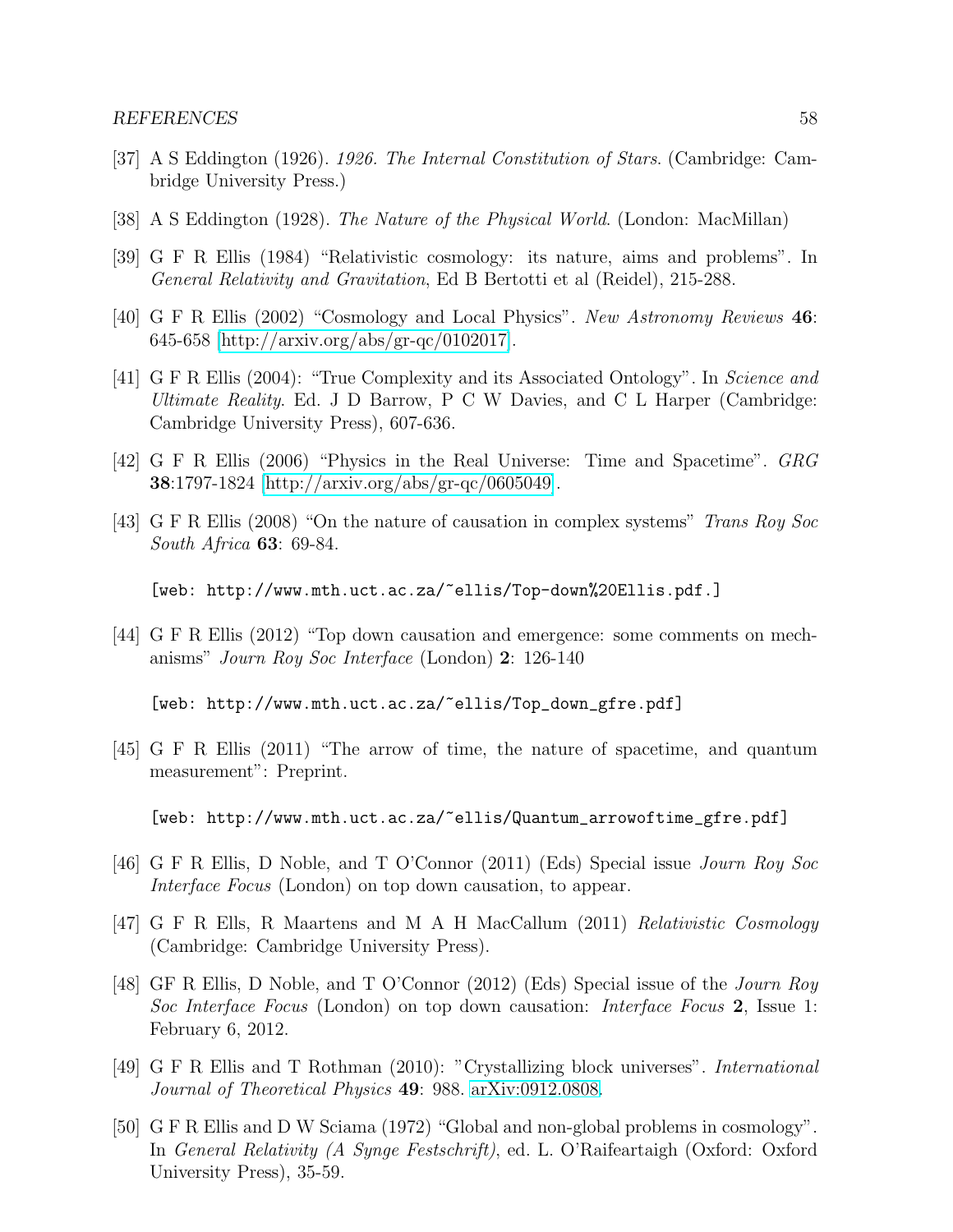- <span id="page-58-15"></span><span id="page-58-1"></span>[51] A L Fetter and J D Walecka (2003) Quantum Theory of Many Body Systems (Mkineaola, New Yor: Dover)
- <span id="page-58-14"></span>[52] R P Feynman and A R Hibbs (1965) Quantum Mechanics and Path Integrals, Ed D F Styer (Dover: Mineola, New York).
- <span id="page-58-2"></span>[53] R P Feynman, R B Leighton and M Sands (1963) The Feynman lecturs on Physics: Mainly Mechanics, Radiation, and Heat (Reading, Mass: Addison-Wesley).
- <span id="page-58-6"></span>[54] R P Feynman, R B Leighton and M Sands (1965) The Feynman lecturs on Physics: Quantum Mechanics (Reading, Mass: Addison-Wesley).
- <span id="page-58-8"></span>[55] S Fishman, Y Krivolapov, and A Soffer (2011) "The Nonlinear Schroedinger Equation with a random potential: Results and Puzzles" [\[arXiv:1108.2956v](http://arxiv.org/abs/1108.2956)1].
- <span id="page-58-10"></span>[56] G R Fowles (2004), Analytical Mechanics. (Brooks Cole).
- <span id="page-58-11"></span>[57] P Franche, R Gwyn, B Underwood, and A Wissanji (2009) "Attractive Lagrangians for Noncanonical Inflation" *Phys RevD* 81: 123526 [\[arXiv:0912.1857v](http://arxiv.org/abs/0912.1857)3].
- <span id="page-58-12"></span>[58] P Franche, R Gwyn, B Underwood, and A Wissanji (2010) "Initial Conditions for Non-Canonical Inflation" Phys Rev D 82:063528 [\[arXiv:1002.2639v](http://arxiv.org/abs/1002.2639)1].
- <span id="page-58-5"></span>[59] H U Fuchs (1996) The dynamics of Heat (New York: Springer).
- <span id="page-58-9"></span>[60] M Gell-Mann (1994) The Quark and the Jaguar: Adventures in the Simple and the Complex (London: Abacus).
- [61] J Gemmer, M Michel and G Mahler (2004) Quantum Thermodynamics:Emergence of Themrodynamic Behaviour Within Composite Quantum Systems (Heidelberg: Springer).
- <span id="page-58-7"></span><span id="page-58-3"></span>[62] G-C Ghirardi (2007) "Collapse theories" In Stanford Encyclopaedia of Philosophy: [http://plato.stanford.edu/entries/qm-collapse/.](http://plato.stanford.edu/entries/qm-collapse/)
- [63] M B Glauert (1960) Principles of Dynamics (London: Routledge and Kegan Paul).
- [64] . P Goettig1, M Groll, J-S Kim, R Huber and H Brandstetter (2002) "Structures of the tricorn-interacting aminopeptidase F1 with different ligands explain its catalytic mechanism" *EMBO Journal* **21**, 5343 - 5352.
- <span id="page-58-4"></span>[65] Gray, P (2011) *Psychology* (New York: Worth).
- [66] D M Greenberger, M A Horne, and A Zeilinger (1989) "Going Beyond Bell's Theorem" In: Bell's Theorem, Quantum Theory, and Conceptions of the Universe, M. Kafatos (Ed.), (Dordrecht:Kluwer), 69-72 [\[arXiv:0712.0921v](http://arxiv.org/abs/0712.0921)1].
- <span id="page-58-0"></span>[67] G Greenstein and A G Zajonc (2006) The Quantum Challenge: Modern Research on the Foundations of Quantum Mechanics (Sudbury, Mass: Jones and Bartlett).
- <span id="page-58-13"></span>[68] F Haake (2001) Quantum Signatures of Chaos (Heidelberg: Springer).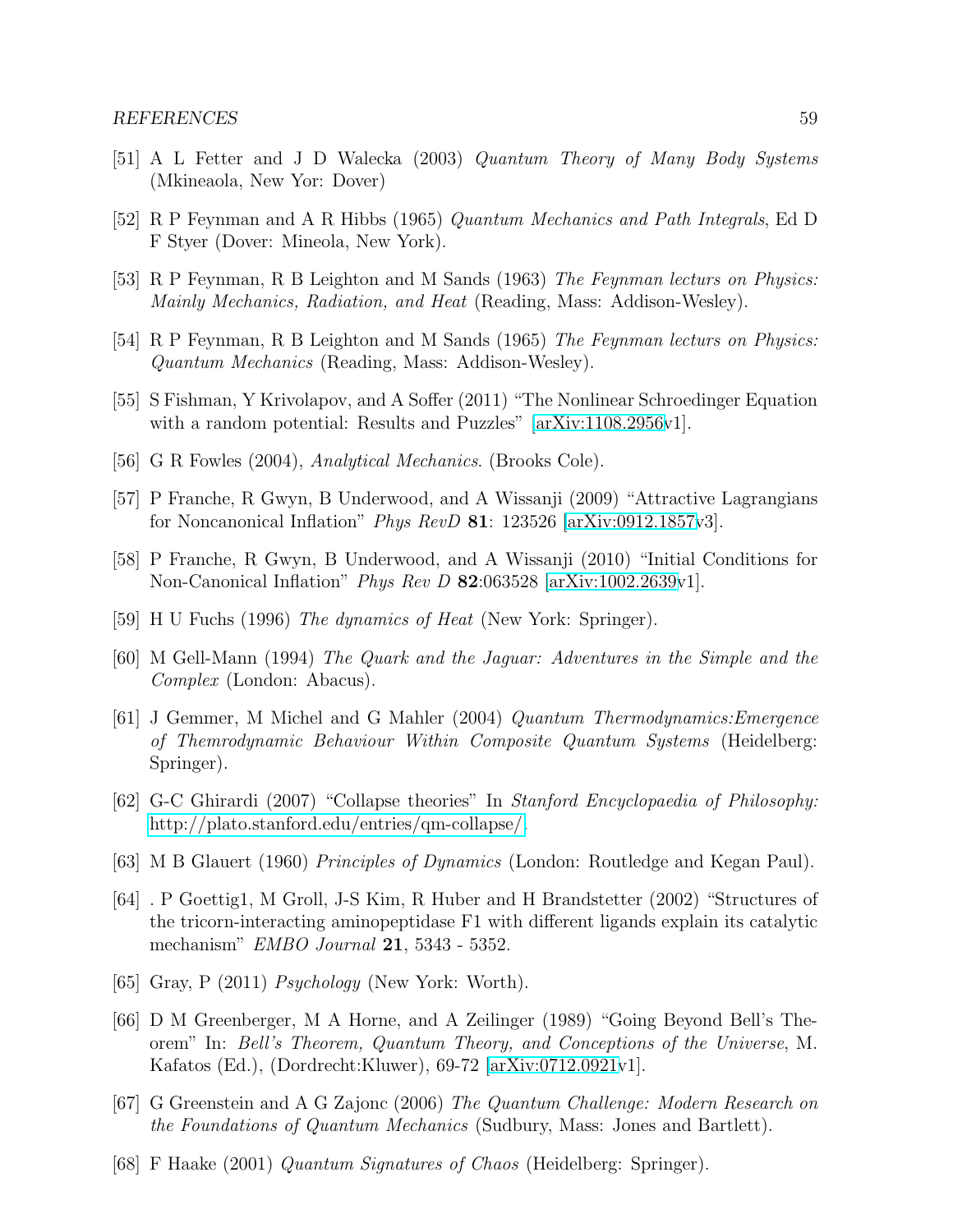- <span id="page-59-14"></span>[69] L Hackermueller, S Uttenthaler, K Hornberger, E Reiger, B Brezger, A Zeilinger, and M Arndt (2003) "The wave nature of biomolecules and fluorofullerenes" Phys. Rev. Lett. 91:090408 [\[arXiv:quant-ph/0309016v](http://arxiv.org/abs/quant-ph/0309016)1].
- <span id="page-59-9"></span><span id="page-59-1"></span>[70] H L Harrison, J G Bollinger (1969) Introduction to automatic controls (Scranton, PA: International Textbook Company).
- <span id="page-59-7"></span>[71] J Hartle (2011) "The quasiclassical realms of this quantum universe" Found.Phys 41: 982-1006 [arXiv:00806.377].
- <span id="page-59-8"></span>[72] S Hartmann (2001). "Effective Field Theories, Reductionism, and Scientific Explanation". Stud Hist Phil Mod Phys 32: 267.
- <span id="page-59-16"></span>[73] S W Hawking (1975) "Particle creation by black holes" Comm Math Phys 43:199- 220.
- <span id="page-59-6"></span>[74] S W Hawking (1984) "The quantum state of the universe" Nucl. Phys. B239:2447.
- <span id="page-59-11"></span>[75] E Hecht (1975) Optics (McGraw Hill: Schaum).
- <span id="page-59-10"></span>[76] J H Holland (1992) Adaptation in natural and artificial systems (Cambridge, Mass: MIT Press).
- [77] P A Iglesias and B P Iglesias (2010) Control Theory and Systems Biology (Harvard, Mass: MIT Press).
- <span id="page-59-0"></span>[78] C J Isham (1995) Lectures on Quantum Theory: Mathematical and Structural Foundations (London: Imperial College Press).
- <span id="page-59-5"></span><span id="page-59-3"></span>[79] C Itzykson and J-B Zuber (1980) Quantum Field Theory (McGraw Hill).
- <span id="page-59-12"></span>[80] J C Jackson (1967) Classical Electrodynamics (New York: Wiley).
- [81] V Jacques, E Wu, F Grosshans, F Treussart, P Grangier, A Aspect, and J-F Roch (2007) "Experimental realization of Wheeler's delayed-choice GedankenExperiment" Science 315:5814 [\[arXiv:quant-ph/0610241v](http://arxiv.org/abs/quant-ph/0610241)1].
- <span id="page-59-13"></span><span id="page-59-4"></span>[82] J K Jain (2000) "The composite fermion: a quantum particle and its quantumfluids" Physics Today April 2000: 39-45.
- [83] E R Kandel, J H Schwartz, and T M Jessell (2000) Principles of Neuroscience (New York: McGraw Hill).
- <span id="page-59-2"></span>[84] S A Kauffman (1993) The Origins of Order: Self-Organisation and Selectionin Evolution (New York: Oxford).
- <span id="page-59-15"></span>[85] F Y Khalili, H Miao, Y Chen (2009) "Increasing the sensitivity of future gravitational-wave detectors with double squeezed-input"  $Phys. Rev.$ **D80**: 042006 [\[arXiv:0905.1291\]](http://arxiv.org/abs/0905.1291).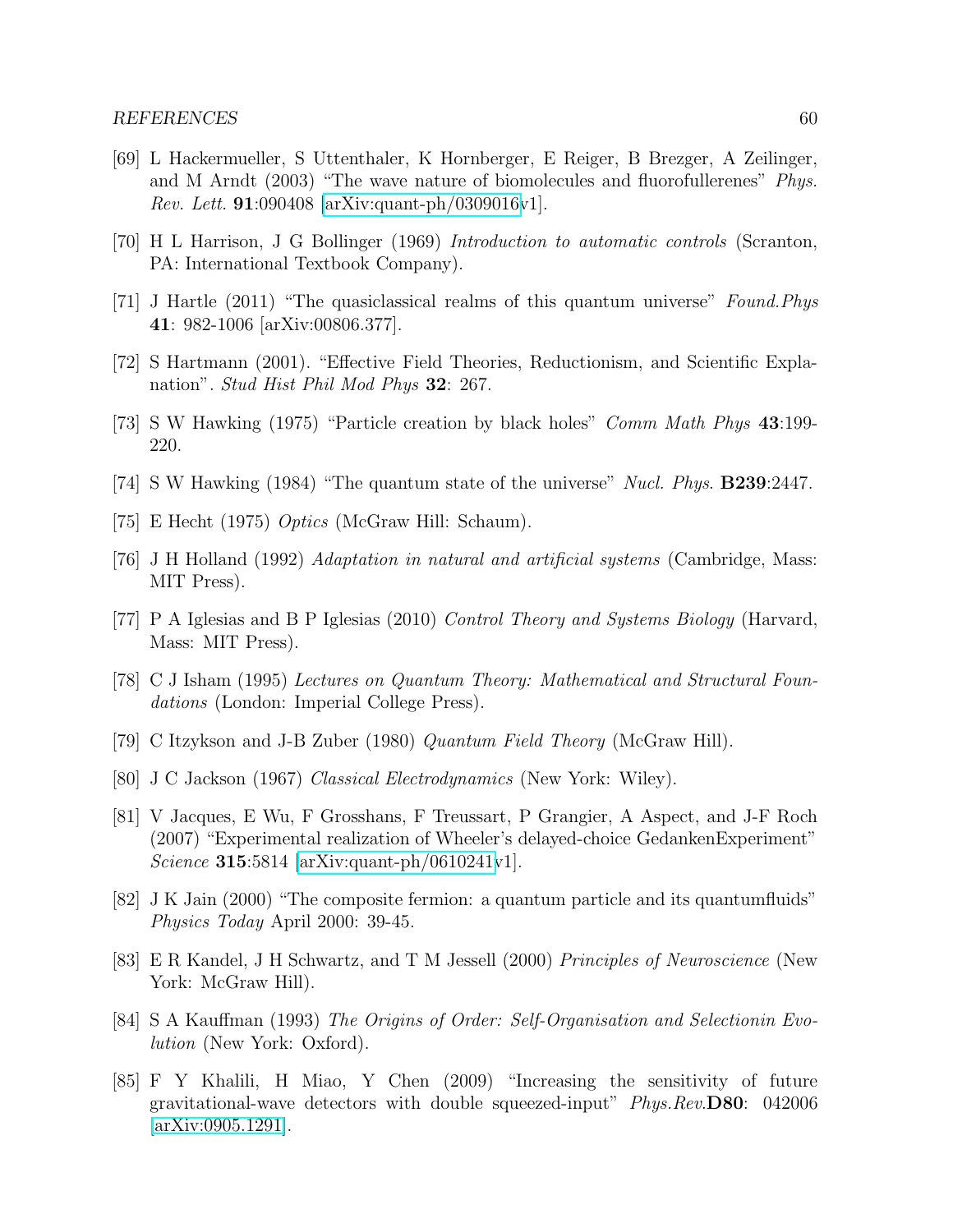- <span id="page-60-13"></span>[86] H J Kimble, Y Levin, A B Matsko, K S Thorne, S P Vyatchanin (2002) "Conversion of conventional gravitational-wave interferometers into QND interferometers by modifying their input and/or output optics" Phys. Rev. D65: 022002 [\[arXiv:gr-qc/0008026v](http://arxiv.org/abs/gr-qc/0008026)2].
- <span id="page-60-5"></span>[87] G. Kirchmair, F Zähringer, R Gerritsma, M Kleinmann, O Gühne, A Cabello, R Blatt, and C F Roos (2009) "State-independent experimental test of quantum contextuality" Nature 460: 494-497 [\[arXiv:0904.1655\]](http://arxiv.org/abs/0904.1655).
- <span id="page-60-12"></span>[88] I K Kominis (2011) "Nature's biochemical double slit: how many molecules react? " IEEE Trans. Plasma Science 39:644 [\[arXiv:1009.2897v](http://arxiv.org/abs/1009.2897)1].
- <span id="page-60-9"></span><span id="page-60-2"></span>[89] N P Landsman (2005) "When champins meet: rethnkng the Bohr-Einstein debate" Studies in History and Philosophy of Modern Physics 37:212-242
- [90] R Lapkiewicz, P Li, C Schaeff, N K Langford, S Ramelow, M Wiesniak, and A Zeilinger (2011) "Experimental non-classicality of an indivisible quantum system" Nature 474: 490 [\[arXiv:1106.4481v](http://arxiv.org/abs/1106.4481)1].
- <span id="page-60-7"></span><span id="page-60-3"></span>[91] R B Laughlin (2000) "Fractional Quantisation". Reviews of Modern Physics 71: 863.
- [92] H S Leff and A F Rex (eds) (1990) Maxwell's Demon: Entropy, Information, Computing (Bristol: Adam Hilger).
- <span id="page-60-1"></span>[93] A J Leggett (1991) "Reflections on the Quantum Measurement Paradox". In Quantum Implications: Essays in Honour of David Bohm, Ed. B J Hiley and F D Peat (London: Routledge), 85-104.
- <span id="page-60-14"></span>[94] A J Leggett (2008) "Realism and the physical world" Rep Prog Phys 71:022001 (6pp).
- <span id="page-60-10"></span><span id="page-60-8"></span>[95] A L Lehninger (1973) Bioenergetics (Menlo Park: W A Benjamin).
- <span id="page-60-6"></span>[96] P Léna (1986) Observational astrophyiscs (Heidelberg: Springer).
- [97] S G Lipson and H Lipson (1969) Optical Physics (Cambridge: Cambridge University Press).
- <span id="page-60-15"></span><span id="page-60-4"></span>[98] S Lloyd (2011) "A bit of quantum hanky-panky" Physics World January 2011: 26-29.
- [99] U Leonhardt (2010) Essential quantum optics (Cambridge: Cambridge University Press).
- <span id="page-60-0"></span>[100] F London and E Bauer (1983) "The theory of observation in quantum mechanics". In Quantum Theory and Measurement, J A Wheeler and W H Zurek (Eds), (Princeton: Princeton University Press), 217-259.
- <span id="page-60-11"></span>[101] R Loudon (1983) The quantum theory of light (Oxford: Oxford University Press)
- [102] R D Mattuck (1992) A guide to Feynman diagrams in the many-body problem (Dover Publications).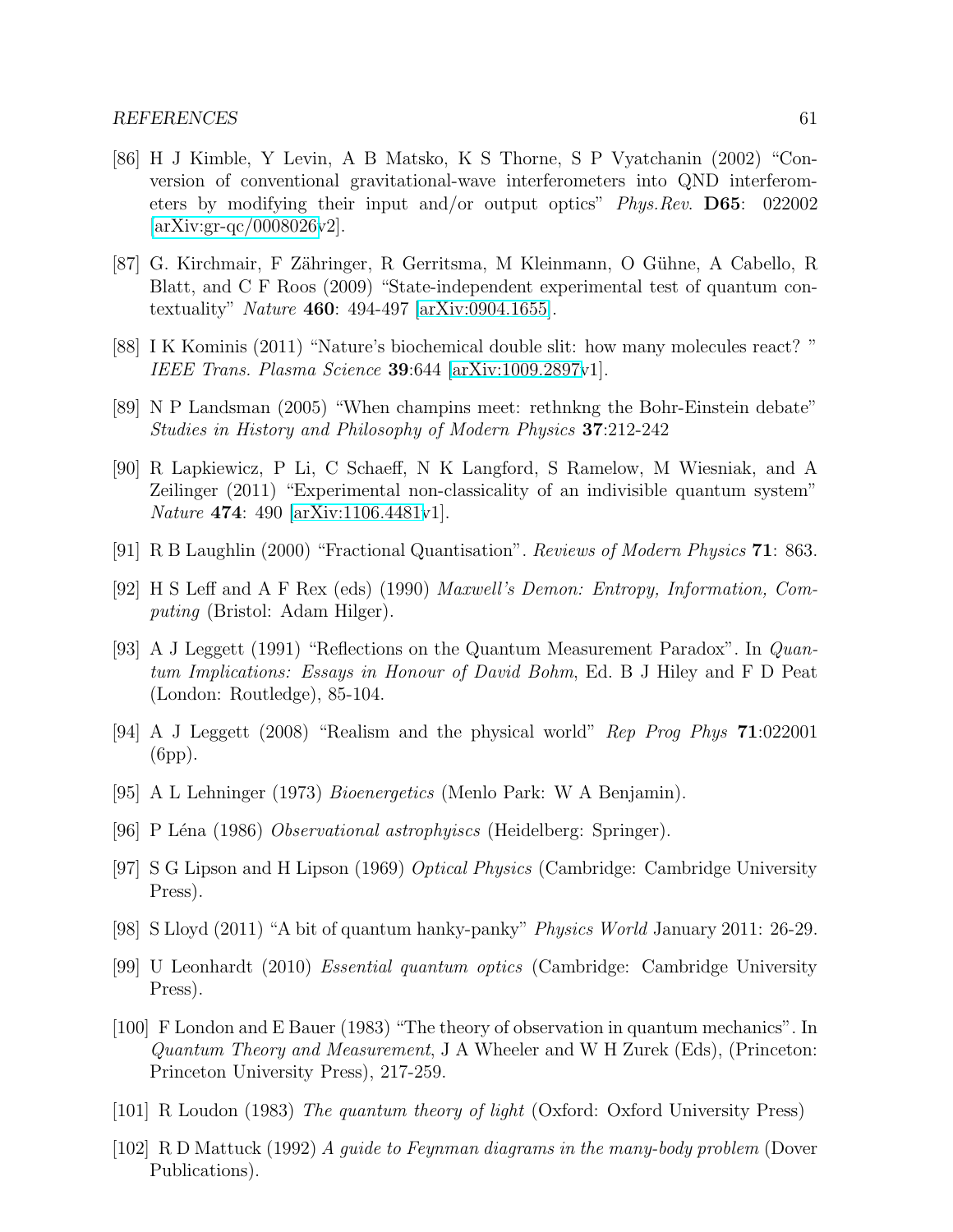- <span id="page-61-9"></span><span id="page-61-7"></span>[103] A C Melissinos(1990) Principles of Modern Technology (Cambridge:Cambridge University Press).
- <span id="page-61-10"></span>[104] G J Milburn (1997) Schrödinger's Machines: The quantum technology reshaping everyday life (New York: W H Freeman).
- <span id="page-61-15"></span>[105] J H Milsum (1966) Biological control systems analysis (McGraw Hill).
- <span id="page-61-0"></span>[106] C W Misner, K S Thorne and J A Wheeler (1973) Gravitation (Freeman: San Francisco).
- <span id="page-61-14"></span>[107] M A Morrison (1990) Understanding Quantum Physics: a user's manual (Englewood Ciffs: Prentice Hall International).
- <span id="page-61-16"></span>[108] D Myers (2010) "Chemistry of Photography". [http://www.cheresources.com/content/articles/other-topics/chemistry-of-photography.](http://www.cheresources.com/content/articles/other-topics/chemistry-of-photography)
- [109] J R Oppenheimer and G M Volkoff (1939) "On Massive Neuron Cores" Phys Rev 55:374—381.
- <span id="page-61-6"></span>[110] J D Palmer (2002) The Living Clock: The Orchestrator Of Biological Rhythms (New York: Oxford University Press)
- [111] L Pauling (1960) The nature of the chemical bond and the structure of molecules and crystals: an introduction to modern structural chemistry (Ithaca: Cornell University Press).
- <span id="page-61-13"></span><span id="page-61-5"></span>[112] L Pauling and E B Wilson (1963) Introduction to Quantum Mechaics with applications to Chemistry (Mineaol, NY: Dover)
- [113] A R Peacocke (1989) An introduction to the physical chemistry of biological organization (Oxford: Oxford University Press).
- <span id="page-61-3"></span>[114] R Penrose (1989) The Emperor's New Mind: Concerning Computers, Minds and the Laws of Physics (Oxford: Oxford University Press).
- <span id="page-61-1"></span>[115] R Penrose (2004) The Road to Reality: A complete guide to the Laws of the Universe (London: Jonathan Cape).
- <span id="page-61-8"></span><span id="page-61-2"></span>[116] I Percival (1991) "Schrdinger's quantum cat". Nature 351: 357.
- [117] M E Peskin and D V Schroeder (1995), An Introduction to Quantum Field Theory (Reading, Mass: Perseus books).
- <span id="page-61-4"></span>[118] A D Polyanin (2004) "Non-linear Schroedinger equation of general form" Equation World, [http://eqworld.ipmnet.ru/en/solutions/npde/npde1403.pdf.](http://eqworld.ipmnet.ru/en/solutions/npde/npde1403.pdf)
- <span id="page-61-11"></span>[119] G N Price, S T Bannerman, E Narevicius, and M G Raizen (2007), "Single-Photon Atomic Cooling" Laser Physics 17:14.
- <span id="page-61-12"></span>[120] G N Price, S T Bannerman, K Viering, E Narevicius, and M G Raizen (2008) "Single-Photon Atomic Cooling" Phys Rev Lett 100:093004.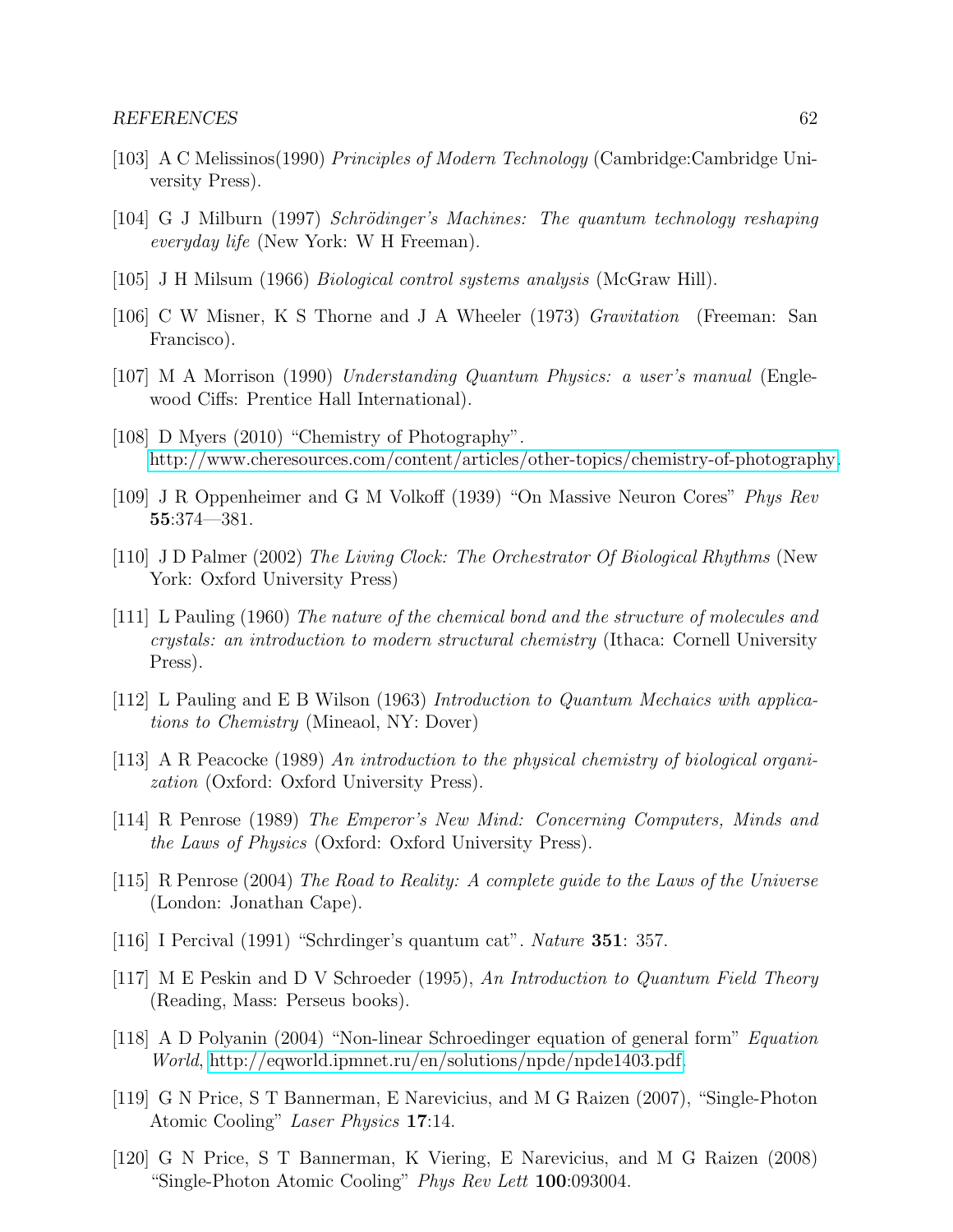- <span id="page-62-15"></span><span id="page-62-0"></span>[121] A Rae (1994) Quantum Physics: Illusion or Reality? (Cambridge: Cambridge University Press).
- <span id="page-62-5"></span>[122] R Rhoades and R Pflanzer (1996) Human Physiology (Fort Worth: Saunders College Publishing).
- <span id="page-62-11"></span>[123] F Rioux(2005) "Illustrating the superposition principle with single particle interference". The Chemical Educator 10:424-426.
- <span id="page-62-12"></span>[124] J G Roederer (2005) Information and its role in Nature (Heidelberg: Springer).
- <span id="page-62-6"></span>[125] A Ruschhaupt, J G Muga and M G Raizen (2006) "One-photon atomic cooling with an optical Maxwell Demon valve" J. Phys. B: At. Mol. Opt. Phys. 39:3833—3838.
- [126] J J Sakurai (1994) Modern Quantum Mechanics (Reading, Mass: Addison Wesley Longman).
- <span id="page-62-9"></span>[127] C Sayrin, I Dotsenko, X Zhou, B Peaudecerf, T Rybarczyk, S Gleyzes, P Rouchon, M Mirrahimi, M Bruen, J-M Raimond, and S Haroche (2011) "Real-time quantum feedback prepares and stabilizes photon number states" Nature 477:73-77.
- <span id="page-62-8"></span>[128] M Sarovar andG J Milburn (2004) "Continuous quantum error correction" In Quantum Communication, Measurement and Computing (QCMC04), ed. S. M. Barnett, E. Andersson, J. Jeffers, P. Ohberg, O. Hirota (AIP Conference Proceedings), p. 121 [\[arXiv:quant-ph/0501049\]](http://arxiv.org/abs/quant-ph/0501049).
- <span id="page-62-14"></span><span id="page-62-1"></span>[129] S Saunders, Barrett, A Kent, D Wallace (2011) Many Worlds: Everett, Quantum Theory and Reality (Oxford: Oxford University Press)
- <span id="page-62-13"></span>[130] W C Saslaw (1987) Gravitational Physics of stellar and galactic systems (Cambridge: Cambridge University Press).
- [131] G Schaller, C Emary, G Kiesslich, and T Brandes (2011) "Probing the power of an electronic Maxwell Demon" [\[arXiv:1106.4670v](http://arxiv.org/abs/1106.4670)2].
- <span id="page-62-16"></span>[132] T Scheidl, R Ursin, A Fedrizzi, S Ramelow, X-S Ma, T Herbst, R Prevedel, L Ratschbacher, J Kofler, T Jennewein, A Zeilinger (2009) "Feasibility of 300 km Quantum Key Distribution with Entangled States" New J. Phys. 11: 085002 [\[arXiv:1007.4645v](http://arxiv.org/abs/1007.4645)1].
- <span id="page-62-4"></span><span id="page-62-3"></span>[133] L I Schiff (1968) Quantum Mechanics (McGraw Hill).
- <span id="page-62-7"></span>[134] D W Sciama (1959) The Unity of the Universe (London: Faber andf Faber).
- [135] A C Scott (2007) The non-linear universe: chaos, emergemce, and life (Heidelberg: Springer).
- <span id="page-62-10"></span>[136] G M Shepherd and S Grillner (2010) Handbook of brain microcircuits (Oxford: Oxford University Press).
- <span id="page-62-2"></span>[137] J Silk (2001) The Big Bang (New York: Freeman).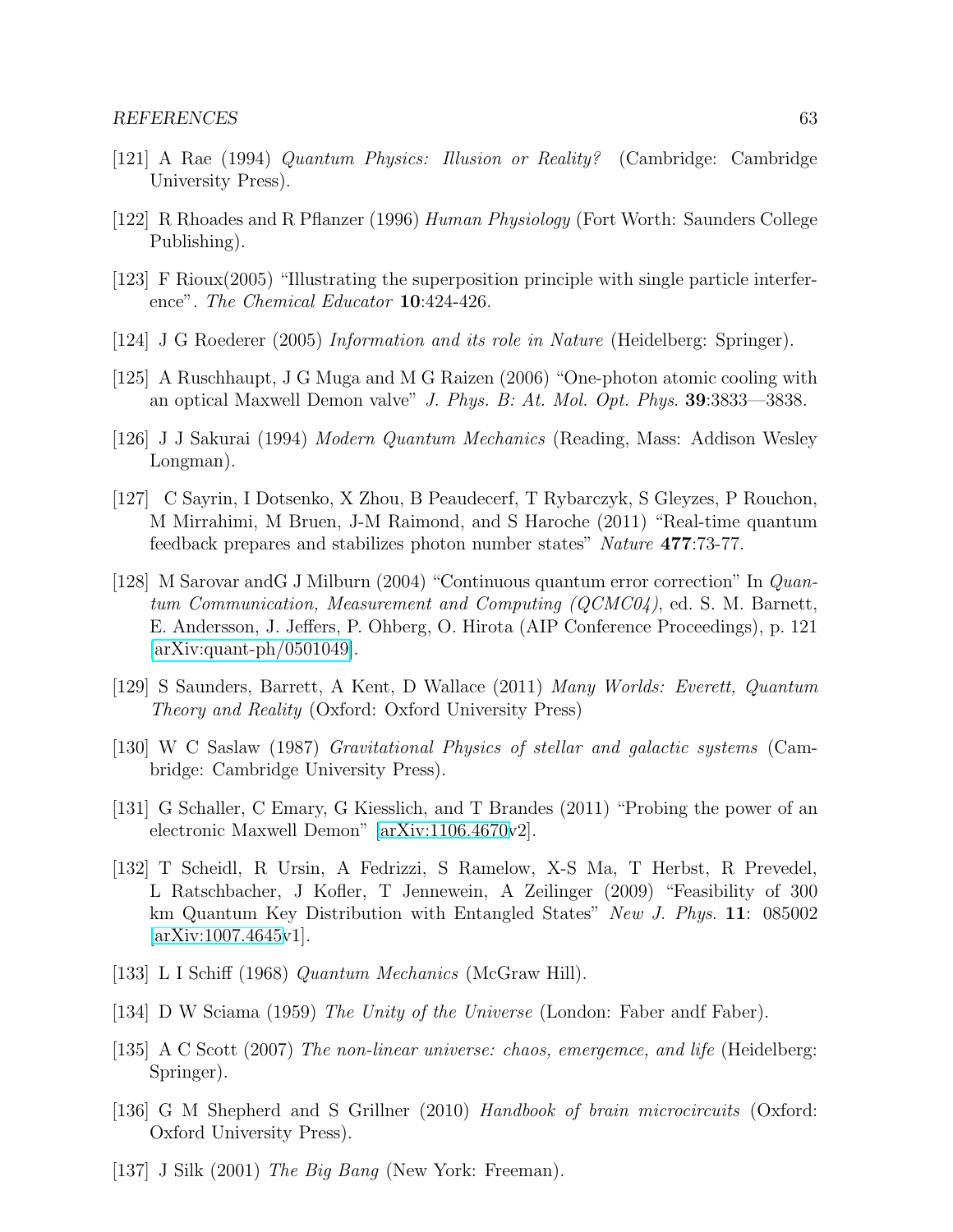- <span id="page-63-10"></span><span id="page-63-5"></span>[138] A S Tanenbaum (1990) Structured Computer Organisation (Englewood Cliffs: Prentice Hall).
- <span id="page-63-6"></span>[139] W Thirring W (1958). "A Soluble Relativistic Field Theory?" Annals of Physics 3: 91112.
- <span id="page-63-12"></span>[140] K Umashankar (1989) Introduction to engineering electromagnetic fields (Singapore: World Scientific).
- <span id="page-63-13"></span>[141] B Van Zeghbroeck, (2007) Principles of Semiconductor Devices http://ecee.colorado.edu/∼[bart/book/book/contents.htm.](http://ecee.colorado.edu/~bart/book/book/contents.htm)
- [142] P Villoresi, T Jennewein, F Tamburini, M Aspelmeyer, C Bonato R Ursin, C Pernechele, Luceri, G Bianco, A Zeilinger, and C Barbieri (2008) "Experimental verification of the feasibility of a quantum channel between Space and Earth" New Journal of Physics 10: 033038 [\[arXiv:0803.1871v](http://arxiv.org/abs/0803.1871)1].
- <span id="page-63-3"></span><span id="page-63-2"></span>[143] D Wallace (2002) "Worlds in the Everett Interpretation" Studies in the History and Philosophy of Modern Physics 33:637–661.
- [144] D Wallace (2008) "The Quantum Measurement Problem: State of Play", chapter 1 of D. Rickles (ed), The Ashgate Companion to the New Philosophy of Physics (Ashgate).
- <span id="page-63-14"></span><span id="page-63-11"></span>[145] S W Weinberg (1989) "Precision test of quantum mechanics" Phys Rev Lett 62:485- 488.
- [146] J A Wheeler (1978), "The 'Past' and the 'Delayed-Choice Double-Slit Experiment'," in A.R. Marlow, editor, Mathematical Foundations of Quantum Theory (New York: Academic Press), 948.
- <span id="page-63-4"></span>[147] J A Wheeler and R P Feynman (1945), "Interaction with the Absorber as the Mechanism of Radiation". Rev. Mod. Phys. 17: 157-181.
- <span id="page-63-1"></span>[148] J A Wheeler and W H Zurek (1983), Quantum Theory and Measurement (Princeton University Press: Princeton).
- <span id="page-63-9"></span><span id="page-63-8"></span>[149] F L Wilson (1968) "Fermi's Theory of  $\beta$ -decay" Am Jour Phys 36: 1150-1160.
- [150] K G Wilson (1975)"The renormalization group: Critical phenomena and the Kondo problem" Rev. Mod. Phys. 47: 773840.
- <span id="page-63-0"></span>[151] H M Wiseman and G J Milburn (2010) Quantum Measurement and Control (Cambridge: Cambridge University Press).
- <span id="page-63-7"></span>[152] A Zee (2003) Quantum Field Theory in a nutshell (Princeton: Princeton University Press).
- [153] H-D Zeh (2007) The Physical Basis of the Direction of Time (Berlin: Springer Verlag).